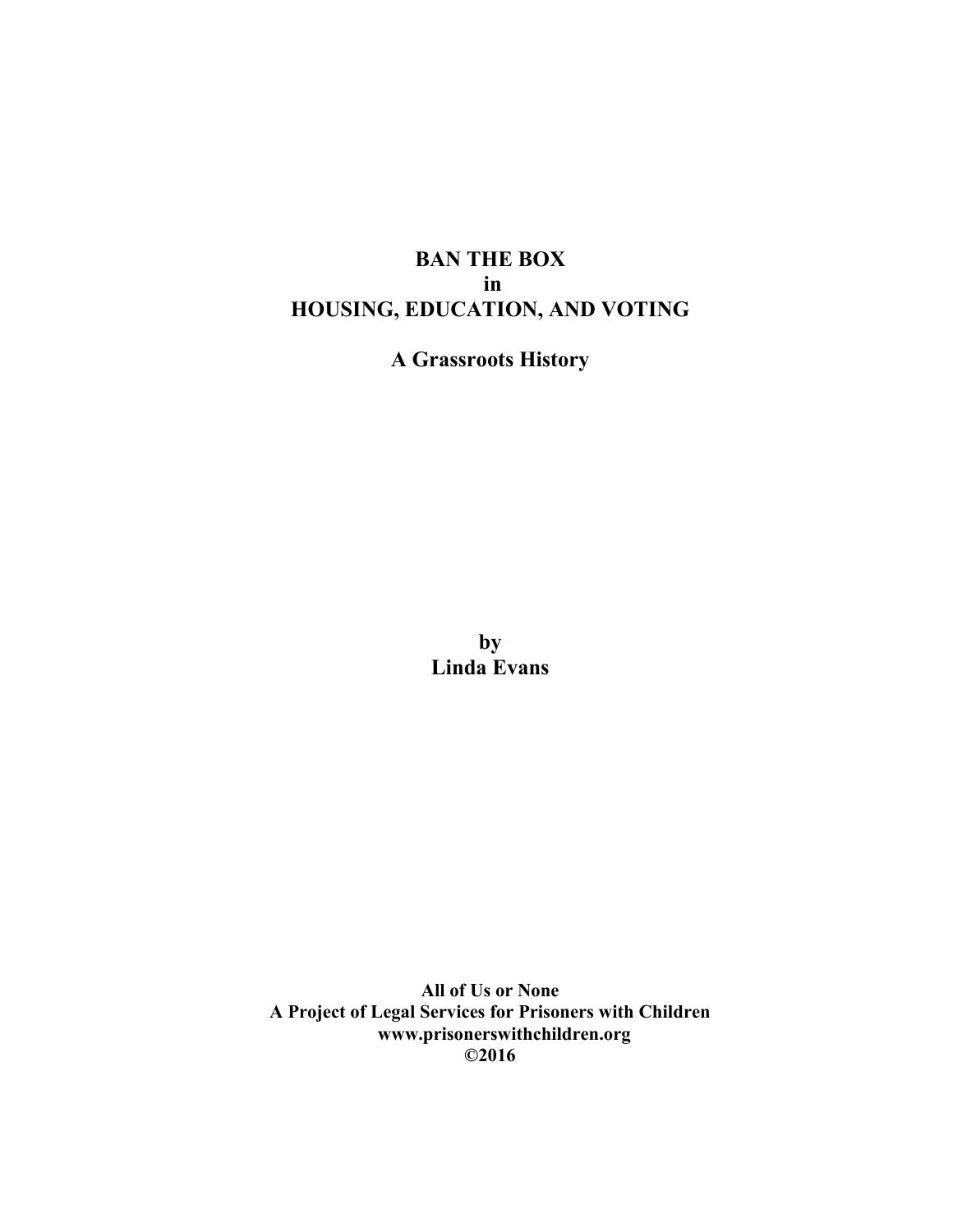| Author's Note                                    |
|--------------------------------------------------|
| Introduction                                     |
| Ban the Box in Housing:                          |
| <b>Grassroots History</b>                        |
| Why Ban the Box in Housing?                      |
| Ban the Box in Housing — Best Practices          |
| Ban the Box in Higher Education:                 |
| Background                                       |
| <b>Grassroots History</b>                        |
| Why Ban the Box in Higher Education?             |
| Ban the Box in Higher Education — Best Practices |
| Ban the Box in Voting:                           |
| <b>Grassroots History</b>                        |
| Why Ban the Box in Voting?                       |
| Ban the Box in Voting — Best Practices           |
| Conclusion                                       |
| Acknowledgements                                 |
| Endnotes                                         |
|                                                  |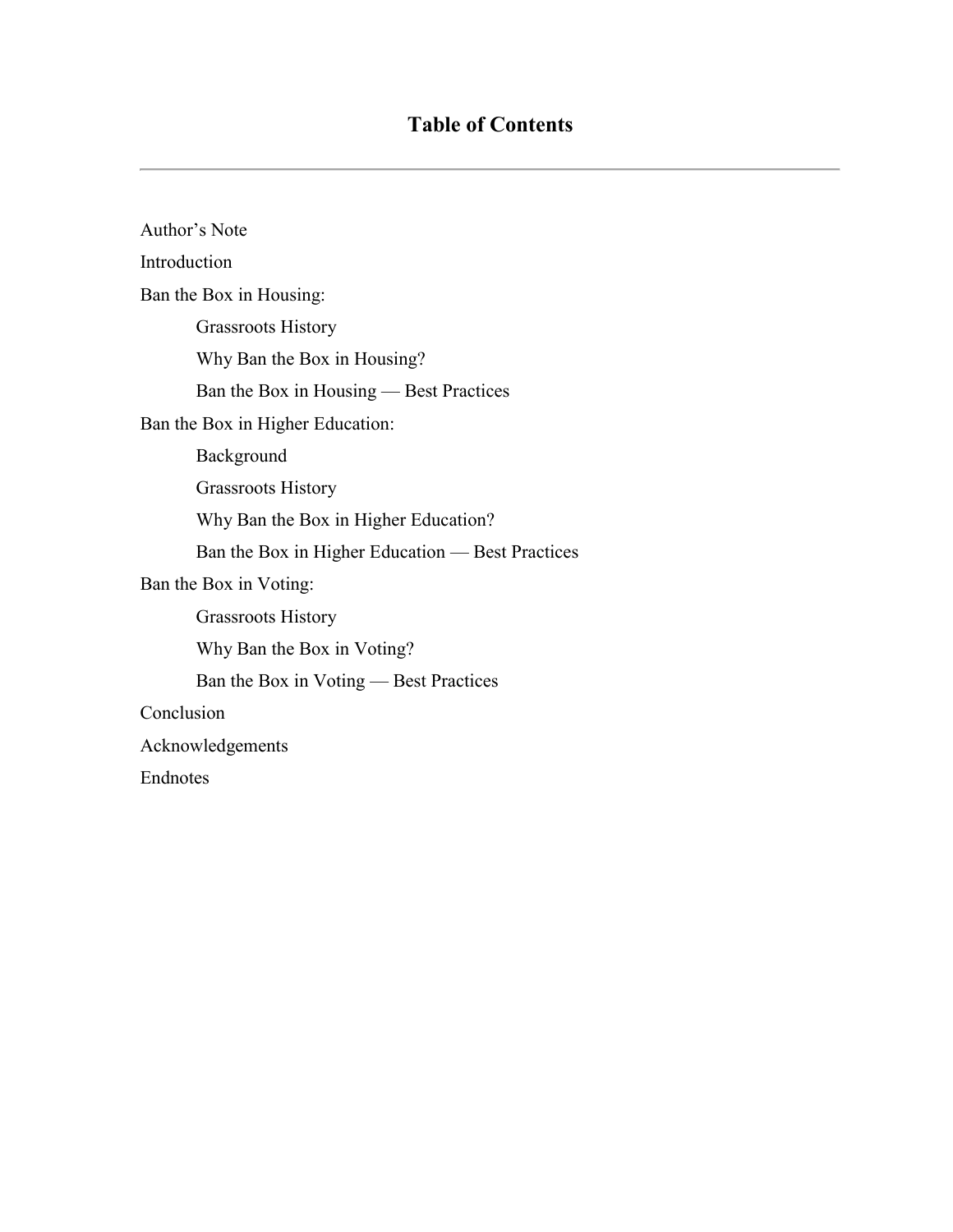My purpose in writing this report is to feature the accomplishments of thousands of formerlyincarcerated and convicted people around the country who became activists in various Ban the Box campaigns. Too often successful reforms are simply credited to a legislative sponsor, with little acknowledgement of the role of grassroots mobilization and support. With its companion volume, *Ban the Box in Employment: A Grassroots History,* this report seeks to focus on the directly-impacted people that made these campaigns successful.

With very few exceptions, throughout this report I have used the names of organizations, but not individuals. So many people have contributed to these campaigns – testifying, marching, registering people to vote, phone-banking, signature-gathering. Rather than name some individuals and exclude others whose work is just as important, I decided to mention only organizations.

About language: Having been in prison myself, I sometimes use the word "we" when referring to people who have been formerly-incarcerated or convicted. I've also been organizing since 2002 in All of Us or None*,* so I often use the term "we" when describing campaigns that All of Us or None has initiated.

In addition, I use language that affirms human dignity. Language like "ex-offender," "exfelon," or "ex-convict" is demeaning and locks us into being defined by our past mistakes. We are people, human beings like all others. I use language that emphasizes our humanity: "people in prison," "people on parole or probation," "formerly-incarcerated people," or "people with criminal records." These phrases describe a condition rather than define a person.

I am very grateful to everyone who helped me write this report. THANK YOU to everyone who sent me articles, photos, notes from meetings, analyses, or had conversations with me about your Ban the Box campaign. THANK YOU to all who provided me with information,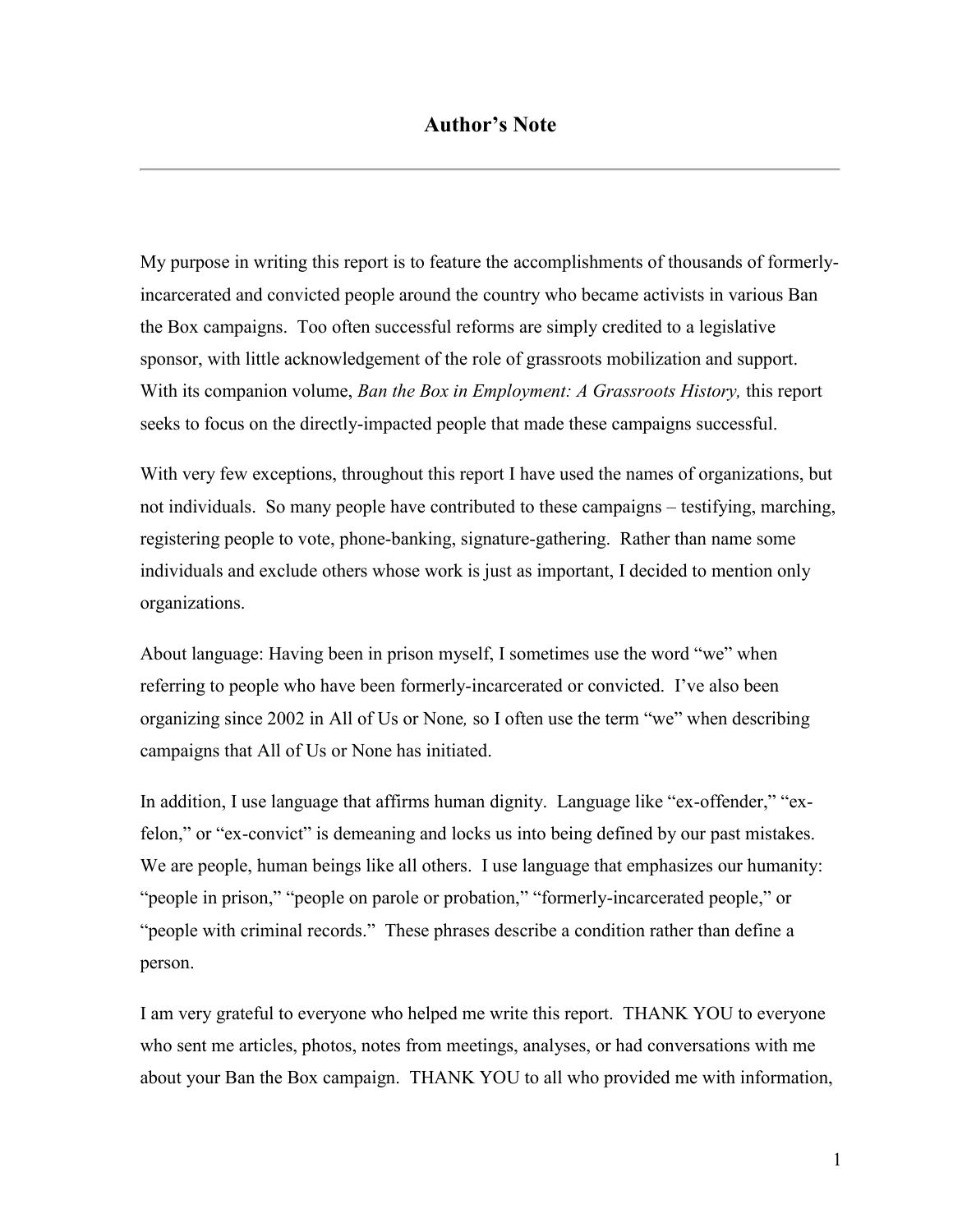research, and support. Finally, a very special appreciation to my partner, Eve Goldberg, who was invaluable in editing both of these Ban the Box reports.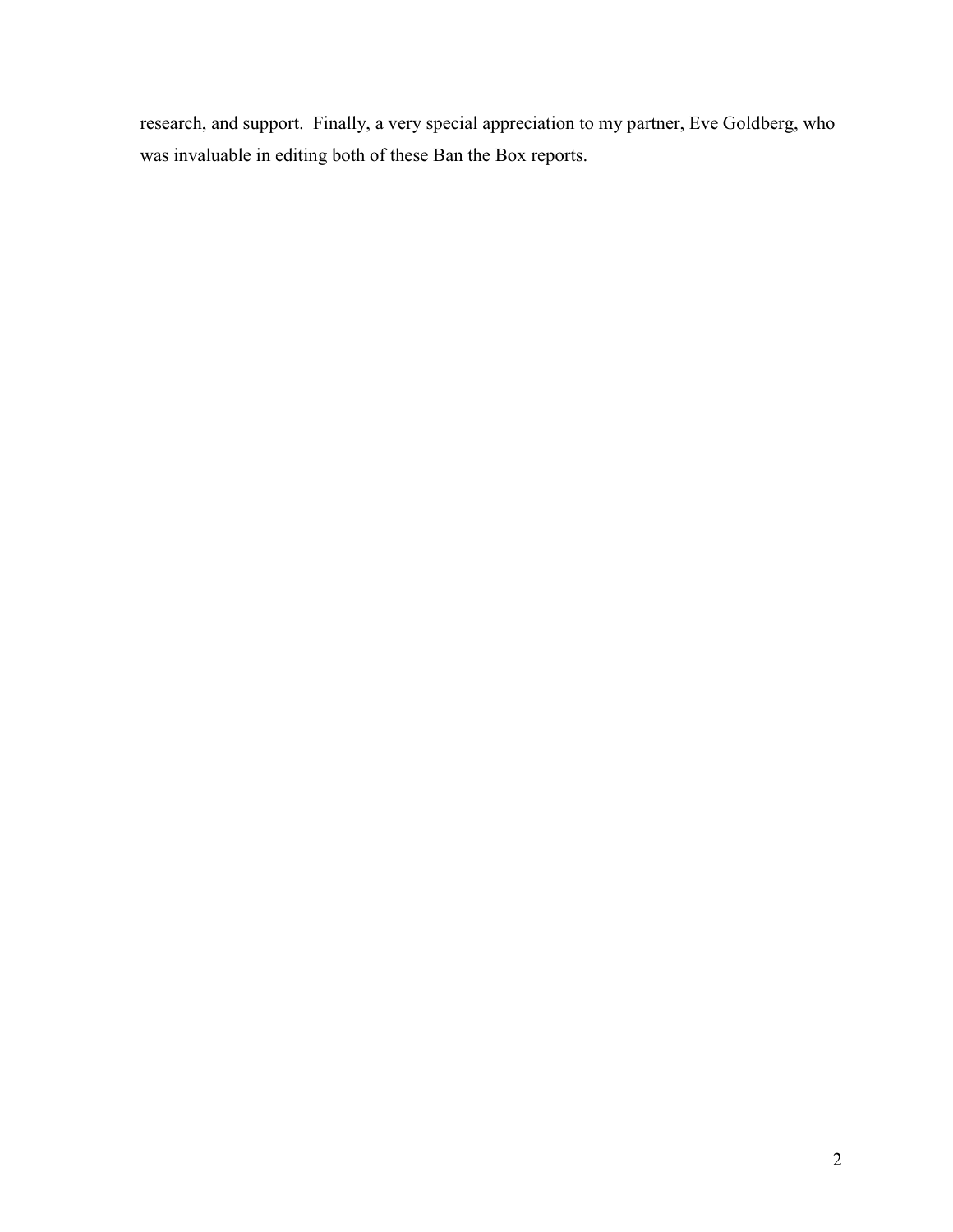# **Introduction:**

# **Ban the Box in Housing, Education, and Voting**

Ban the Box is a movement to end the discrimination faced by millions of people in the U.S. — people who are returning to their communities from prison or jail and trying to put their lives back together. It is a campaign to win full restoration of our human and civil rights.

Ban the Box is a campaign to end *structural discrimination* — discrimination directed against everyone who has a past conviction, without consideration for individual circumstances.

Ban the Box got its name from that box that appears on most employment forms, as well as applications for housing, college, public benefits, and the right to serve on a jury – the box that reads: "Have you ever been convicted of a felony?" While the wording may change slightly from application to application, the result is the same: it puts up a barrier for people who want to work, educate themselves, provide for their families, and lead healthy, productive lives.

For years, the prejudice against people with conviction histories has grown and flourished until now most employers and housing providers, most universities and colleges, even voting registrars ask that question. Formerly-incarcerated and convicted people know that the conviction history question on applications poses an almost insurmountable obstacle. Banning the Box – eliminating that question – is crucial for our communities and our families.

Estimates are that one in three people in the U.S. has a criminal record.<sup>1</sup> This means that Ban the Box policies could affect over 100 million people who experience the stigma and barriers associated with that record. There are a multitude of specific ways in which all forms of discrimination adversely affect our communities. Ban the Box policies can help alleviate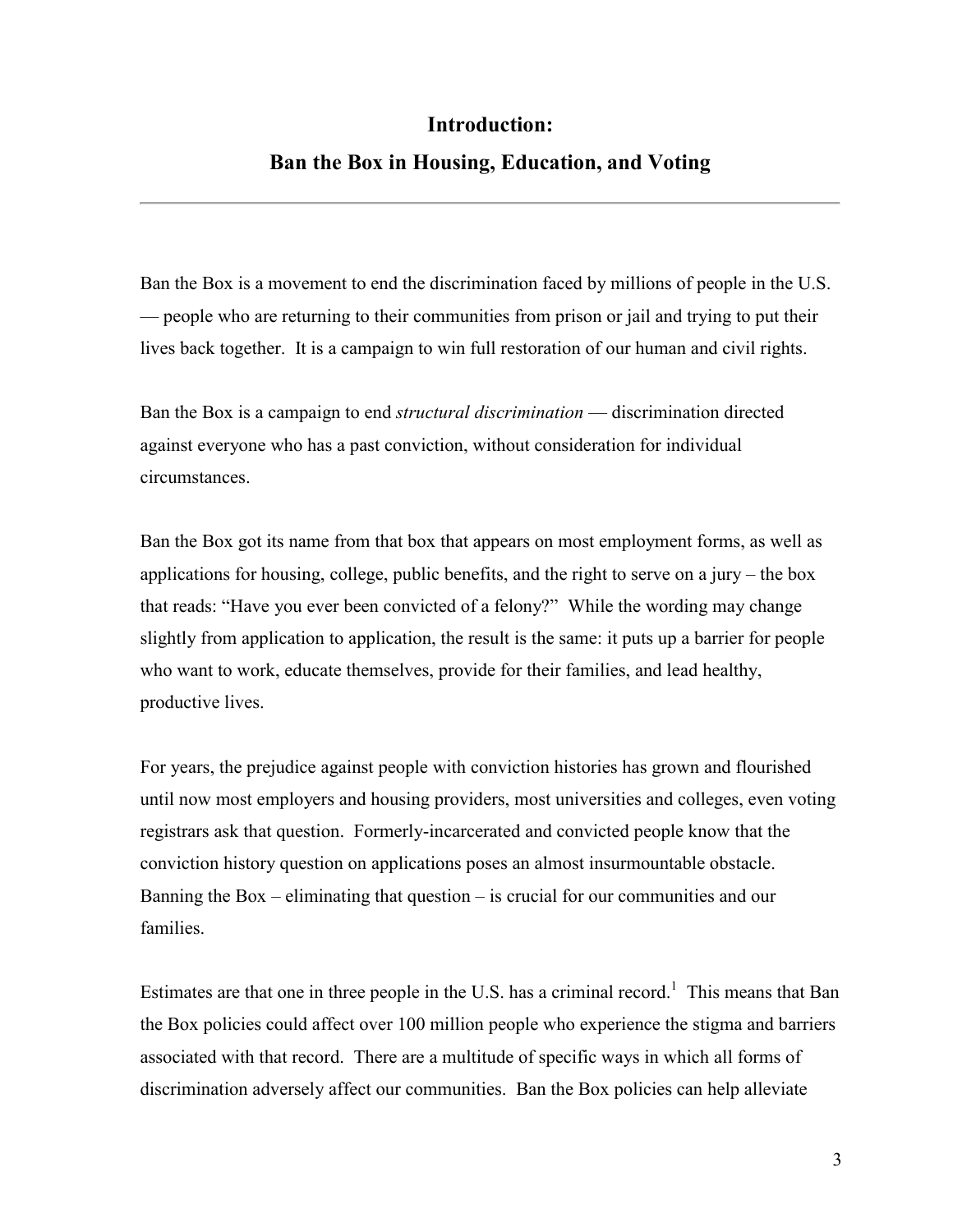these problems and improve people's lives.

Ban the Box is a powerful tool in leveling the playing field, assuring that people get a second chance to put their lives together, and ending the blanket discrimination that shuts millions out of jobs, shelter, education, and participation in the democratic process. It's a key step in acknowledging the humanity of all people, regardless of past behavior or mistakes.

Ban the Box started as a campaign to end employment discrimination. Extending out from both Boston and San Francisco in 2003, now Ban the Box in Employment campaigns have swept the country.<sup>2</sup> Over 150 cities and counties, and 24 states have been passed and implemented Fair Chance hiring statutes. Nine states have extended ban the box hiring requirements to private employers.<sup>3</sup> As a result, literally millions of people with records now have an improved chance of finding a job.

Formerly-incarcerated people around the country have used the experiences they gained in employment campaigns to inspire new efforts to end discrimination. In Seattle, San Francisco, Austin, and New Orleans, we worked to apply anti-discrimination principles to public housing. In New York, Chicago, and Washington, D.C., formerly-incarcerated and prospective students campaigned to Ban the Box on college admissions and student aid applications. And all over the United States, formerly-incarcerated people fought back against efforts to rob us of our voting power, and to register our communities to vote.

We have built a powerful movement for full restoration of our rights after release from prison or jail, strong enough to pressure Obama's White House to implement significant, widespread reforms. These reforms range from policies about job announcements to new inclusive housing provisions, from recommendations for universities to ban the box on admissions applications to increasing access to micro-loans for business development.<sup>4</sup>

This Ban the Box report will focus on the accomplishments of formerly-incarcerated people and our allies as we strive to win full restoration of our voting rights, and to access housing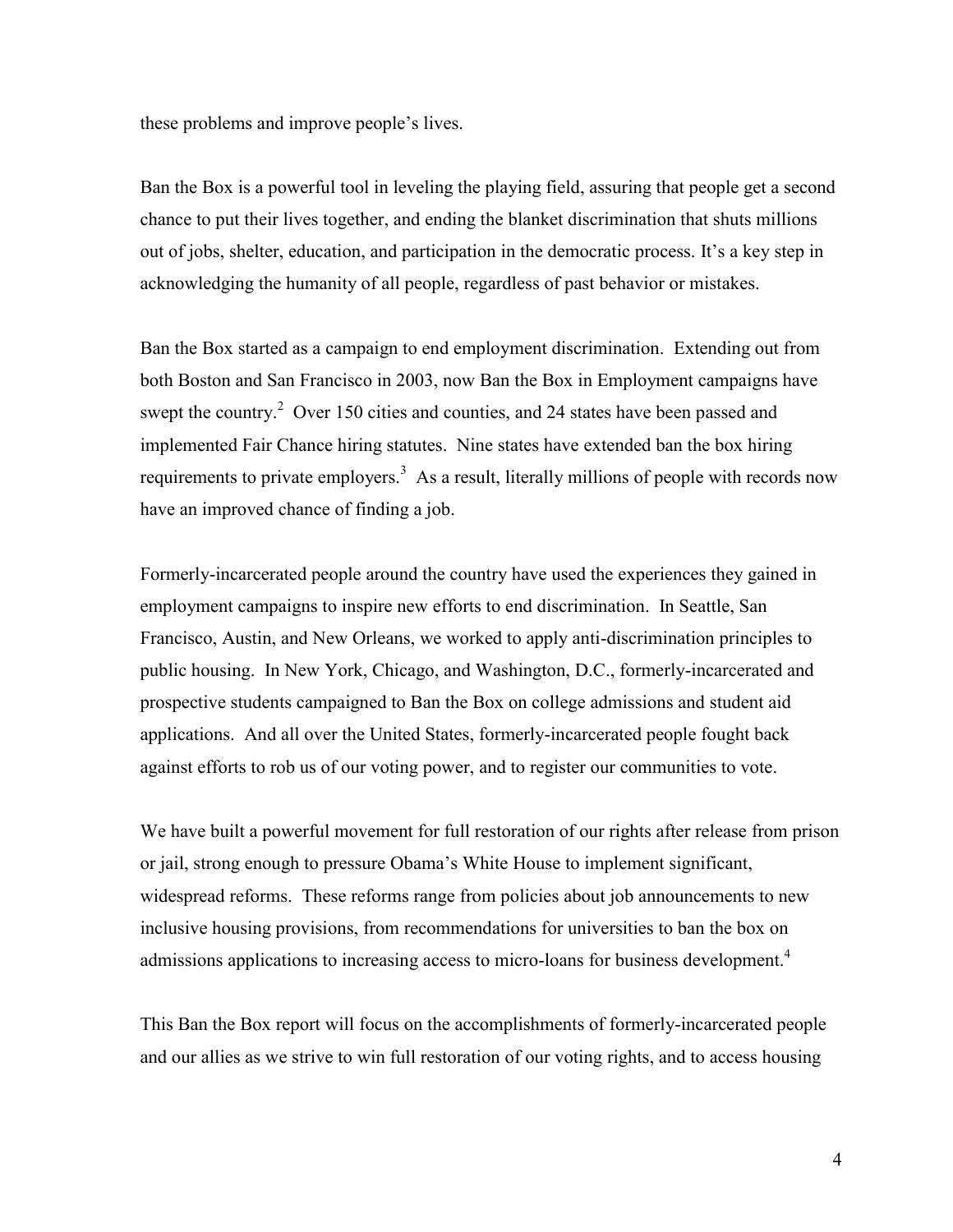and higher education. What follows is just a small sampling of what we have done – the full extent of what we can and will accomplish is still on the horizon.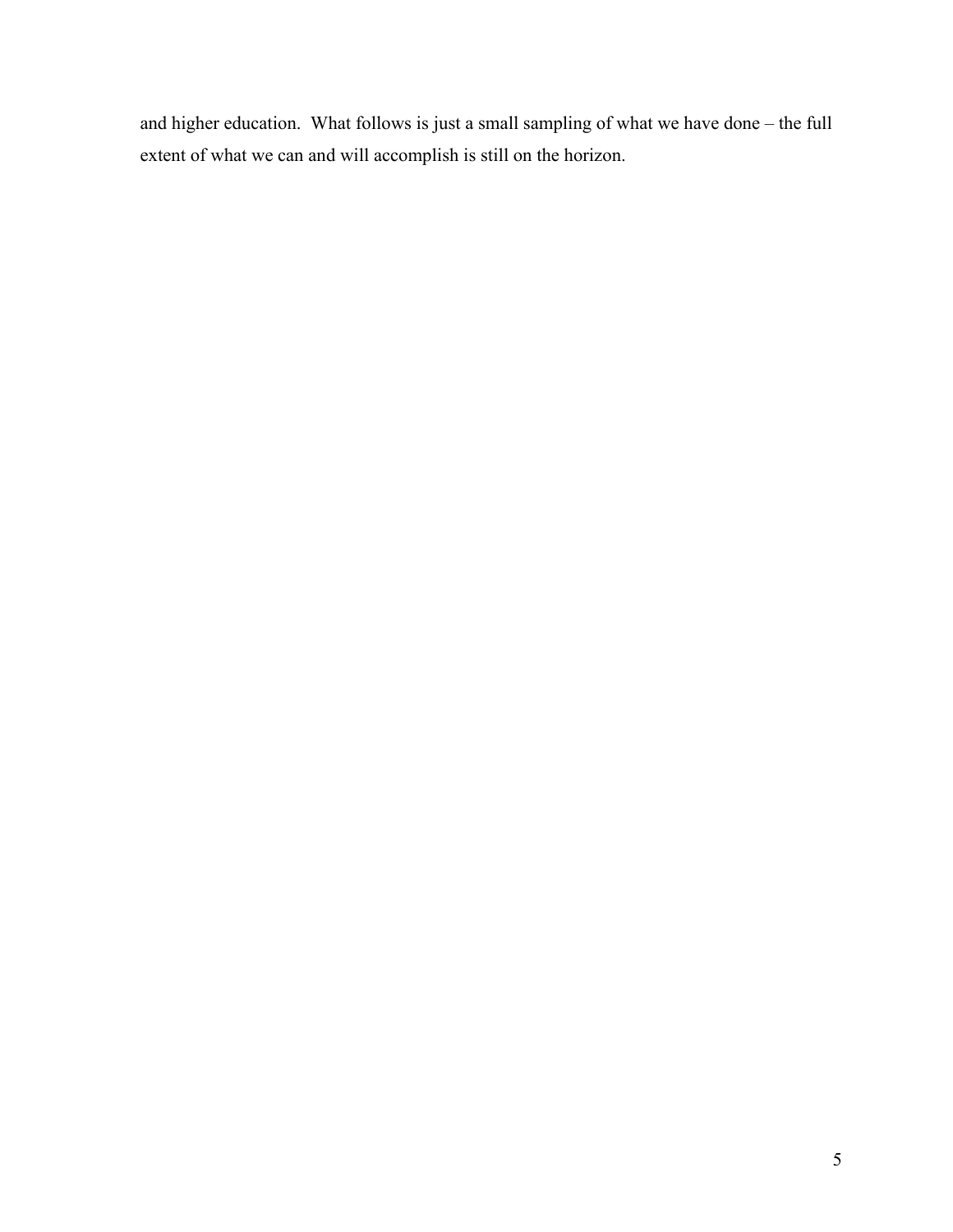# **Ban the Box in Housing: A Grassroots History**

### **Background**

Ban the Box campaigns in housing have focused primarily on public housing, which is housing for low-income people that is owned or subsidized by local, state, or federal government. Public housing is administered by local Public Housing Authorities which are autonomous but take policy direction from the U.S. Department of Housing and Urban Development (HUD). Some properties are government-owned; others are owned by private landlords, with rental assistance paid by the Section 8 (Housing Choice) voucher program.

"One-strike evictions' were part of a public housing policy formulated as the Housing Opportunity Extension Act of 1996, signed by President Clinton. Since then, "one strike and you're out" has characterized federal housing policy, allowing public housing authorities to evict tenants based on a single illegal occurrence. The law allows tenants to be evicted even when it was not them but rather their relatives or guests that were involved. In Oakland, a grandmother was evicted because her grandson was arrested smoking marijuana in a nearby parking lot. In 2002, the Supreme Court upheld the law in a unanimous decision and allowed her eviction.<sup>5</sup>

Laws regulating public housing actually state that tenants MAY be evicted because of drug or other criminal activity, and do not require eviction. The only mandatory limitations on eligibility for public housing or grounds for evictions are 1) lifelong registrants on sex offender registries, and 2) conviction for manufacturing methamphetamine on federallysubsidized property. HUD issues only guidances, not requirements. But local public housing authorities are independent, and most of them have been reluctant to welcome people coming home from jail or prison.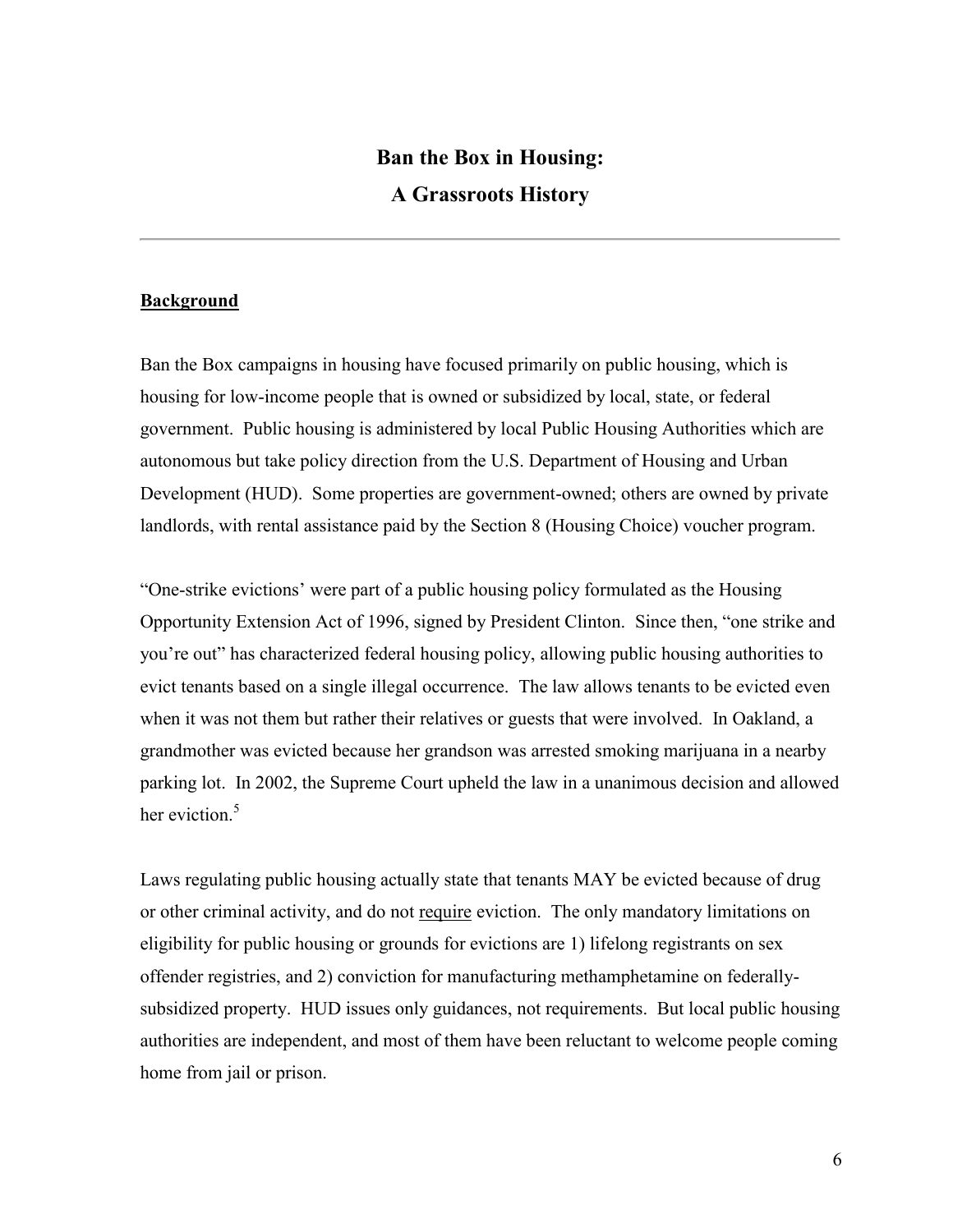Millions of people with past convictions and their families feel the weight of these eligibility restrictions. More and more people with records end up homeless because they cannot reunite with their families living in public housing. Children suffer continuing separation and damage when returning parents are unable to join them in public housing.

Ban the Box campaigns for fair chance housing are one solution being embraced by communities all over the U.S. Because housing is such an immediate and crucial element for those coming out of prison, and changing public policy is a long process, other housing solutions are being explored as well.

For example, formerly-incarcerated people have bought homes, certified them as transitional housing, then welcomed others coming back from prison to live there. Most often operating with shoestring budgets and lots of volunteer labor, many of these efforts have grown into thriving non-profit organizations. Some of these efforts are detailed in the snapshots below.

These grassroots transitional homes have formed the backbone of the Ban the Box movement in housing, providing stability and safety to people rejoining our communities after jail or prison. They are included here because these organizations are on the frontline of campaigns against housing discrimination, and provide creative housing solutions for people with records. In addition to providing shelter, they offer services and support that build community and train new community leaders.

### **CALIFORNIA**

### **San Francisco**

When All of Us or None first approached the San Francisco Human Rights Commission in 2003, we wanted to ban the box in both housing and employment. On the advice of the Human Rights Commission staff, we pursued policy changes in public employment first. In 2005, we passed a resolution to ban the box in city hiring. In 2011, we revisited San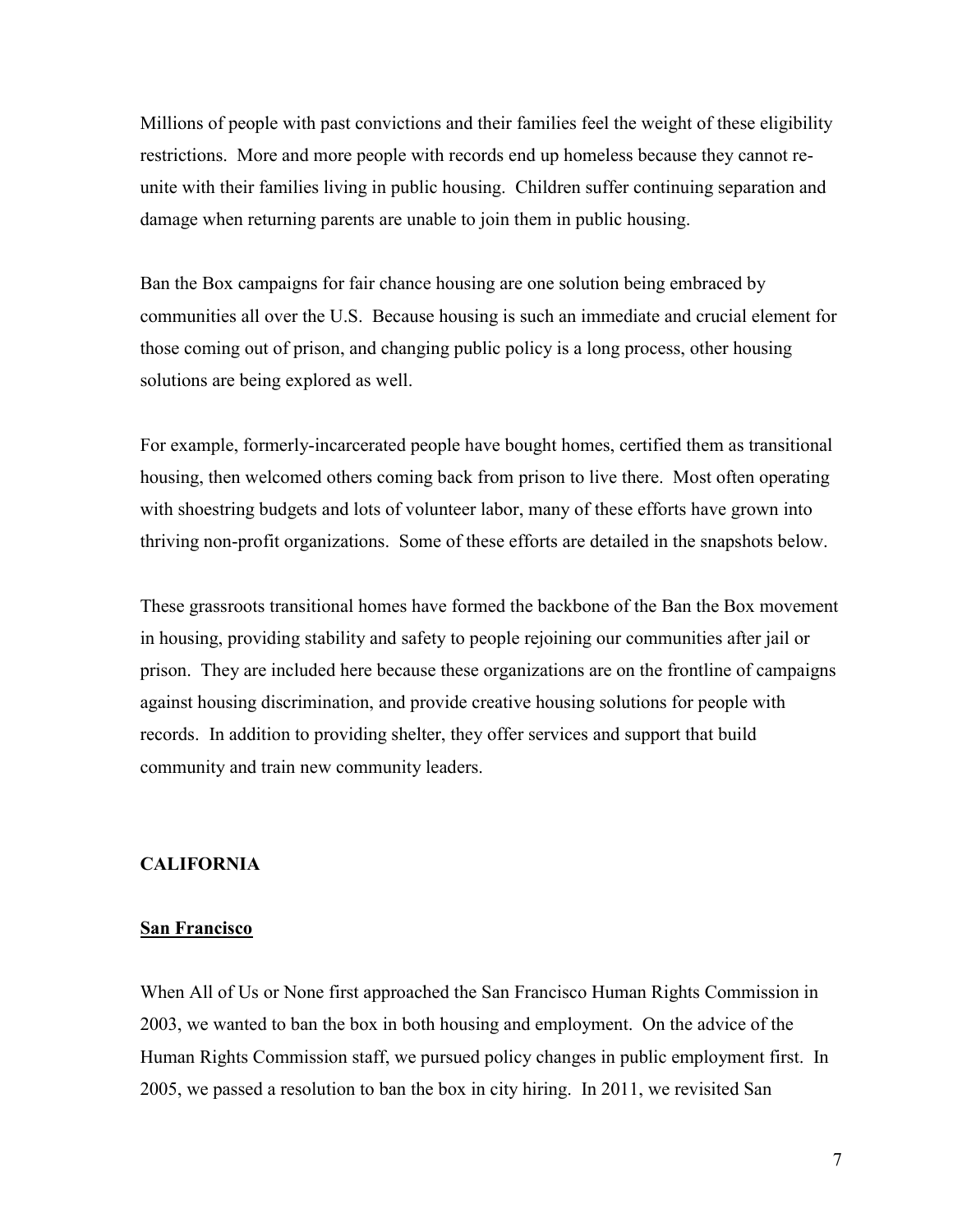Francisco's ban the box policy. San Francisco had been successful in implementing hiring changes for public employment, so we decided it was time to move forward with private employers and subsidized housing providers.<sup>6</sup> People from the San Francisco Reentry Council, Human Rights Commission, community organizations, and All of Us or None, drafted a Fair Chance Ordinance.

Winning change in the housing arena was complicated. Many different non-profit housing developers administer affordable housing in San Francisco, each with their own application process. We reached out to the Council of Community Housing Organizations, a coalition of 24 community-based housing developers. In our discussions with coalition representatives we were able to answer their questions about our Fair Chance proposal, and we eventually overcame their objections. One member of the coalition, Community Housing Partnership, already welcomed formerly-incarcerated people as tenants. All of Us or None worked closely with this group as we organized support for the ordinance, and several of their formerly-incarcerated residents became active advocates in our campaign.

All of Us or None also partnered with San Francisco City government while working on the Fair Chance legislation. The Human Rights Commission staff were especially dedicated partners, devoting time and resources to building community support. The Human Rights Commission held more than 50 stakeholder meetings soliciting comments and suggestions. Through these discussions, some landlords began to see where their unconscious bias against people with criminal records was operating. They started to recognize the benefits of a citywide, objective background screening policy. The Human Rights Commission and Reentry Council were also able to engage law enforcement – some of whom testified about the need for the Fair Chance Ordinance before the Board of Supervisors.

Formerly-incarcerated people and our allies mobilized public support. Community Housing Partnership has always emphasized community activism and values the leadership of its residents. They created a skit about background checks and housing, which they performed in many venues to educate people about the pending ordinance. When the time came for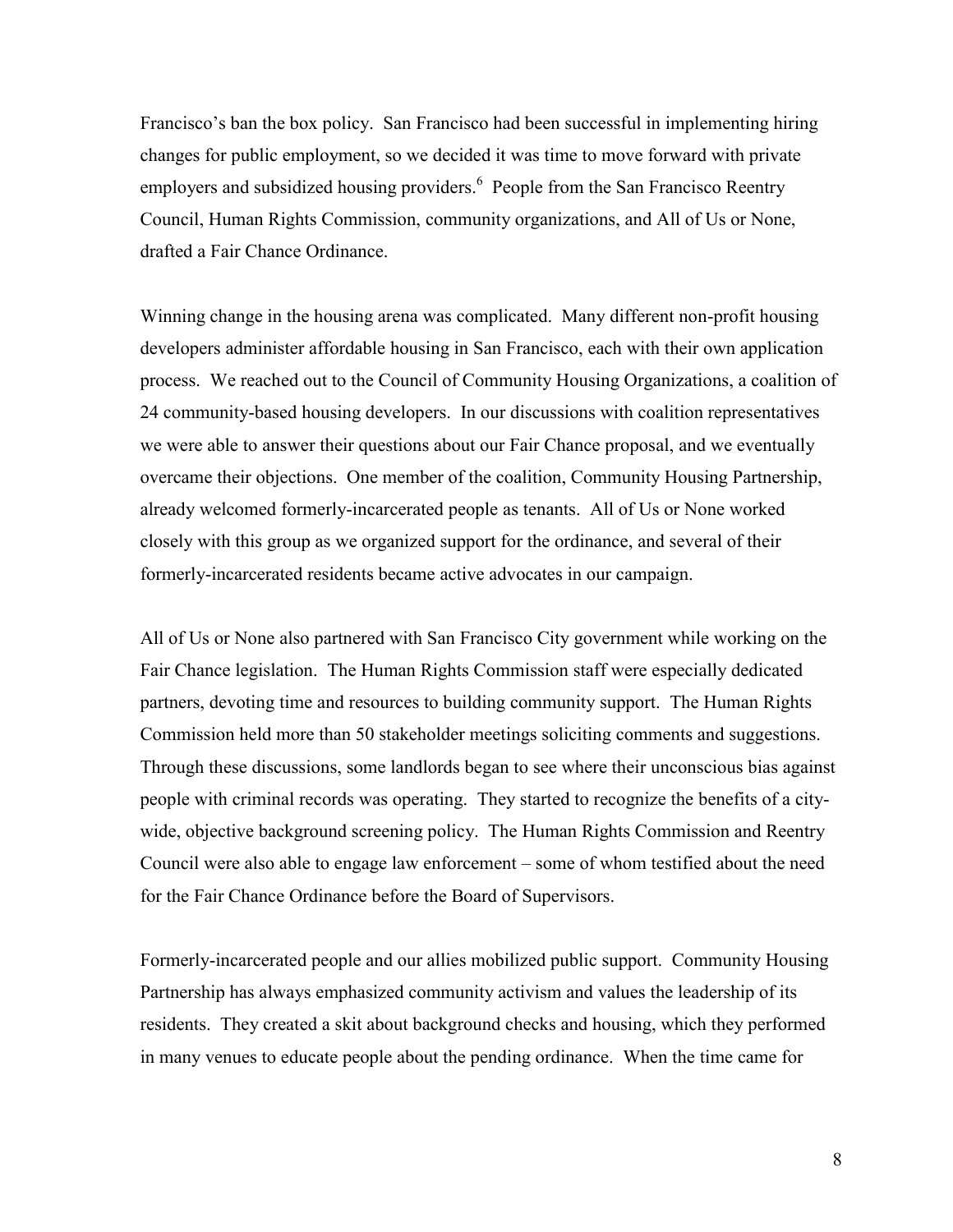hearings at the Board of Supervisors on the Fair Chance Ordinance, we filled the room with supporters — and won the vote!

#### **LESSON LEARNED:**

Partnering with city staff was invaluable in drafting legislation because they had superior knowledge of city code and required language. Having city officials as intermediaries also eased communication with landlords who opposed the legislation.

#### **LESSON LEARNED:**

Winning the Fair Chance vote took countless hours of discussion with legislators, housing providers, residents, and other formerly-incarcerated people. In order to achieve victory, we worked hard to win over many people and organizations that had initially been against us.

### **Los Angeles – A New Way of Life Reentry Project**

A New Way of Life Reentry Project provides transitional housing and support services to women coming back from jail or prison. It was started by Susan Burton who had been in prison herself. Susan understood what women need as they return to their communities. Since its founding in 1998, A New Way of Life has provided services for over 900 women, and helped 170 families reunite. New Way of Life has also distributed household goods to over 3000 formerly homeless people, and established a Reentry Legal Clinic. It has also started a leadership development program for women called Women Organizing for Justice.<sup>7</sup> And, A New Way of Life staff have organized a Los Angeles chapter of All of Us or None.

In 2015, A New Way of Life worked with the Housing Authority of Los Angeles to establish the Family Reunification Program. The goal of this program is to reunite families by allowing people coming out of prison to live with their families who are in Section 8 Housing. Participants in the program are supported towards success by taking classes in financial planning, and receive both job training and counseling. A New Way of Life staff — all formerly-incarcerated themselves — administers the program.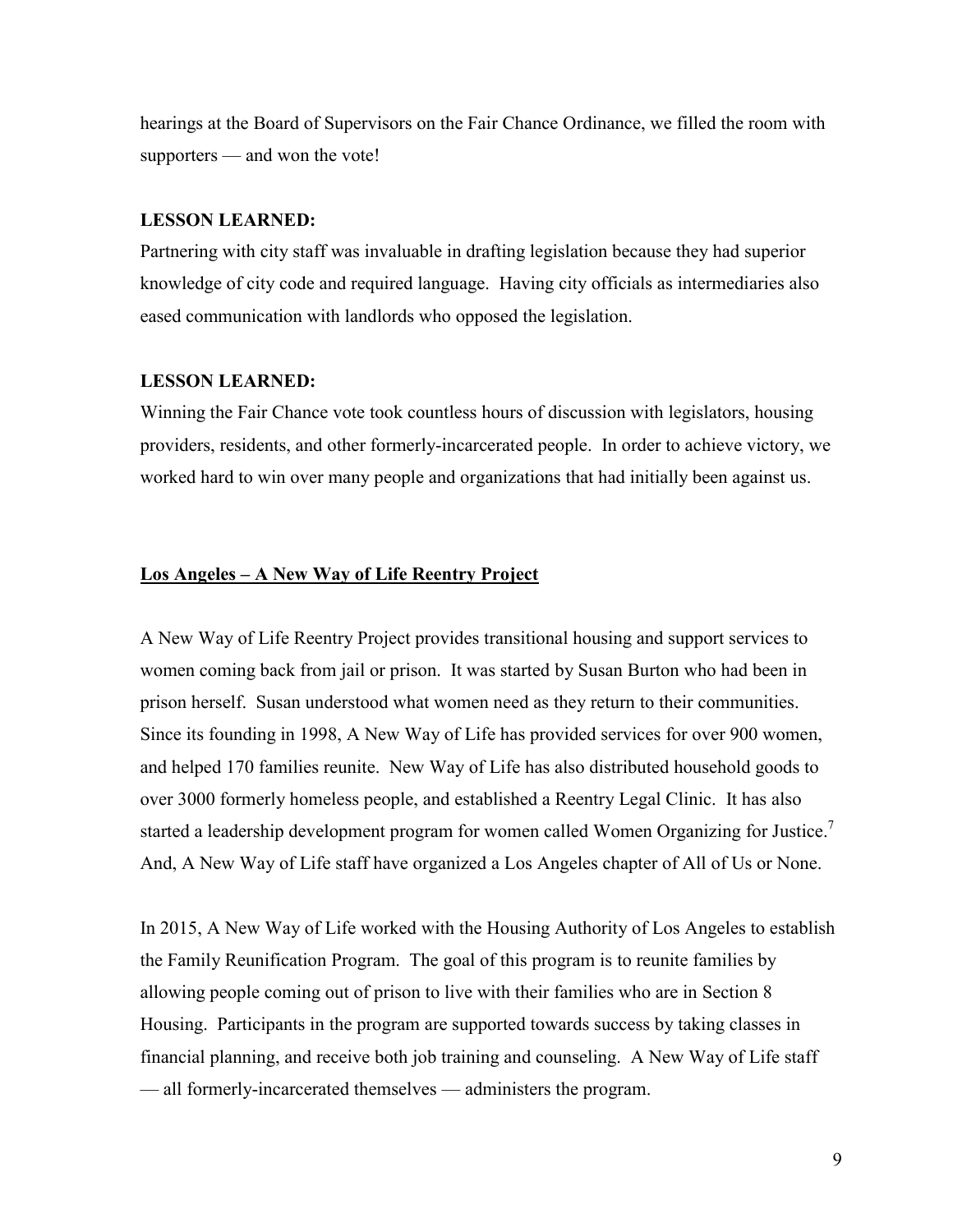### **Inland Empire – Starting Over, Inc.**

Many formerly-incarcerated people conquer addiction, embrace sobriety, and want to help others. In 2002, Vonya Quarles, a formerly-incarcerated woman in Riverside, got sober and stable, then opened up her home to others facing the same obstacles she faced when she left prison. Starting Over, Inc. began as just one house in 2002, but now it has grown to five homes with a capacity of 55 residents. People can stay up to 18 months, are encouraged and assisted in finding other housing, but they are never kicked out. One woman stayed for four years. She was eventually hired as a house manager, and left Starting Over only because she was finally convinced that someone else needed her bed.

Starting Over is the home base for the Riverside chapter of All of Us or None. Riverside is an extremely conservative area. Every single County Supervisor is a Republican. But despite this conservative climate, All of Us or None worked with their public housing authority to improve public housing access for people with records. All of Us or None members convinced the housing authority that people coming out of prison or jail should be added to a "preference list." This list allows homeless people with underage children to go to the top of the waiting list for affordable housing. Their argument was that transitional housing is by nature only temporary, and that residents of transitional housing should be eligible for the preference list. Otherwise, after they leave transitional housing they would be homeless.

At first, the director of the Riverside Housing Authority was reluctant to engage in discussion with All of Us or None. She was resistant to any suggestions from formerly-incarcerated people. After this director's retirement, however, housing authority staff became much more receptive. Now the staff is supporting All of Us or None recommendations at the Housing Commission.

### **San Bernardino – Time for Change Foundation**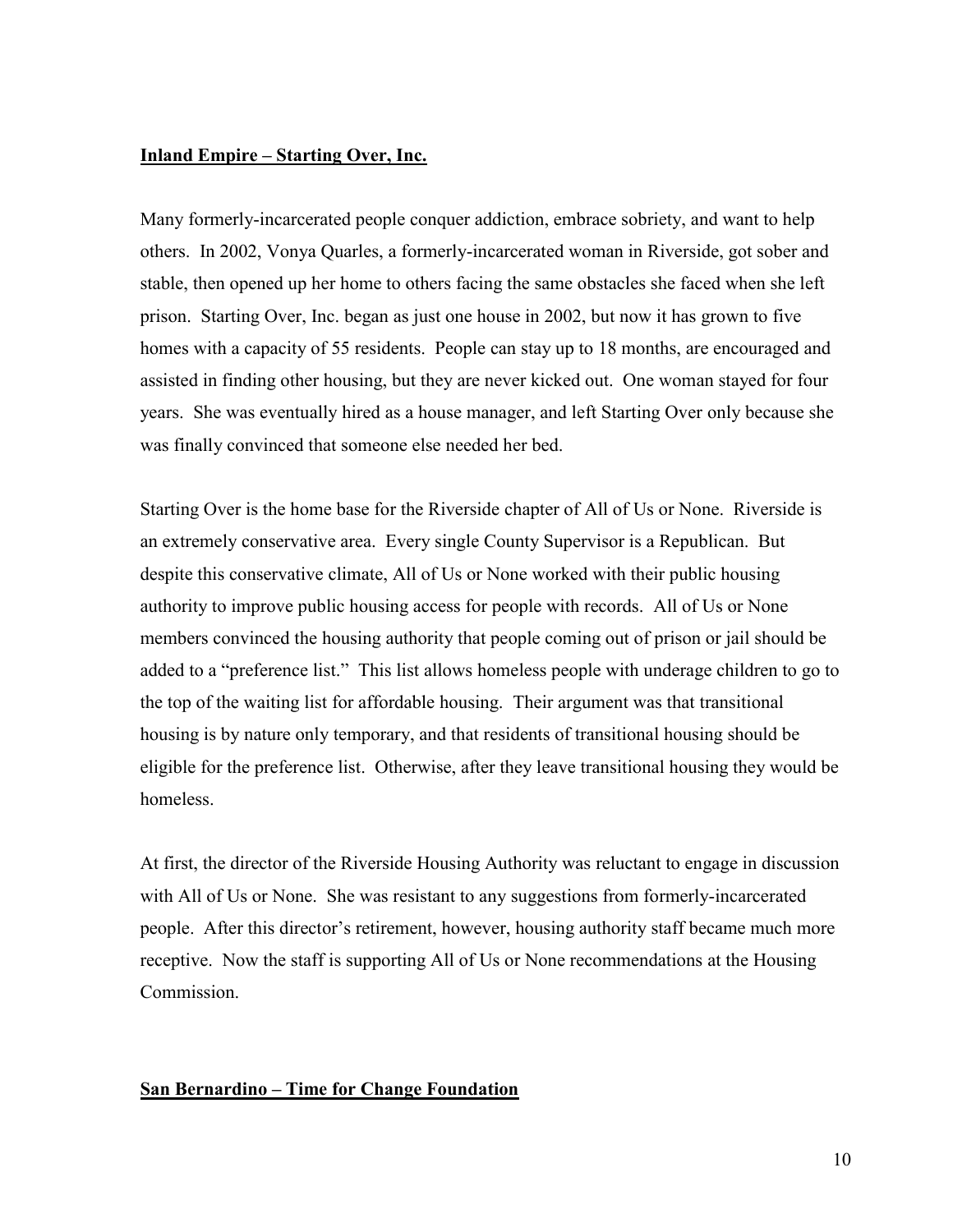Many women come out of prison with no place to call home. They want to reunite with their children and families, but have no way to do so if they are homeless. At Time for Change, homeless women and their children are provided safe and sober housing, family and individual counseling, financial planning classes, and a true sense of community.

Time for Change Foundation was started in 2002 by Kim Carter, a formerly-incarcerated woman who wanted to help others like herself. The foundation's mission is clear from its slogan, "We call it Home, Others call it Hope." Besides gaining safe housing and crucial survival services, women at Time for Change are encouraged to develop leadership skills. Many take part in a speakers' training program, and participate in advocacy campaigns. Hundreds of women and children have been lived in Time for Change transitional homes and have been supported by its programs.

In recent years, Time for Change has ventured even farther into solving the problem of homelessness, becoming a non-profit housing developer. They designed and constructed Phoenix Square, an affordable housing project for very low income families. A seven-unit apartment complex was extensively renovated and leased out. More housing and community space will be developed, and a solar-paneled parking structure and community garden are planned for the future.

Time for Change has also partnered with HUD in administering the Homes for Hope Project. This project places homeless families directly into their own apartment, even when they face institutional barriers like conviction histories, bad credit, or previous evictions. Through this program, families receive supportive services, learn how to maintain stable housing, and then assume the lease when they are ready.

### **ILLINOIS — Chicago**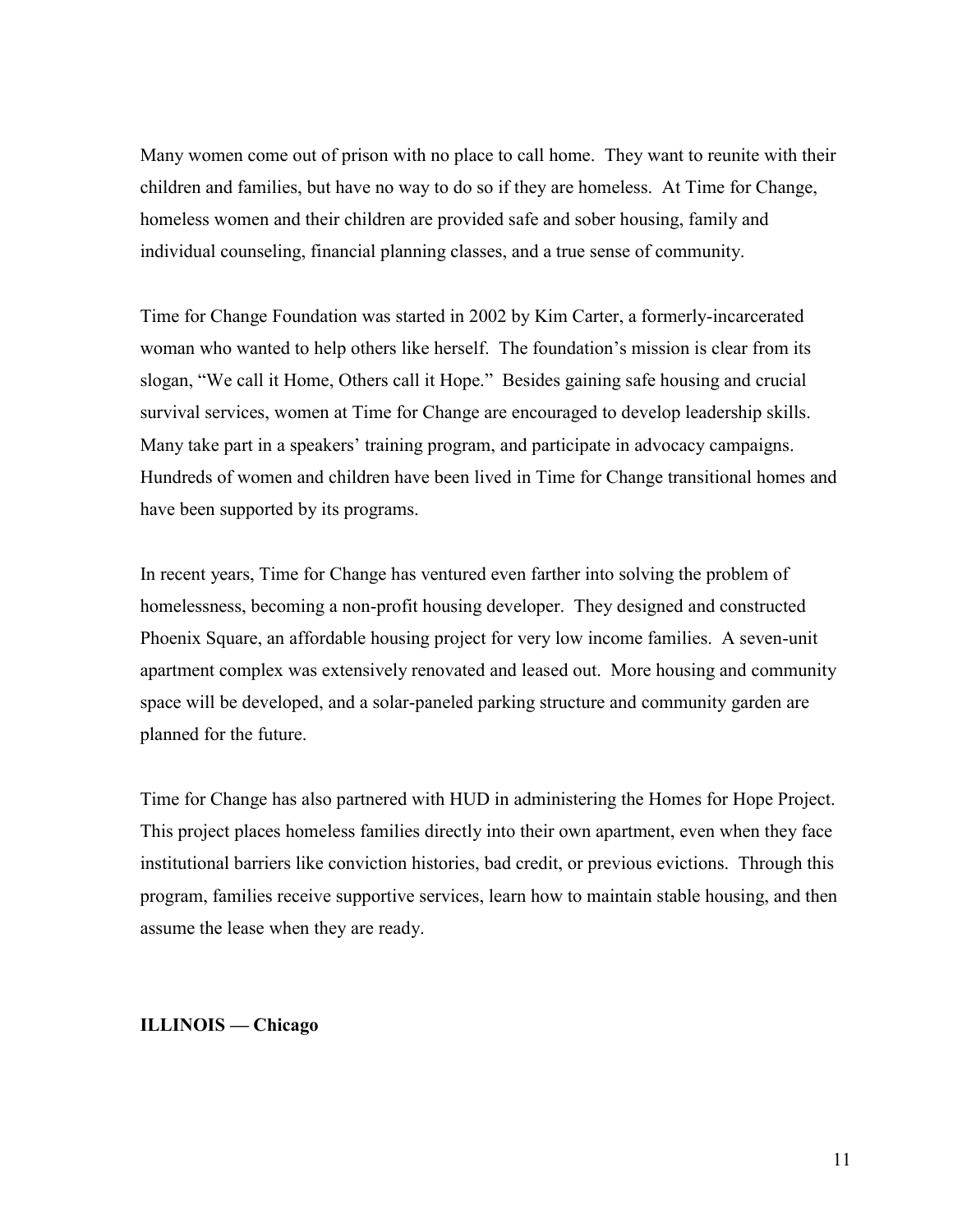Until recently, in Chicago a person had to wait five years after completing probation before being allowed into public housing. To change this discriminatory policy, formerlyincarcerated men and women joined with service providers such as job trainers and drug counselors, educators, and other community members to form The Reentry Project. In 2010, The Reentry Project wrote a report, *Barred from Housing*, which urged the Chicago Housing Authority to end its automatic rejection of applicants who did not meet their rigid probation requirements.

Next, The Reentry Project designed a pilot program where service providers such as job trainers and counselors selected individuals on probation who they believed could succeed in public housing. These people were admitted into the pilot program. The pilot program was so successful that in 2013 the Chicago Housing Authority dropped its five-year waiting period.

### **LOUISIANA — New Orleans**

Since Hurricane Katrina struck in 2005, New Orleans residents have faced a severe housing crisis. Today, over 17,000 families, most of them African-American, are on the waiting list for public housing. And, poverty is so widespread that one in four households in New Orleans receives rental assistance from the government.

This housing crisis is only exacerbated for people with conviction histories. Louisiana incarcerates more people per capita than any other state.<sup>8</sup> Huge numbers of families in New Orleans have conviction records. Among African-American men in New Orleans, one in seven is either in prison, on parole, or on probation.

In 2013, Voice of the Ex-Offender (VOTE)<sup>9</sup> issued a report on housing in New Orleans. Entitled "Communities, Evictions, and Criminal Convictions," the report was authored by a formerly-incarcerated man who had become a lawyer and later became the Deputy Director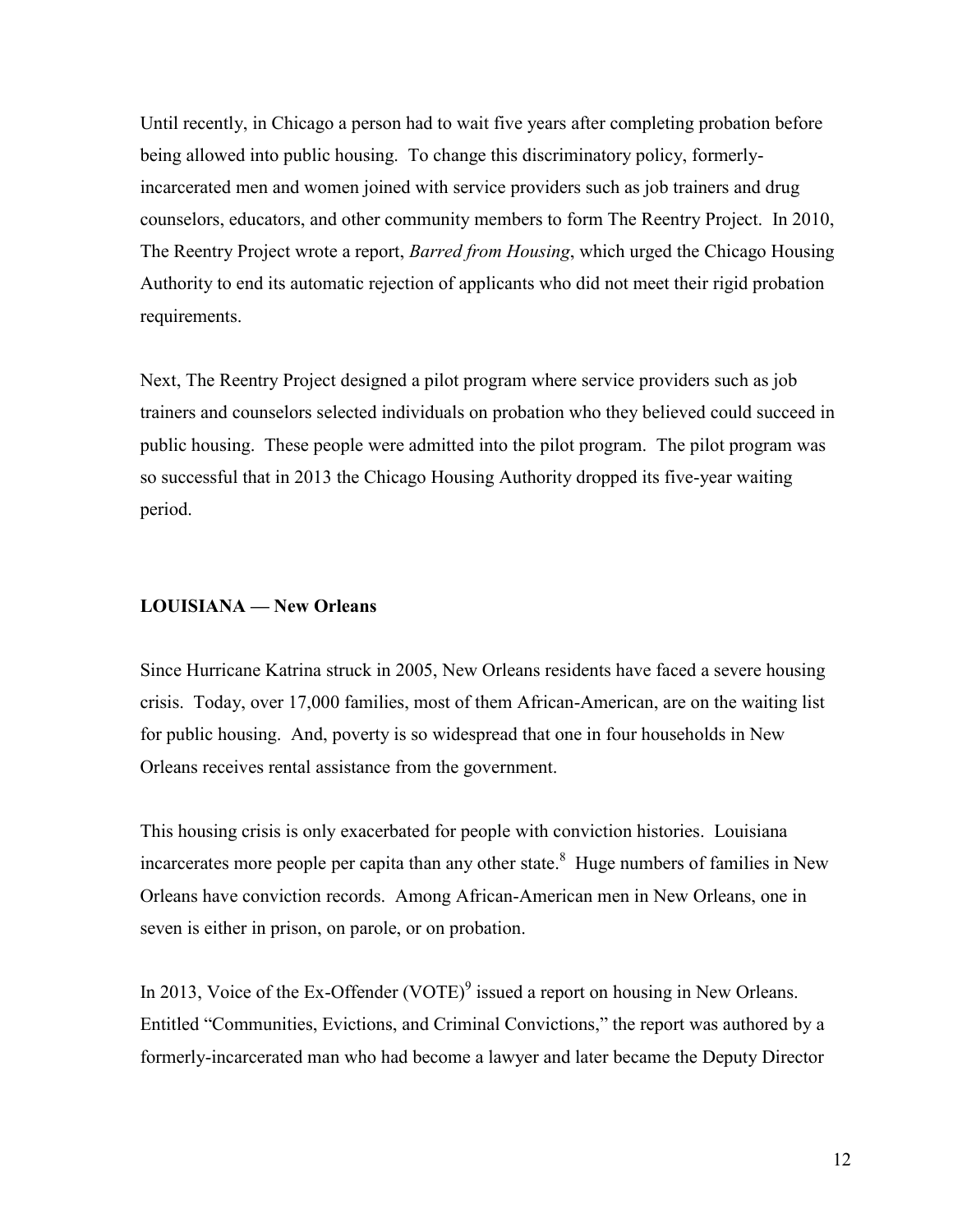of VOTE.<sup>10</sup> This report was the starting point for organizing to change New Orleans public housing policy.

VOTE members formed a housing rights coalition with a diverse group of organizations: Stand with Dignity, a project of the New Orleans Workers' Center for Racial Justice; the Greater New Orleans Fair Housing Action Center; Southeast Louisiana Legal Services; Vera Institute for Justice; and Unity, a 60-member coalition to end homelessness. Many of the organizations involved in the coalition had formerly-incarcerated people in their membership or on their staff. The coalition's members were a repository of first-hand expertise about the solutions needed in New Orleans public housing.

The coalition initiated discussions with the Housing Authority of New Orleans (HANO). HANO had been placed in Federal receivership in 2002 for chronic mismanagement, and was being operated directly by HUD. HANO had been notorious for evicting whole families even when no arrest occurred and where the alleged activity was not even attributed to a household member. The coalition organized in the community and submitted a proposed Model Policy to HANO that would change how it considers conviction history.

Because of this public pressure, HANO issued a draft of a Criminal Background Policy Statement and held a public hearing in January of 2013. In the preamble to the policy statement, HANO admits that its practices have injured New Orleans families: "HANO recognizes that, whether explicit or implicit, its practices have served to perpetuate the problem. As the city's major provider of affordable housing and of safe and healthy communities, HANO accepts that it has a responsibility to give men and women with criminal histories the opportunity to rejoin their families and communities and to rejoin them as productive members."<sup>11</sup> This represented a major shift in policy, largely due to the advocacy of formerly-incarcerated people and their family members.

The coalition responded by mobilizing people to attend the hearing. They also wrote a detailed critique of the draft policy statement. HANO responded to community concerns by issuing a revised policy that incorporated some of their suggestions.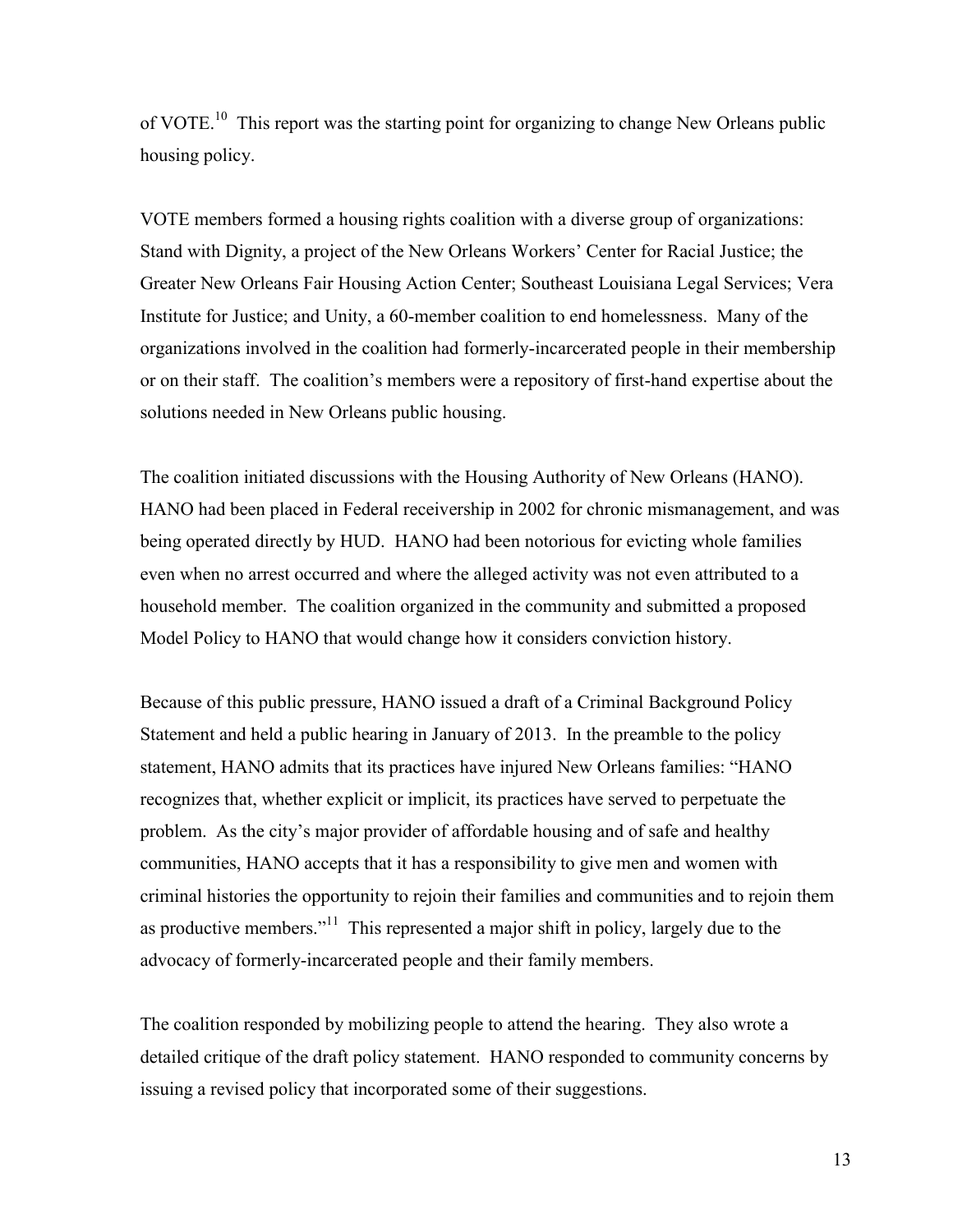HANO became the first public housing authority in the country to adopt policies that do not automatically bar applicants with conviction histories from public housing. (The exceptions to this more open policy are for two automatic bars required by federal law.<sup>12</sup>) The new policy requires that housing providers conduct a detailed review of individual and family circumstances for anyone whose conviction causes concern.

Additionally, HANO's new policy removed the conviction history question from its own employment applications and postpones any background check until after a conditional offer of employment has been made. For HANO to apply Ban the Box to its own employment practices as well as applying it to housing policy was unique.

HANO's new policy ensures that no person's application for public housing assistance in New Orleans will be rejected solely on the basis of a conviction. Instead, the housing authority worked with community organizations to create a Screening Criteria Grid. The grid sets *look-back periods* for different types of convictions and standardizes the process citywide. If an application requires further review because of a specific conviction, a panel conducts a personalized assessment considering individual circumstances: schooling, treatment for addictions, job training, employment, and community service work are considered. They will also consider perspectives from employers, parole officers, friends and family members before making a decision.

But a major gap still exists for people seeking access to public housing in New Orleans. The Housing Choice program (also known as Section 8) provides vouchers to private landlords when they rent to people who receive public rental assistance. While new guidelines allow leaseholders to add family members with past convictions to their leases, private landlords are exempt from having to accept the vouchers if an applicant has a conviction history.

Since much of the city's public housing was devastated by floods after Hurricane Katrina hit, HANO-assisted renters are increasingly dependent on Housing Choice landlords. Some public housing has been rebuilt; much of it is managed by third-party managers who were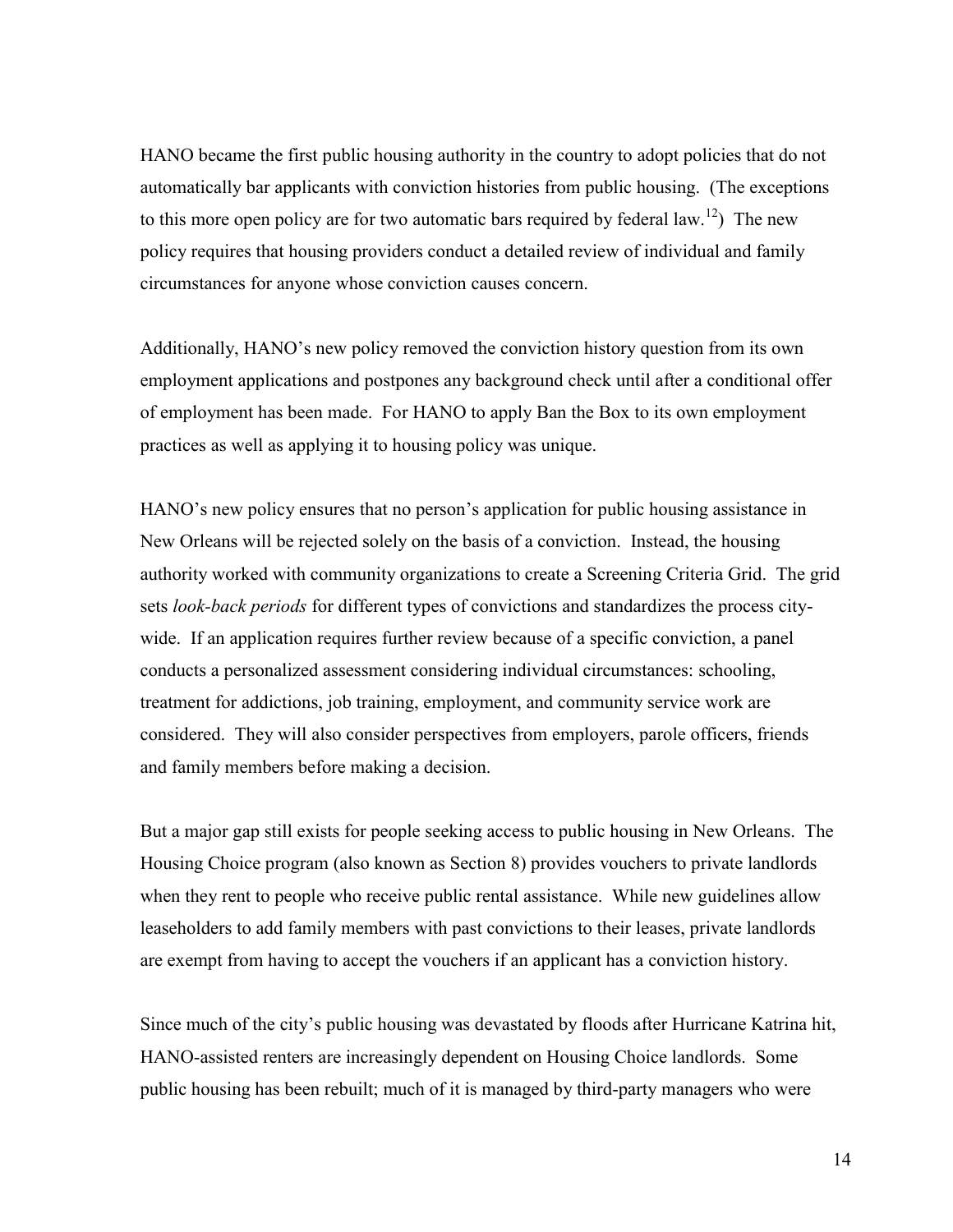made subject to HANO's guidelines only because of community pressure. Now the grassroots housing coalition has set its sights on further revisions of the HANO guidelines that would apply to the Section 8 voucher program. They also plan to confront private housing developers about their admissions policies and get those policies changed.

As its members continue to struggle to ban the box on housing applications, VOTE has also created an exemplary program to support people coming home from prison. It's called "The First 72<sup>+</sup>" and was founded by six formerly-incarcerated men.

First 72+ got off the ground when VOTE partnered with a community church to open up a five-bed transitional home for men coming home from Louisiana state prisons. Men in First 72+ receive crucial support during the first three days of their release: transportation home from prison, clothes, food, rides to social services offices, and healthcare. After the first 72 hour stabilization period, the men are connected to education and employment opportunities. They start looking for long-term housing, and participate in parenting and financial literacy courses. Until they find employment, residents live rent-free and receive food and clothing. After they are employed, the men start contributing to household expenses on a sliding scale basis.

The guiding principle of First 72+ is "Us helping Us." When government failed them, formerly-incarcerated people forged their own, very successful, solutions.

### **NEW JERSEY — Newark**

In 2003, the New Jersey Institute for Social Justice convened the first Reentry Roundtable in New Jersey. The Roundtable included formerly-incarcerated people and family members as well as state officials, agencies, and community organizations. Discussions during the Roundtable process led to policy proposals, which eventually resulted in significant reform legislation. This new legislation put an end to New Jersey's ban on people with drug convictions receiving public benefits. Subsequently, a statewide coalition of 80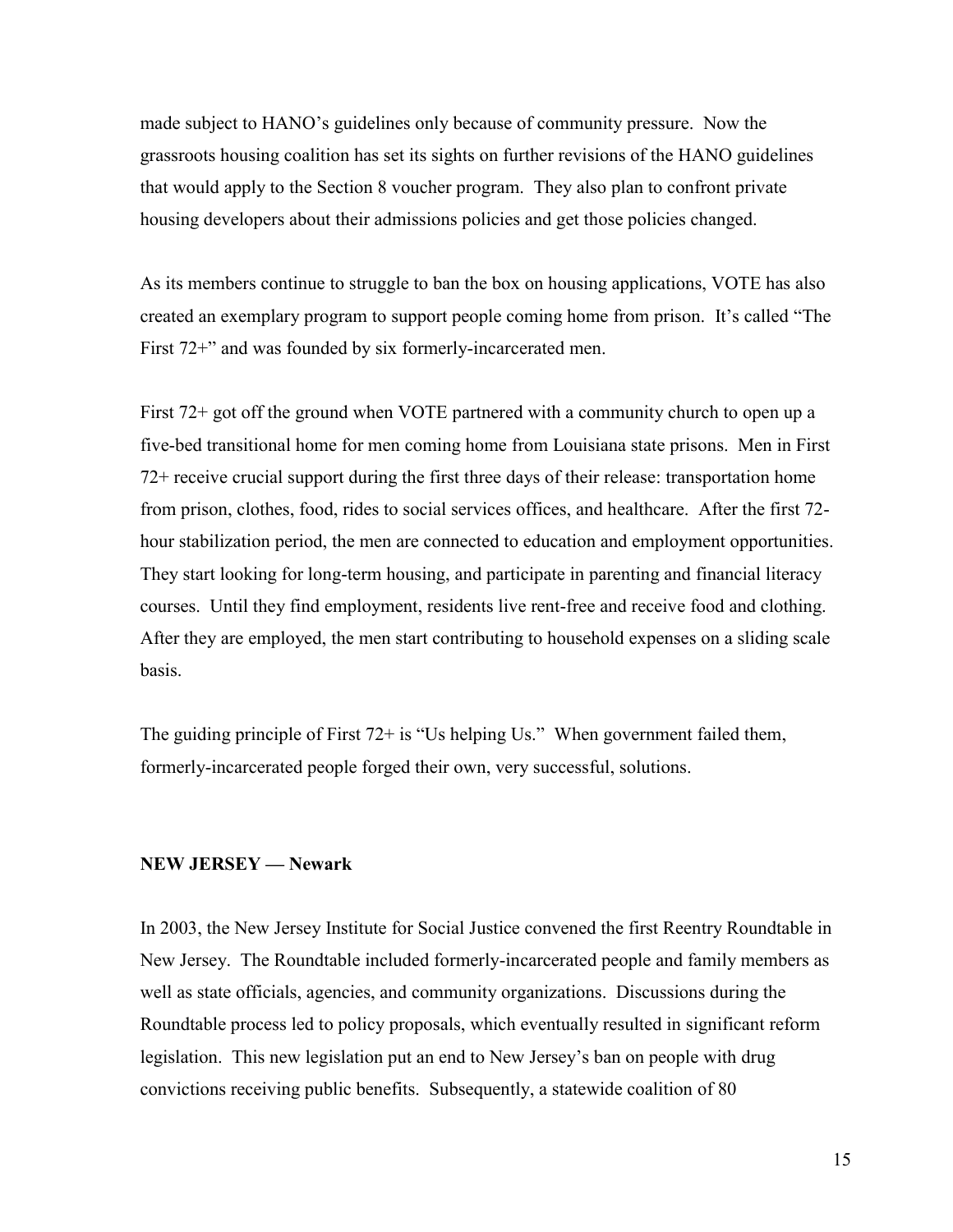organizations called the Integrated Justice Alliance united to enact further criminal justice reform.

On September 19, 2012, the coalition passed the broadest fair chance ordinance in the United States. The Newark ordinance banned the box for all public and private employment, all housing and real-estate transactions, and all local licensing. The law requires that applicants for jobs or housing must be found otherwise qualified before a background check is done. Employers and housing providers are required to notify the applicant when a background check will be required, and the applicant has the right to a copy of whatever information is being considered. Job and housing announcements cannot include any limitations on eligibility because of a conviction history. The law requires an individualized review of circumstances leading to the conviction as well as allowing applicants to submit evidence of rehabilitation.

### **NEW YORK — New York City**

Grassroots organizations of formerly-incarcerated people are key partners with the New York City Housing Authority's Family Reentry Pilot. This pilot is a two-year program that assists formerly-incarcerated people by reuniting them with their families in public housing. The first phase screens 150 people applying for public housing, all of whom have been recently released from prison. During the two-year program, these participants develop an action plan with their case manager that may include job training, education, drug treatment, and family counseling. These support services are provided by a wide range of community organizations, including some led by formerly-incarcerated people. Successful completion of the program means the returning family member can be permanently added to the family's lease.

#### **VERMONT — Burlington**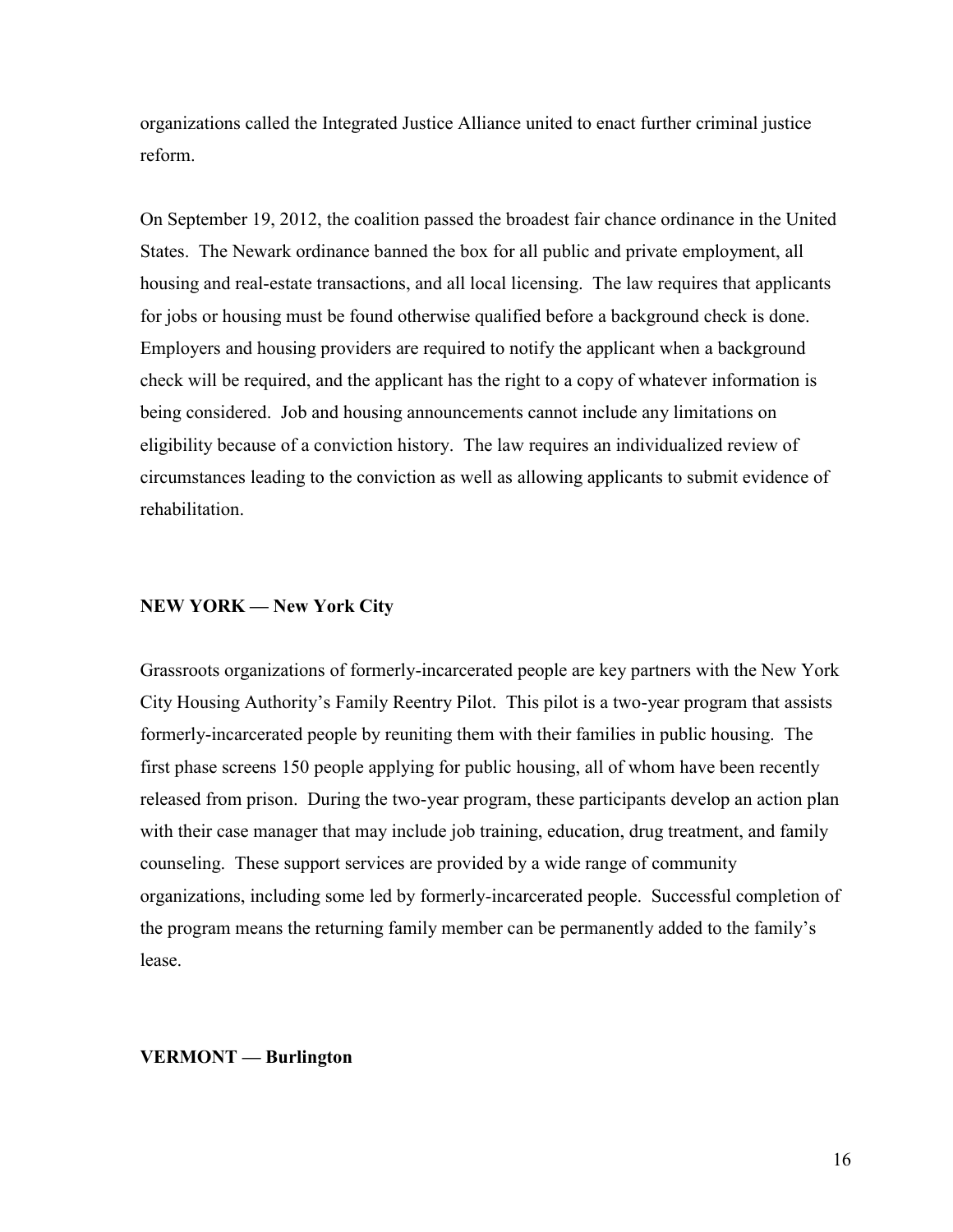In 2004, the Vermont Department of Corrections partnered with the Burlington Housing Authority and community organizations to start the "Offender Re-Entry Housing Program." The program allowed people coming back from prison to receive housing subsidies and rejoin their families in public housing. It included a Family Unification Voucher program, which enabled people meeting specific criteria to move to the top of the waiting list for subsidized housing. The program also offered "transitional housing money" – up to  $$1000$ to pay security deposits, first month rent, and other housing fees. Individualized hearings are held to determine eligibility for public housing placement, and support services of all types are part of the program.

#### **WASHINGTON — Seattle**

In Seattle, activists initially tried to Ban the Box in both employment and housing by pushing for legislation which defined people with past convictions as a protected class. This effort met a lot of opposition and was unsuccessful, so activists separated employment and housing. In 2013, after a creative and hard fought campaign, Seattle became the first city in Washington to Ban the Box for all public and private employers within city limits.

On the housing front, as early as 2010, Seattle activists were in dialogue with the Fair Housing and Equal Opportunity division within HUD. The Seattle Office on Civil Rights was part of that dialogue because they had received a high number of complaints from people who were being excluded from housing due to past convictions. The Office on Civil Rights recommended to HUD that housing providers should not consider crimes with no demonstrable connection to tenancy or that do not infringe on the health, safety and welfare of residents.<sup>13</sup> This was a significant victory for Seattle's grassroots activists.

Housing activists in Seattle next mounted a campaign to Ban the Box for renters. They formed the FARE coalition (Fair and Accessible Rentals for Everyone). FARE's grassroots partners included the King County Native American Leadership Council, Post-Prison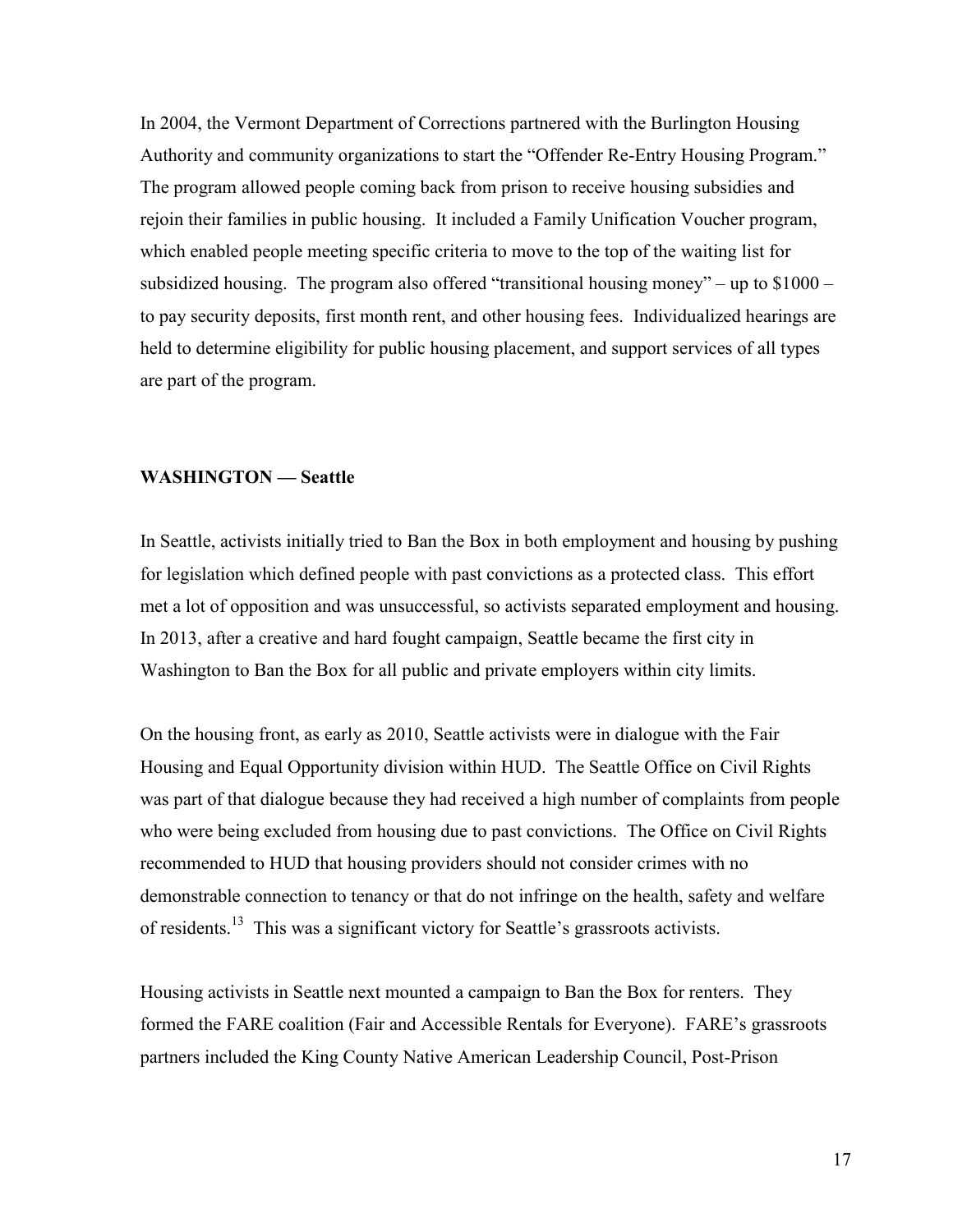Education Project, the Tenants' Union, Columbia Legal Services, and other organizations comprised of or serving formerly-incarcerated people.

All of these struggles paid off. In 2015, Seattle city government ratified a Housing Affordability and Livability Agenda for the city. Among their recommendations were:

- 1) Prohibit all housing announcements that limit the eligibility of applicants with past convictions.
- 2) Eliminate screening criteria that absolutely exclude anyone with a criminal record or a broad category of criminal record (like felony).
- 3) Eliminate denials based on records that are illegally reported, convictions older than 7 years from disposition or release, and juvenile records.
- 4) Form a city Fair Housing Committee.

In January of 2016, a Fair Housing Committee was established as part of the Mayor's office. Formerly-incarcerated people and homeless people are an integral part of the committee.

The Seattle City Council also passed a resolution which encourages the use of an individualized tenant assessment when criminal history is used as a screening criterion by any landlord. As of the writing of this report, an ordinance is pending which will be one of the first laws in the nation to affect private landlords.

### **UNITED STATES — Federal policy**

All over the U.S., formerly-incarcerated people and our allies have been campaigning to restore our rights. Many local reentry councils were formed to coordinate government responses to massive numbers of people rejoining their communities after prison. In 2011, the U.S. Attorney General formed the Federal Interagency Reentry Council signaling new attention from the federal government to the problems of people returning from prison.

After years of punitive one-strike evictions, the HUD Secretary issued a letter to all Public Housing Authority Directors. The letter re-affirmed that the lifetime bans applied only to 1)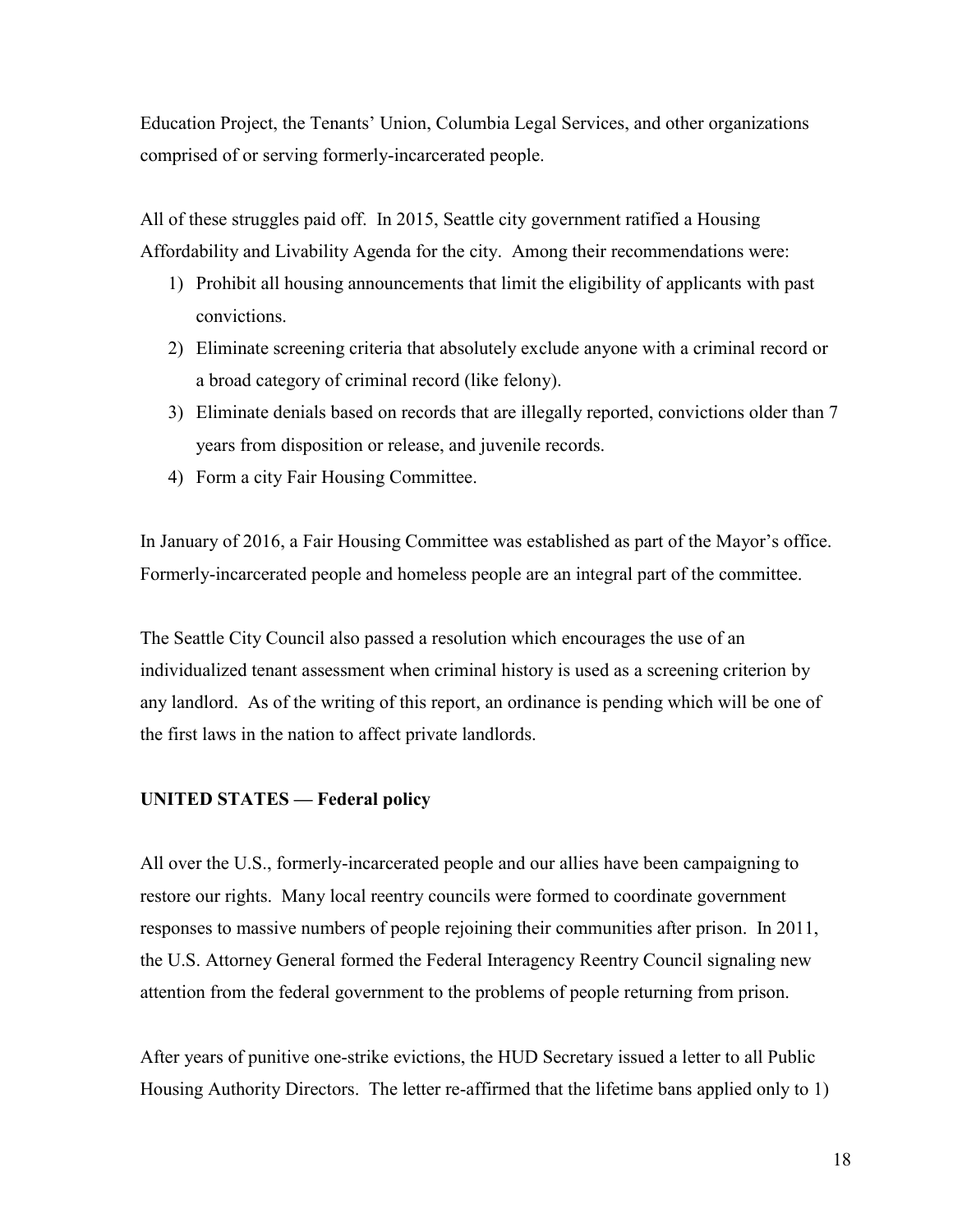people convicted of sex offenses who were subject to lifetime registration; and 2) anyone convicted of manufacturing methamphetamine on the premises of federally subsidized housing. The letter also clarified that someone with a past conviction for drug-related activity could reapply for admission to public housing after 3 years, or sooner if they completed a drug treatment program. It also specifically encouraged Public Housing Authorities to "allow ex-offenders to rejoin their families in the Public Housing or Housing Choice Voucher programs, when appropriate."<sup>14</sup>

The legal foundation for Ban the Box policies was reinforced in 2012. That year, the Equal Employment Opportunity Commission affirmed its Guidance that employers' consideration of conviction records has a disparate impact on people of color, and may violate the 1964 Civil Rights Act. Other government agencies started to conform their own policies to address the disparate impact of mass incarceration on communities of color.

More progress was made when, in 2015, HUD issued further guidelines about consideration of arrests as applied to Public Housing Authorities and federally-assisted housing. This Guidance clarified that "an arrest is not evidence of criminal activity in that it can support any adverse admission, termination, or eviction decision."<sup>15</sup>

In April 2016, HUD issued a broader guidance affecting all public and private housing, as well as real estate transactions – the "Guidance on Application of Fair Housing Act Standards to the Use of Criminal Records."<sup>16</sup> This Guidance concluded that because mass incarceration has impacted communities of color disproportionately, restrictions in housing based on past convictions have a disparate impact on people of color, and therefore violate the Fair Housing Act. This Guidance requires an individualized assessment of any past conviction and an evidence-based public safety justification for any conviction-based restriction. The HUD Secretary called one-strike evictions, "a harsh policy that likely did more harm than good," as he announced the new HUD Guidance.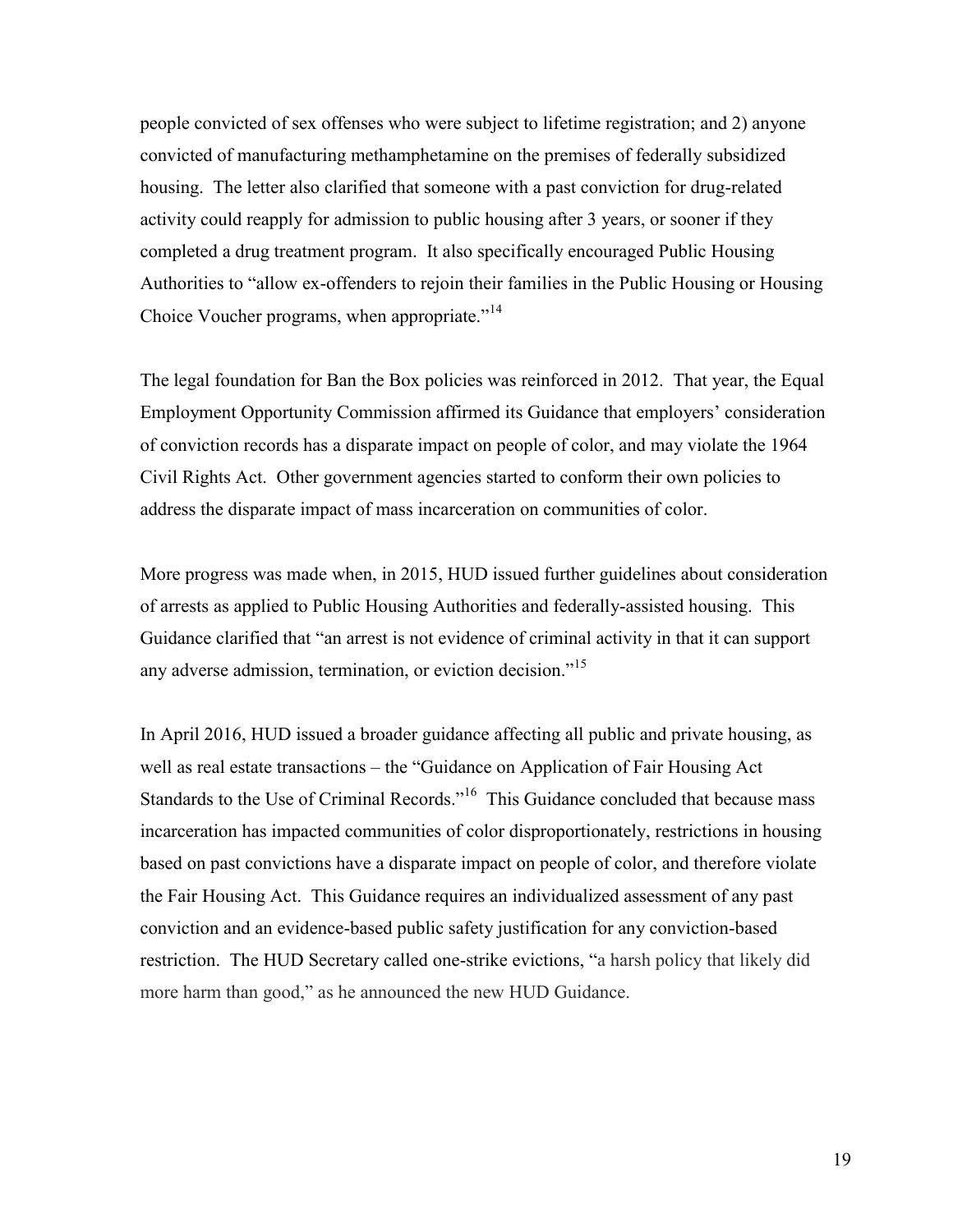Because of the efforts of formerly-incarcerated people and our allies, we are defeating the concept of one-strike evictions, and winning increased opportunity for stable housing and reunification with our families.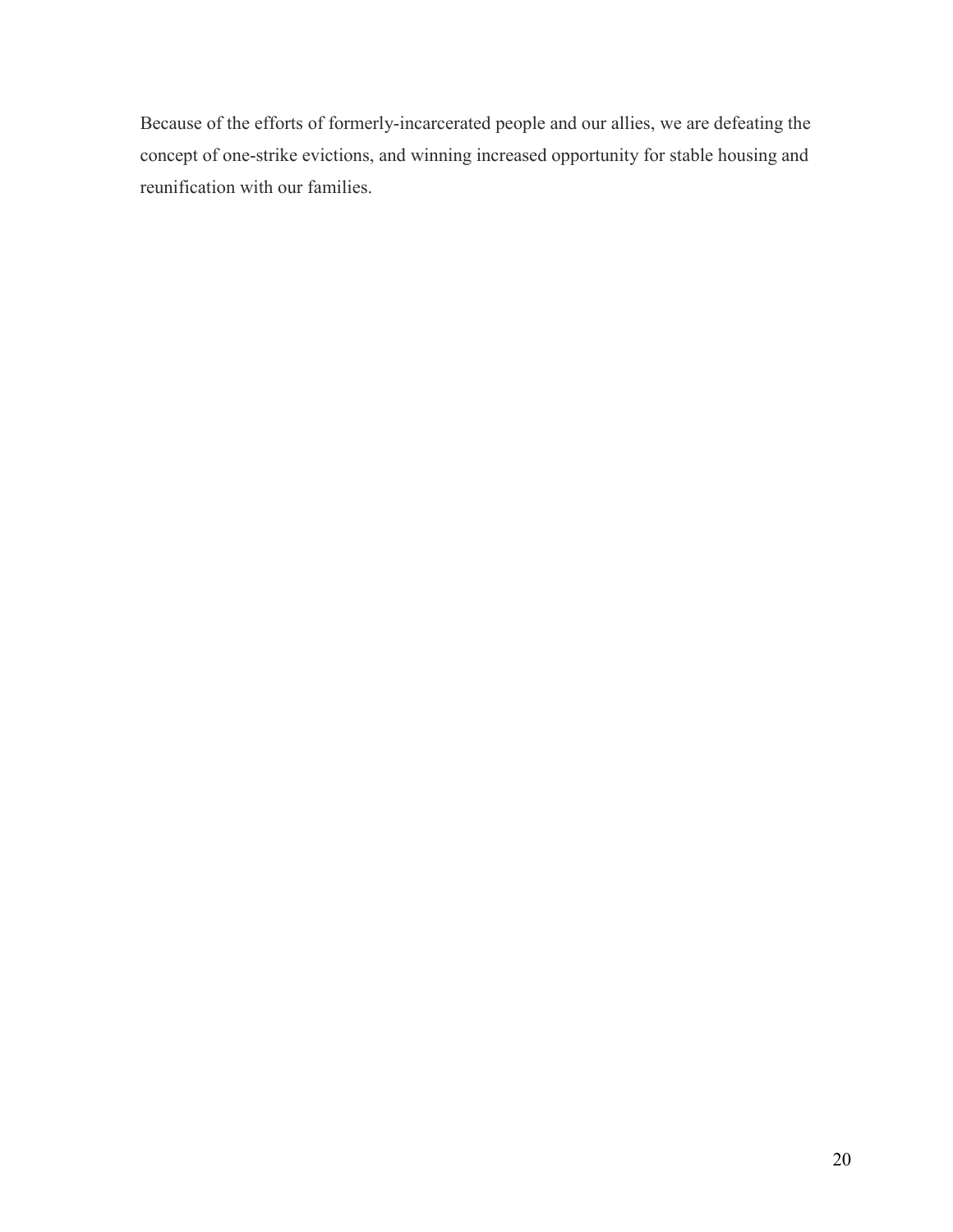# **Reduces recidivism and improves public safety**

It's just plain common sense that having stable housing helps prevent people from returning to prison. This conclusion has been backed up by numerous studies. The Center for Housing Policy, a national research group, found a dramatic difference in recidivism rates among those with or without housing after prison: A whopping 66% of people without housing after release committed crimes within 12 months. Only 25% of people with housing re-offended in the same time frame. In one study, each change of address while on parole was associated with a 25% increase in the likelihood of re-arrest.<sup>17</sup>

# **Reduces racial disparities in housing access**

We need Ban the Box policies in housing because housing providers use criminal record inquiries as a way to practice racial discrimination. Evidence of this was clearly revealed by tests conducted to ensure fairness in employment and housing by the Seattle Office of Civil Rights. Two separate tests showed that African-American and Latino applicants for housing were required to submit to background and credit checks much more often than white applicants.<sup>18</sup> These race-based disparities violate U.S. civil rights law.

In another example, the Greater New Orleans Fair Housing Action Center found that when housing policies were left entirely up to a landlord's discretion, private landlords required background checks much more often with African-American housing applicants then with white applicants.<sup>19</sup>

# **Encourages individual rehabilitation and improves family stability**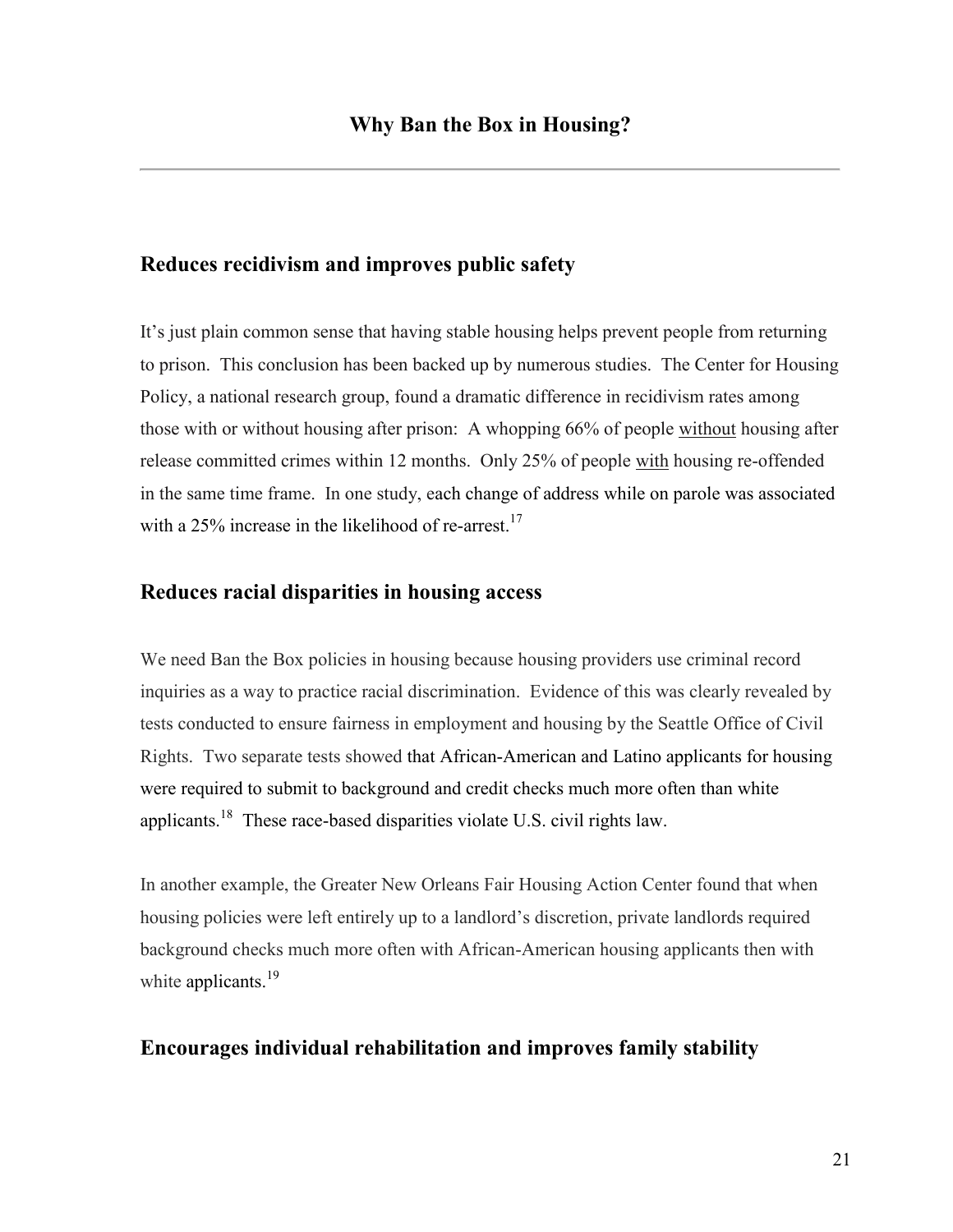When someone is released from prison, stable housing is the place from which he or she begins looking for employment, reports to treatment programs or probation officers, and rebuilds relationships with children, friends, and family. Children in particular suffer trauma when their parents cannot find housing or employment because of a conviction history.

In Washington, researchers followed a sample of 12,000 individuals released from a state prison facility for one year. People who received housing assistance and eventually secured permanent housing fared the best. This group had the lowest rates of recidivism and the highest rates of employment, medical coverage and substance abuse treatment.<sup>20</sup> This study showed that "across every measure of recidivism and re-integration, the stably housed portion of the comparison group fared better than their unstably housed or homeless counterparts."<sup>21</sup>

The research is conclusive: access to housing increases the likelihood that someone returning from incarceration will find and keep employment, stay drug free, and commit no new crimes. 22,23

# **Conviction history does not predict tenant failure**

There is no concrete evidence that people without criminal records are better tenants than people with past convictions.<sup>24</sup> In fact, research suggests that criminal history does not provide reliable information about the potential for housing success.<sup>25</sup> Because conviction history is not a reliable indicator of tenant behavior, HUD has mandated that criminal records alone cannot determine future tenant dangerousness. Instead, HUD recommends individualized assessments of applications from people with conviction histories.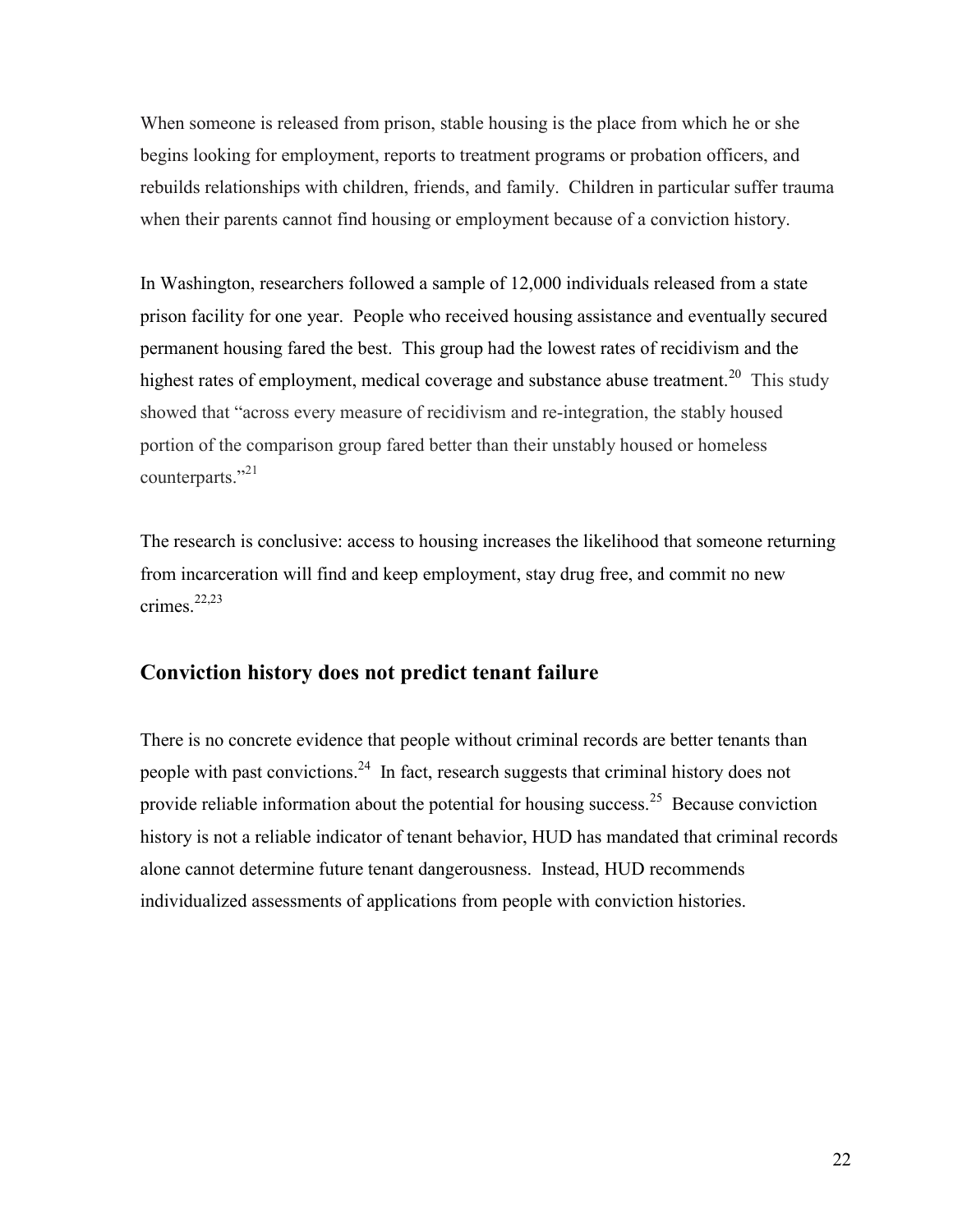Our campaigns to Ban the Box in housing have focused primarily on subsidized and affordable housing, usually involving a local Public Housing Authority. Until 2016, most housing authorities prohibited people with conviction histories from accessing subsidized housing.

Formerly-incarcerated people have been central to efforts to change these policies. In New Orleans, VOTE waged a multi-year battle with the Housing Authority of New Orleans to ban the box in their application process. In San Francisco, All of Us or None worked with city government officials and other community organizations to draft a Fair Chance Ordinance which applies to public and private employment and all subsidized housing.

VOTE and the FICPFM (Formerly Incarcerated and Convicted Peoples and Families Movement) have issued a comprehensive Model PHA Policy and strategy so anyone can start a Ban the Box in Housing campaign.<sup>26</sup> Here is a summary of Best Practice components to include when negotiating with housing decision-makers for fair chance housing.

# **1. Eliminate language that excludes people with convictions when listing housing openings**.

Affirmatively state that people with conviction histories will be considered.

### **2. Remove the conviction history question from initial applications for housing.**

Consider whether a conviction history check is necessary at all. Other information may be enough to assess a potential renter. HUD guidelines now require that a housing provider must justify any policy requiring background checks of applicants, using actual evidence and events, not hypothetical or speculative reasoning. HUD recommends these questions: Is a background check necessary to achieve a substantial, legitimate, nondiscriminatory interest of the provider? Is there another way to screen applicants that would have less of a disparate impact on minorities?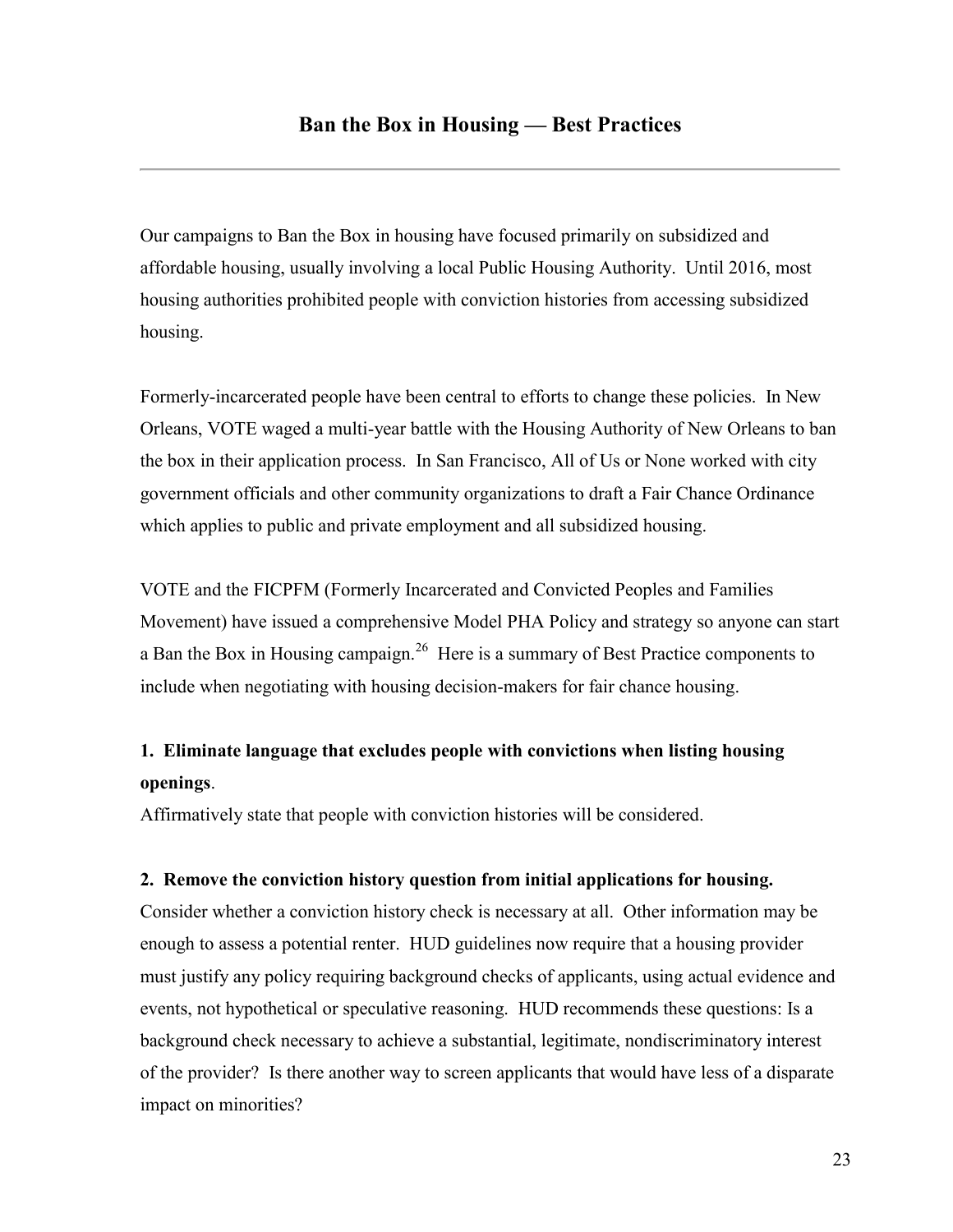Postpone any conviction history inquiry until after an applicant is found otherwise eligible to rent. Review conviction history only after applying the usual criteria for assessing rental and credit history and finding the applicant to be an otherwise suitable tenant.

### **3. Do not use self-disclosure of conviction history as a "truth test".**

Discrepancies between what is self-disclosed and information provided by an official background check does not necessarily mean that an applicant is lying. Conviction histories are often complicated. Due to plea bargains and other legal processes, people may be convicted of crimes different than those for which they were arrested. An applicant may not know the final official outcome of a case. A person's RAP sheet (Record of Arrests and Prosecutions) may include minor infractions that have been forgotten over the course of time. Most people don't have access to their official records and depend on their memory, which may not be accurate.

Also, RAP sheets and other official records may contain inaccuracies. Housing applicants should have the opportunity to review and correct RAP sheets if an adverse decision is made based on conviction history.

# **4. Consider only convictions that are directly related to housing.**

Housing providers should consider only past convictions that have a direct and specific negative bearing on the safety of persons or property.

Do not consider convictions more than seven years old. Studies show that after seven years the likelihood of someone with a conviction committing a crime is the same as anyone else in the population. Also, the Fair Credit Reporting Act limits all consumer reporting agencies to seven years in their disclosures.

The following information should never be asked about or considered at any stage of the process:

Arrests not leading to conviction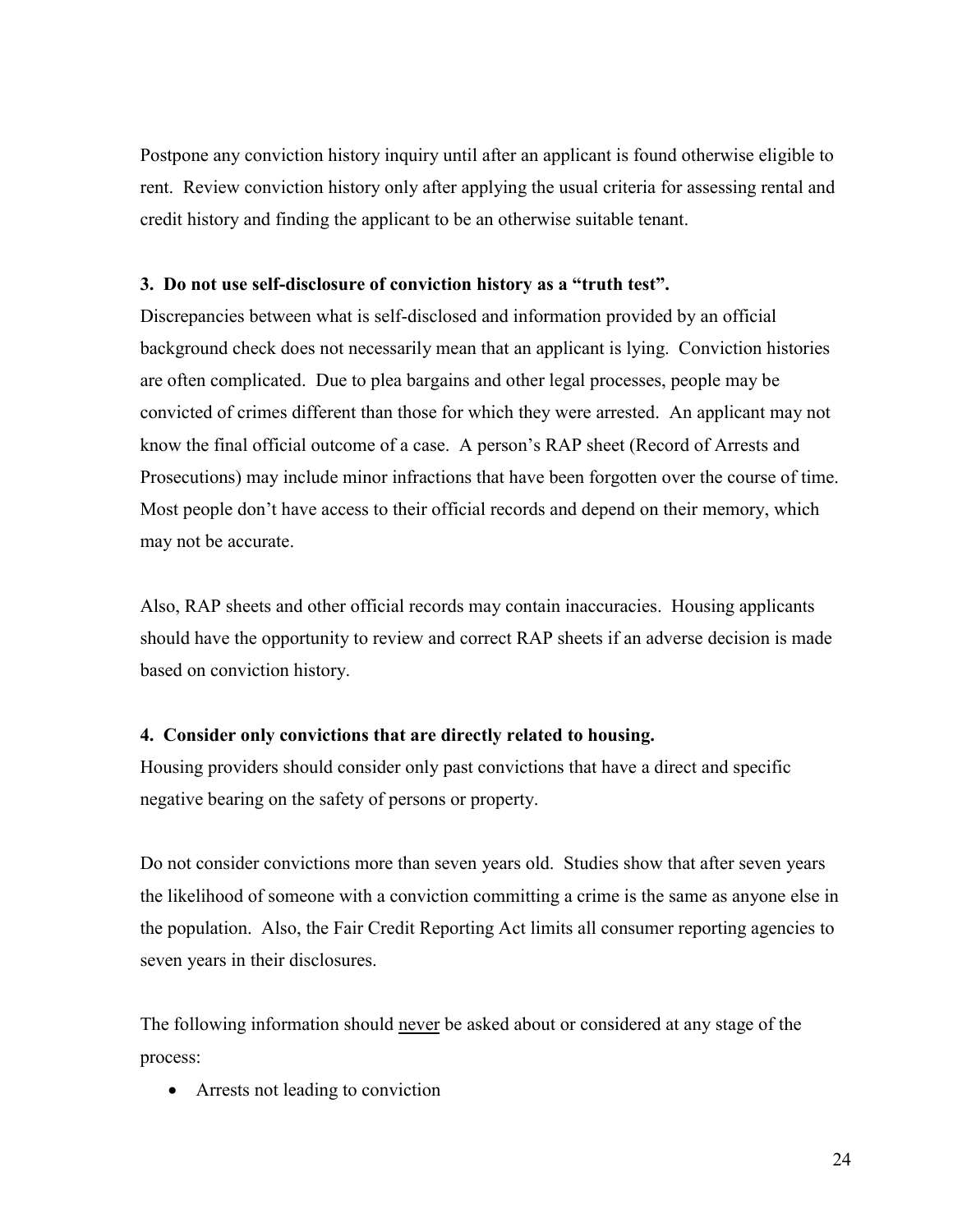- Participation in, or completion of, diversion or deferral of judgment program
- Any conviction that was judicially dismissed, expunged, or voided
- Any conviction or determination in the juvenile justice system
- Any conviction more than seven years old from date of sentencing
- Any criminal offense other than felony or misdemeanor, e.g. infraction

# **5. Conduct an individualized assessment for each applicant with a relevant past**

# **conviction.**

This step should include consideration of these factors:

- whether the conviction is directly related to the safety and security of tenants or property
- how much time has elapsed since the conviction
- whether the housing situation offers the opportunity for the same or a similar offense to occur
- whether the circumstances leading to the conduct for which a person was convicted will recur in the housing
- evidence of inaccuracies in the applicant's conviction history record
- evidence of the applicant's rehabilitation, including completion of parole or probation, education, drug or alcohol treatment, tenancy record, community service

# **6. Provide a written reason for a denial and an opportunity for appeal.**

If a denial of housing is based on a past conviction, provide the applicant with a copy of the background report and any other information considered. If possible, allow 14 days for the applicant to submit more information, including references and additional evidence of rehabilitation. Reconsider the decision in light of any new information.

# **7. Limit liability for landlords if tenants participate in illegal activity.**

Housing providers will be more supportive of a Ban the Box policy if provisions are included guaranteeing that they will not be held liable for illegal activity on the premises.

**8. Prohibit any retaliatory action.**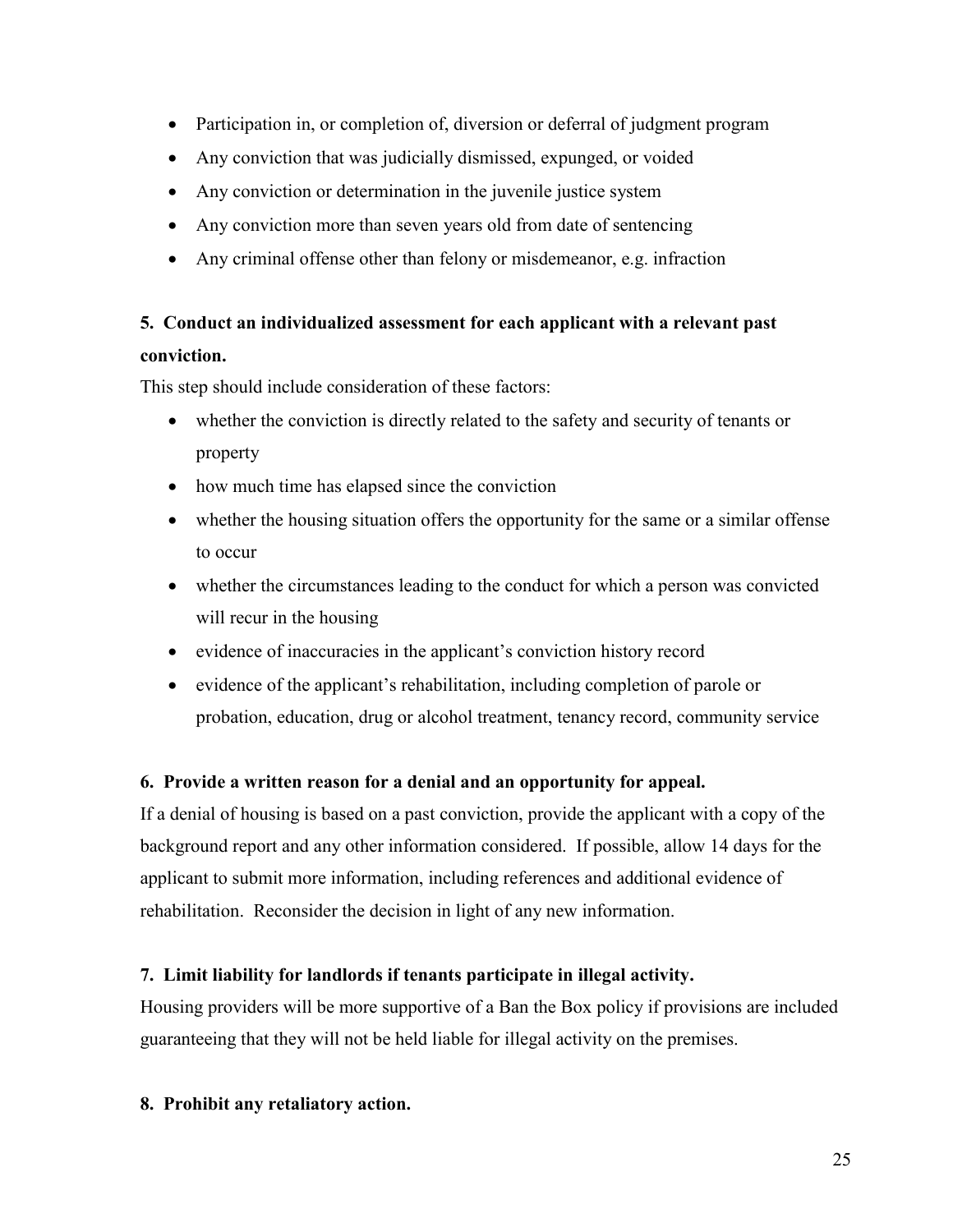Write the ordinance so retaliatory actions are not allowed if a tenant wins an appeal. (Usually an eviction or other adverse action is considered retaliatory if it occurs within 90 days.)

# **9. Designate a government agency to receive and resolve complaints of housing discrimination.**

It's very important to create a process to settle complaints and disputes in any ordinance. Publicity and outreach are critical to the success of a Fair Chance ordinance; people need to know where to file and resolve complaints. Including a structure of warnings and fines for landlord violations of the ordinance will strengthen it and make violations less likely.

# **10. Require that housing providers keep records of applications, written reasons for rejection, waiting lists, and documentation of individualized assessments.**

Record-keeping allows oversight and monitoring, without which landlords may violate the ordinance. Keeping these records will provide proof that landlords have followed the individualized assessment process required by an ordinance.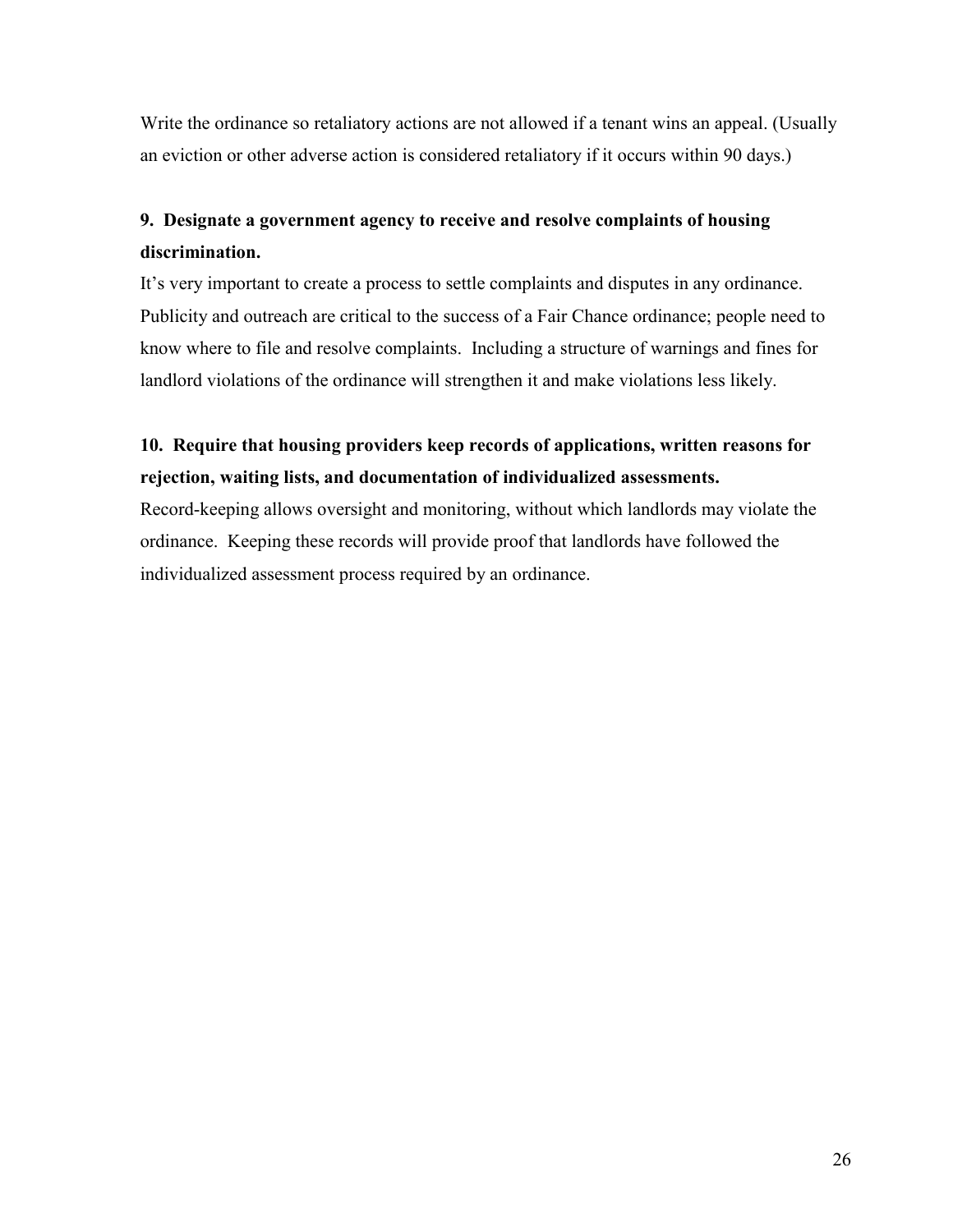# **Ban the Box in Education: Background**

Education should be available to all people. Article 26 of the United Nations' Universal Declaration of Human Rights states that everyone has the right to education, and that, "higher education shall be equally accessible to all on the basis of merit."<sup>27</sup> Throughout history, education has been a beacon of hope for progress and self-improvement, and has long been recognized as an aid to rehabilitation and personal transformation.

The reality for people in prison and post-prison in the United States is far from this goal. Many discriminatory barriers limit people with conviction histories from obtaining a college education.

# **Barriers to Education**

What are the ways a criminal conviction creates barriers to higher education? Imprisonment itself is a barrier. Few prisons have significant on-site college programs, so people in prison rarely have the opportunity to take college classes. Correspondence courses may not be available or approved by prison administrators, and they are expensive. Often it is difficult to obtain books and research materials necessary for college-level work in a prison setting.

After release, a conviction history is a barrier for admissions to many colleges and universities. Many admissions applications include questions about past convictions. Some require students with conviction histories to provide copies of their criminal record and to complete additional admissions essays. Many formerly-incarcerated students are discouraged by these questions on the application, and abandon their plans to attend college.

Students with drug-related convictions faced an additional barrier in obtaining student aid. For many years, federal student aid was denied to anyone with a drug-related conviction.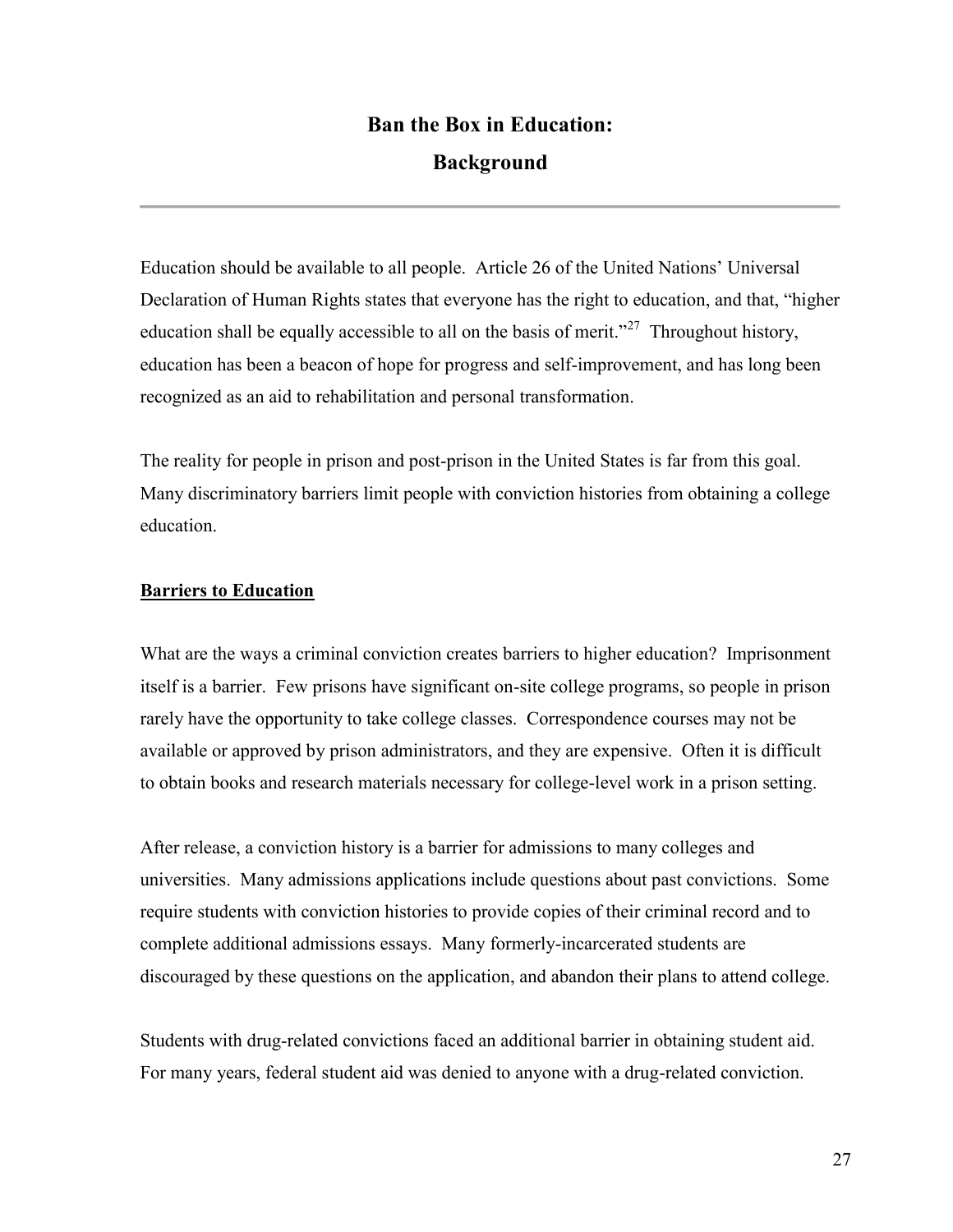### **Pell Grants Denied to People in Prison**

Beginning in 1972, people in state and federal prisons were able to take college classes through the federal government's Pell Grant Program. Pell grants were available to lowincome people, both in and out of prison, who needed financial help for college. The grants did not require re-payment. Pell grants, administered by institutions of higher learning, allowed schools to set up in-prison educational programs throughout the nation.

By 1993, in-prison programs in 43 states as well as in the federal Bureau of Prisons (BOP) provided associate degrees. Thirty-one of these programs offered bachelor's degrees. Programs in nine states plus the BOP offered master's degrees. People in prison in Indiana, Maryland, Massachusetts, and the BOP could earn a doctoral degree.<sup>28</sup>

Then, in 1994, Pell grants were eliminated for people in prison. This was a time when antiprisoner sentiment was on the rise and the demonizing of prisoners as "the other" was common. Critics of in-prison education programs argued that Pell grants for prisoners meant that other people were excluded from the program. This argument was false. In fact, prisoner Pell grants totaled less than  $0.001\%$  of the Pell grant budget.<sup>29</sup>

People in prison were devastated by the loss of their college opportunities when Pell grants were discontinued. By 1997, "66% of the reporting correctional systems indicated that stopping Pell Grants eliminated most if not all of their college course opportunities for inmates." $30$ 

In the following two decades, while the U.S. prison population more than doubled, the number of prisoner-students diminished. Because of the advocacy of formerly-incarcerated people, this is now changing, as this grassroots history will show.

In 2014, the Obama administration issued a statement clarifying that students incarcerated in juvenile facilities or local county jails are still eligible for Pell Grants. In 2015, the Second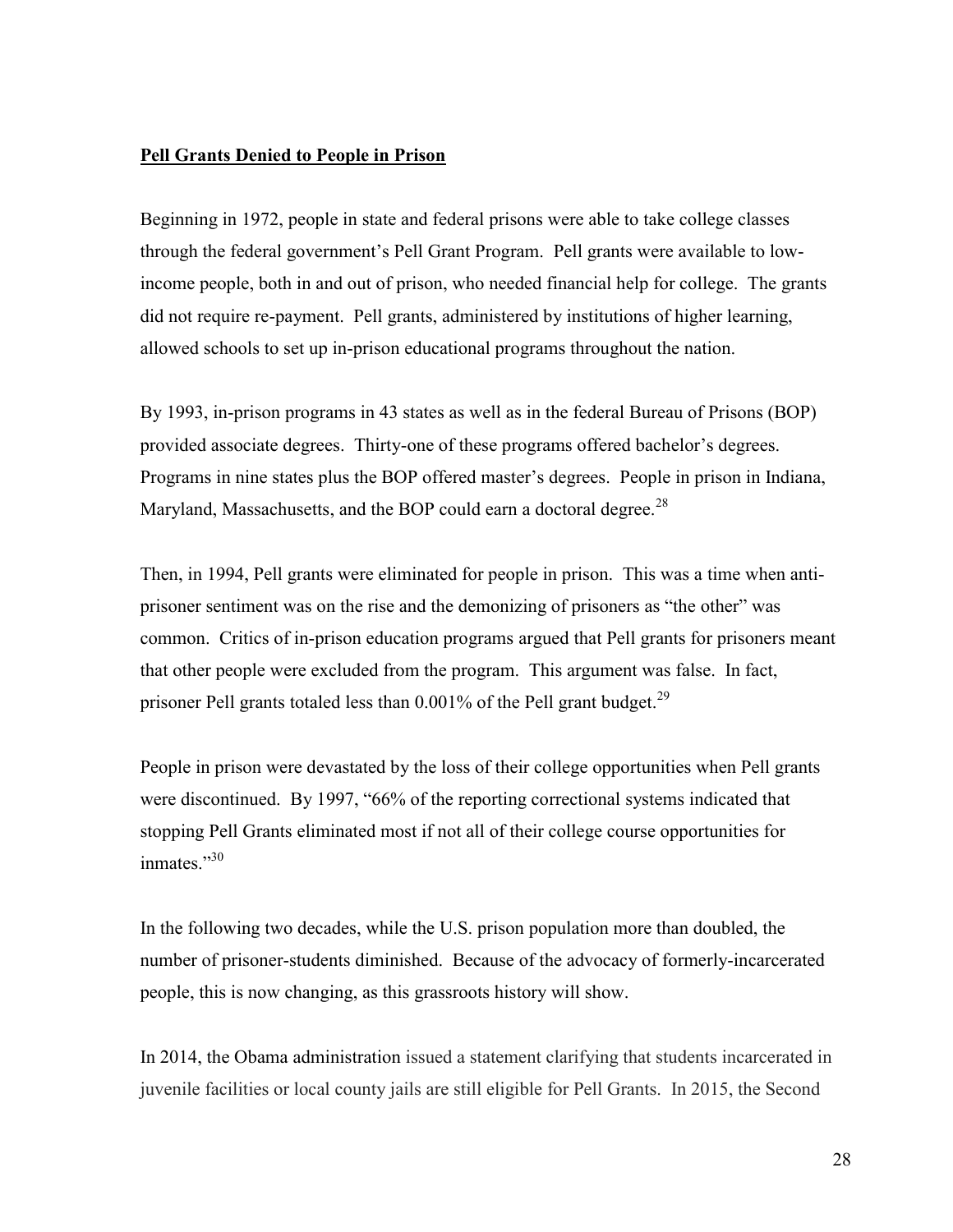Chance Pell Pilot Program was introduced. This program will allow an additional 12,000 people now in state and federal prisons to participate in college or vocational training programs. In order to fully reverse the ban on prisoner eligibility for Pell Grants, however, Congress must pass the Restoring Education and Learning Act, currently pending in the House of Representatives.

#### **Discrimination on College Admissions Forms**

Denying people with criminal records the right to an education took another negative turn in 2006, when the Common Application added questions about conviction history. This application, used by nearly 700 colleges and universities, asks:

"Have you ever been adjudicated guilty or convicted of a misdemeanor, felony, or other crime? Note that you are not required to answer "yes" to this question, or provide an explanation, if the criminal adjudication or conviction has been expunged, sealed, annulled, pardoned, destroyed, erased, impounded, or otherwise required by law or ordered by a court to be confidential."

The use of conviction history information in pre-admissions screening has increased. Of the schools surveyed in a RAND study, 61% collected conviction history information. In 2010, over one-third of those schools denied admission to at least one person based on criminal history records.<sup>31</sup> A survey conducted by the Center for Community Alternatives found that schools that collect applicants' criminal justice information are more frequently reluctant to admit students with criminal histories. "These results suggest that if the practice of collecting applicants' criminal justice information continues to grow, so will the number of applicants denied admission because of their criminal histories. $32$ 

These studies also found that schools requiring self-disclosure of conviction history had lower enrollments of Black and Latino students. At these schools, 71% of students were white compared to only 63% at schools that did not require applicants to report their criminal histories. Using conviction history as an admissions criterion may result in legallyprohibited race discrimination because people of color are disproportionately affected by the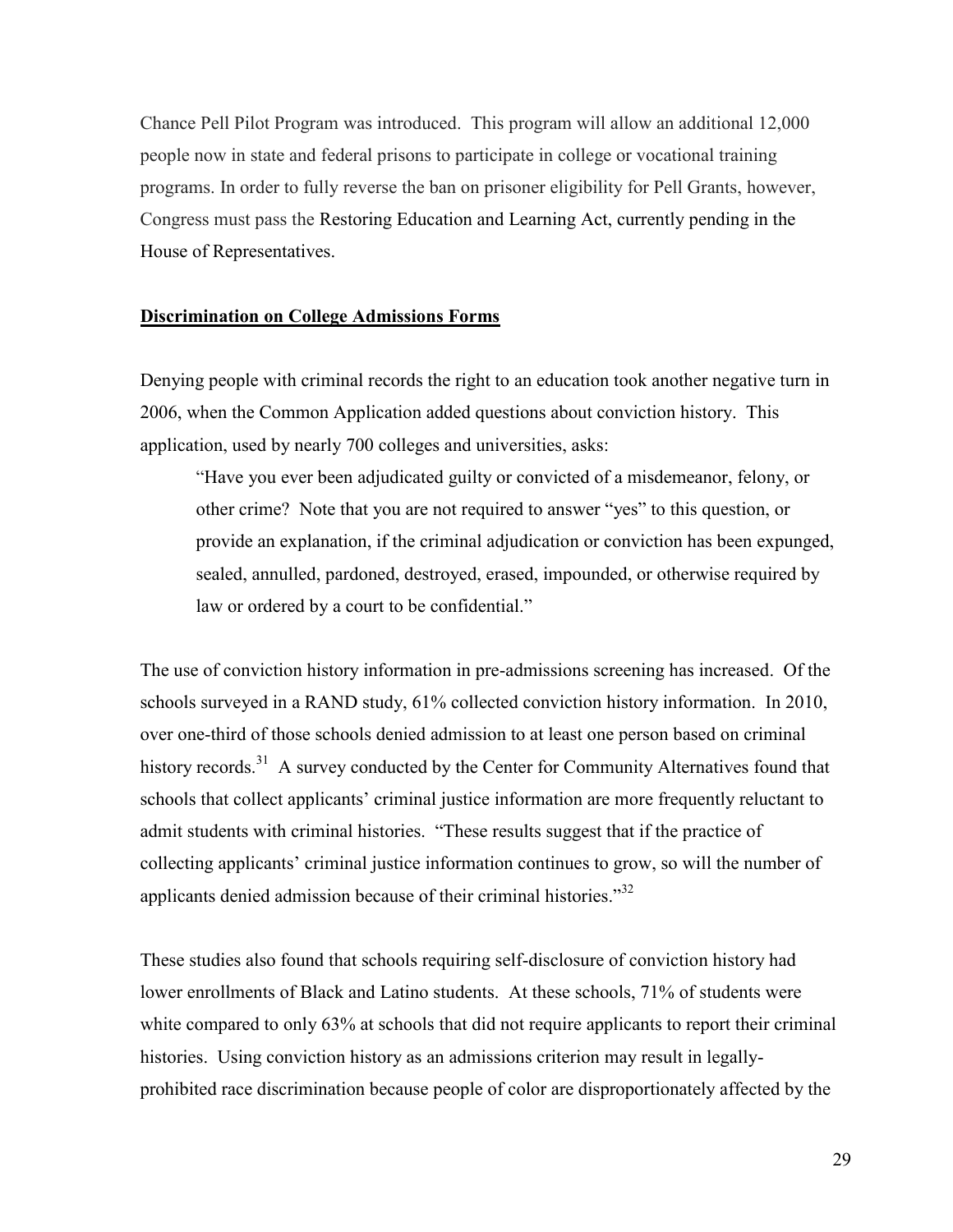criminal justice system. For example, over half of all arrests for juvenile violent crime in 2009 involved Black youth, despite the fact that Black people composed only 16% of the U.S. population. $33$ 

College admissions officers have cited many reasons for collecting this information. A 2014 survey of college admissions directors found that reducing violence and protecting against liability were ranked "very important," the top ranking in their questionnaire.<sup>34</sup> But there is no data proving that campus violence is reduced by collecting this information. In fact, campus crime studies reveal that colleges that collect conviction history information are no safer than those that do not.<sup>35</sup>

What studies do show is that requiring disclosure of conviction history stops students with past convictions from completing their admissions applications. Of the potential students applying for admission at the State University of New York, nearly two-thirds of those with past convictions stopped filling out the college application after being asked about their conviction history. 36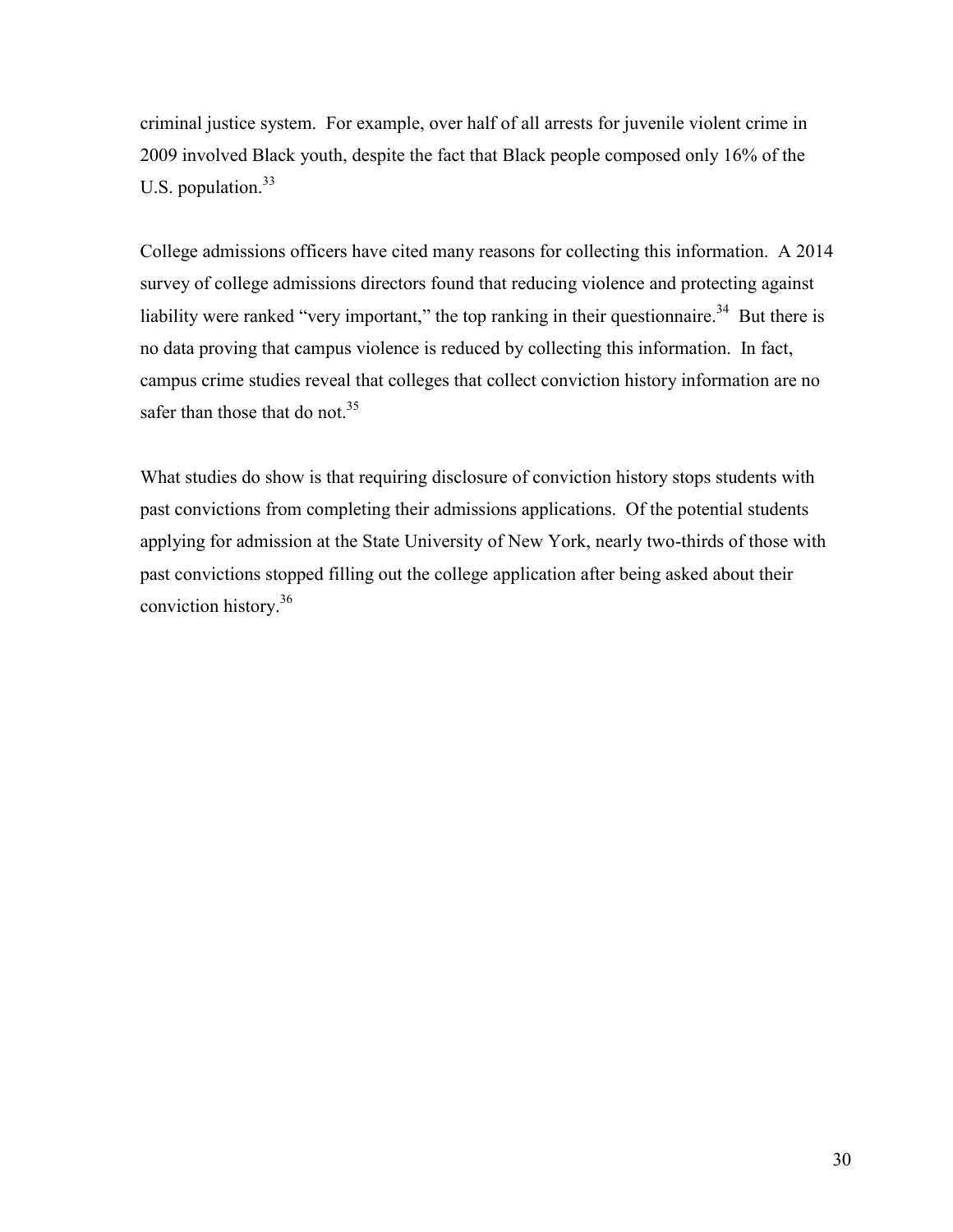# **Ban the Box in Higher Education:**

# **A Grassroots History**

This section will focus on grassroots campaigns to overcome the barriers to higher education in prison and after release. The snapshots below include two types of community responses to discrimination in education.

1 – Campaigns to Ban the Box on college admissions applications and for student financial aid.

2 – In-college and in-prison support programs where formerly-incarcerated people help others attain their educational goals.

# **CALIFORNIA**

### **Project Rebound — San Francisco State University**

John Irwin was released from prison in 1957 after serving five years for robbery. After prison, John went to college. Eventually, he became a sociology professor at San Francisco State University. He joined with other formerly-incarcerated faculty members to form a mutual support and research group called "Convict Criminologists."

Because John was passionate about how education had turned his life around, he also founded Project Rebound, an organization based at SF State which is dedicated to helping formerly-incarcerated people succeed in college. Project Rebound members, both paid staff and volunteers are all formerly-incarcerated people.

There is no conviction history question on the admissions application for SF State. But formerly-incarcerated students have other barriers to overcome. Project Rebound provides counseling and mentoring at every stage of the SF State experience. They provide students with financial assistance, such as giving out vouchers for books and transportation when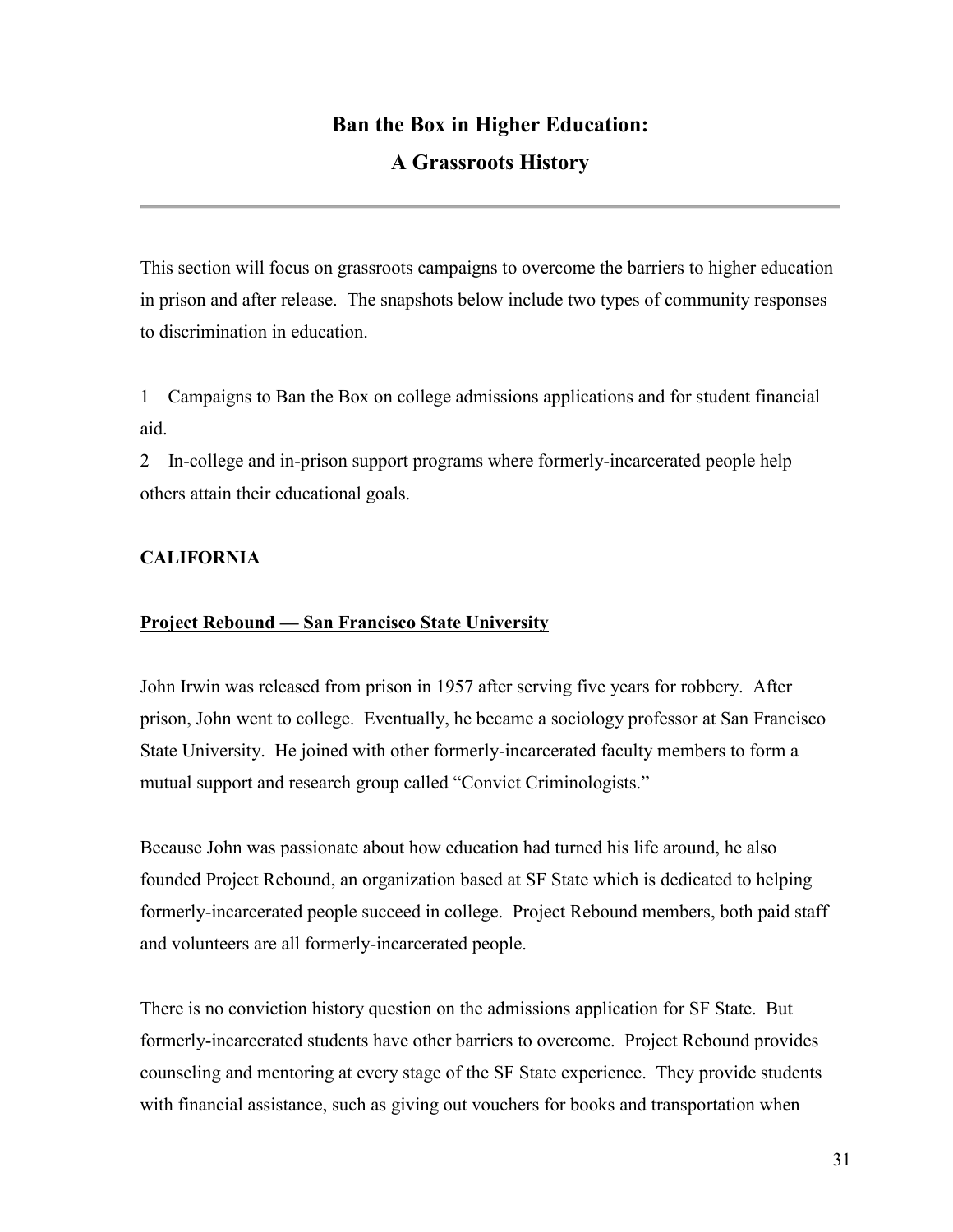needed. Rebound members also advocate with the Admissions Department to re-open admissions for someone being paroled after a deadline. And if a prospective student is not yet qualified to attend SF State, Rebound will help find community college classes to fulfill entrance requirements.

Project Rebound helps students transition from the disempowering prison environment to making decisions that determine their life direction. Rebound members help students juggle their schedules to meet the demands of parole officers, and will verify that students are truly on campus when questioned by parole officers. San Francisco State reports that over the past ten years, Project Rebound students have graduated at a 95% completion rate, far exceeding the 50% graduation rate of traditional students at that institution.

Project Rebound also travels to prisons throughout California to encourage people in prison to include college in their release plans. Rebound members sit down with prisoners to find out about their previous education, and help them define their higher educational goals. They then help each person access their school transcripts and apply to college so that ideally they can be enrolled immediately upon release.

People in prison clearly appreciate these efforts. After Rebound staff visited Central California Women's Facility, the women inside raised \$1000 from their prison salaries and commissary accounts to donate to Project Rebound.

In 2017, Project Rebound will be expanding to seven more California State University campuses: Bakersfield, San Bernardino, Fullerton, Sacramento, San Diego, Fresno, and Pomona. In 2018, San Jose State and Sonoma State will be added. Each geographical region presents its own challenges and barriers. Many of these campuses are located in areas that are very politically conservative. Some campuses won't hire people with records even though they received their training at that very campus. For instance, a person who earned a certificate in Substance Abuse Counseling at a certain campus may be disqualified, based on their conviction record, from working as a substance abuse counselor at that very campus. On these campuses, Project Rebound will be fighting to Ban the Box.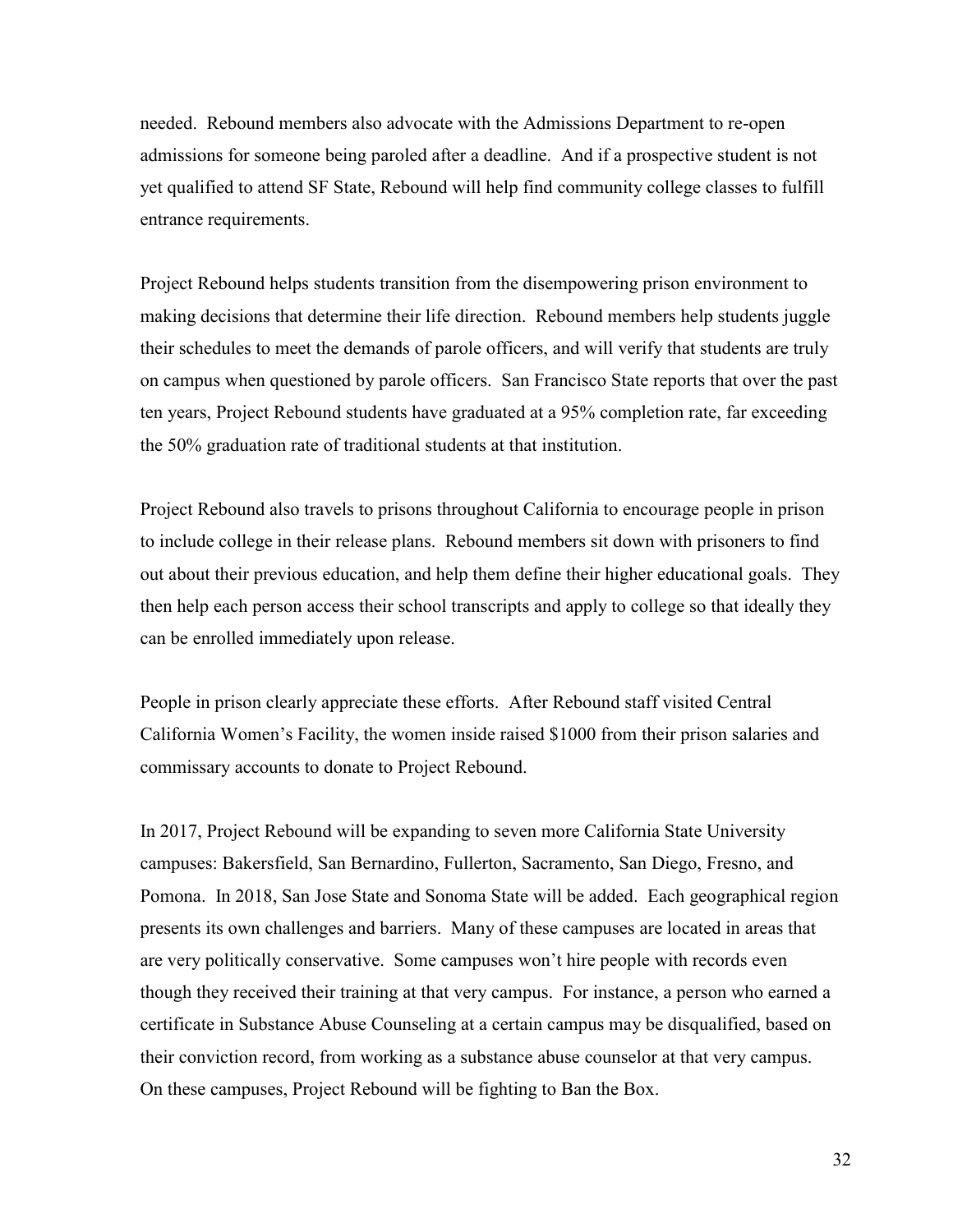### **Transitions Clinic Network — City College of San Francisco**

Transitions Clinic Network is an organization with a unique combination of components: employment training, medical clinic, and public policy advocacy. Founded in 2006 by two medical residents at San Francisco General Hospital, Transitions Clinic is staffed by and serves formerly-incarcerated people.

Partnering with formerly-incarcerated people at Legal Services for Prisoners with Children, Transitions Clinic Network designed a multi-faceted approach to supporting formerlyincarcerated people. Some aspects of this strategy address discrimination in education.

- A program at San Francisco City College where students earn a Post-Prison Community Health Worker certificate. This certificate trains graduates for competencies for over 70 job titles.<sup>37</sup> Some parts of the certificate program are available online.
- A national network of 14 full-service medical clinics with access to mental and dental health care for formerly-incarcerated people. Transitions now operates medical clinics in California, Puerto Rico, Connecticut, Massachusetts, Maryland, Arkansas, New York, and Alabama. Some of these clinics are affiliated with university medical centers, others have been integrated into local public health systems. All of the clinics provide primary medical care for people with chronic illnesses coming out of jails or prisons.
- All Transitions clinics employ people with a history of incarceration as an integral and required part of their medical team. Employment in the health care field has traditionally been very difficult to obtain for people with conviction history. This program breaks that barrier.
- Transitions patients can register to vote on-site, and workshops are offered on health and nutrition, as well as other issues affecting our communities.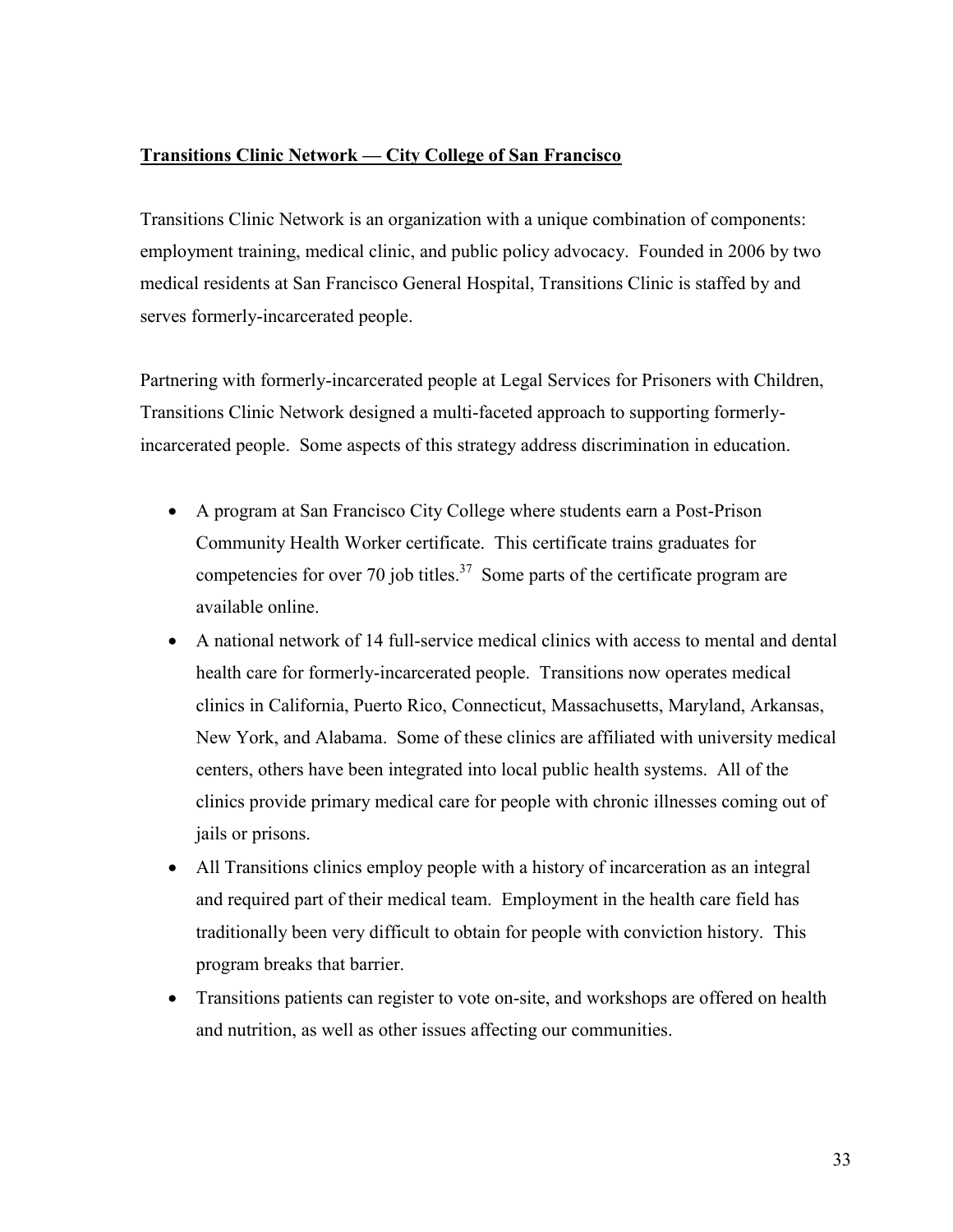City College of San Francisco admits people with records to its classes, but has had a policy of refusing them employment for certain positions, even if they were trained at City College. Transitions Clinic Network broke through these exclusions by working with City College to develop a certificate program specifically designed for formerly-incarcerated people.

### **Underground Scholars Initiative — University of California, Berkeley**

The Underground Scholars Initiative is an organization of formerly-incarcerated students at UC Berkeley who support each other and organize to end discrimination against students with conviction histories. They've defined their goals as recruitment, retention, and advocacy."

In terms of recruitment, Underground Scholars members visit community colleges and connect with both formerly-incarcerated students and staff. They encourage college counselors to steer formerly-incarcerated students to Underground Scholars when these students transfer to the university. They have also organized a summer event where students with records visit UC for a special orientation. In addition, Underground Scholars goes inside California prisons to recruit potential students.

Retention of formerly-incarcerated students in school is another key goal. Underground Students had developed a strong culture of support, sharing, and mutual respect. They review each other's homework, share feedback, help each other get scholarships, solve problems, and discuss next steps in their lives. They build real community that helps formerly-incarcerated students stay in school.

Underground Scholars also advocates for policy changes in the UC system, and at UC Berkeley in particular. Although California state employees are hired through Fair Chance hiring, state colleges and universities are autonomous and exempt from this state law. Professors are hired solely on their professional and educational credentials, with no background check. But all non-teaching staff are asked about their past convictions.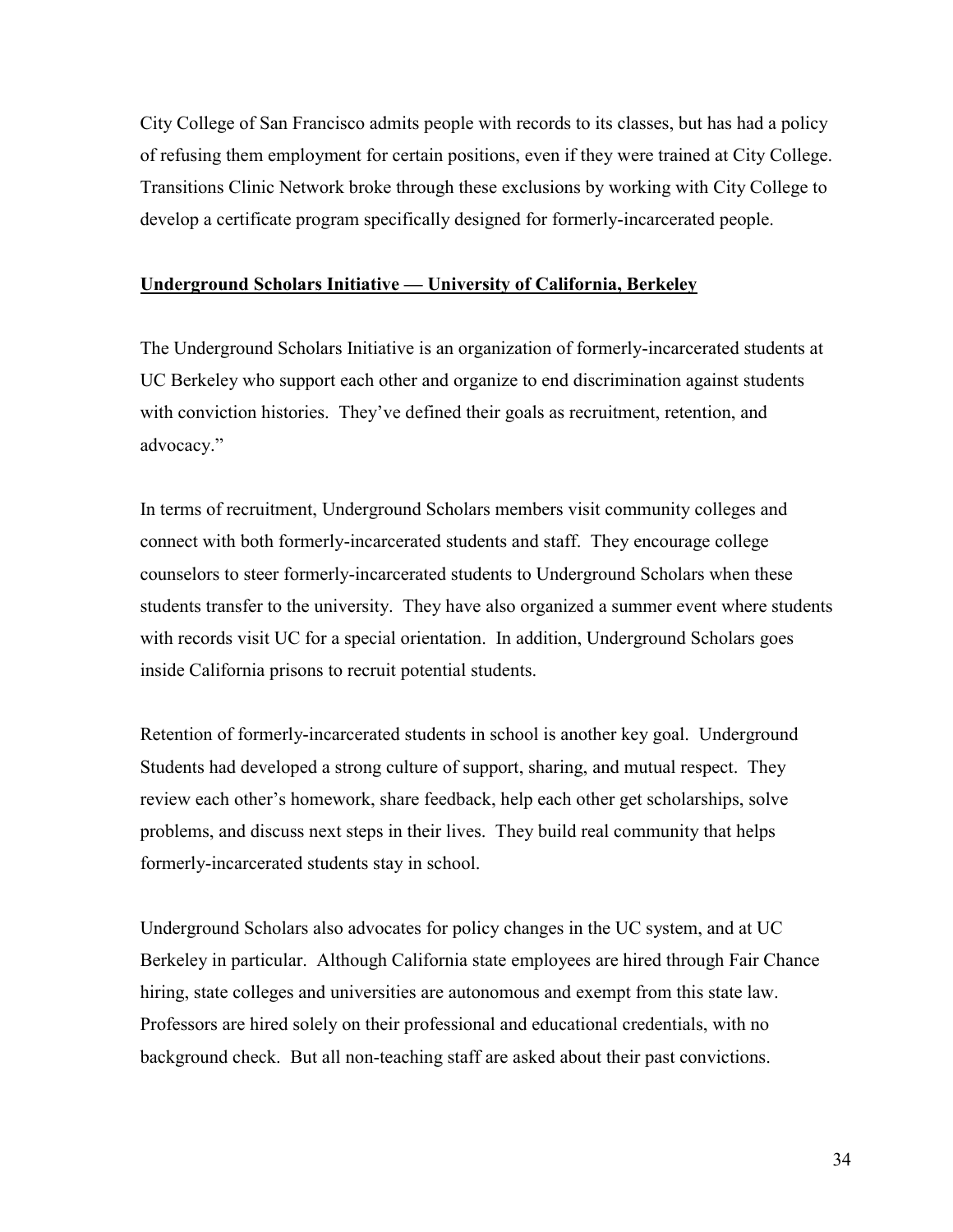Underground Scholars initiated discussions with the Director of Human Resources about how non-teaching staff were being hired. They met regularly with the HR Director, sharing their personal stories with her, explaining how prison had affected them, and discussing the barriers they now face as formerly-incarcerated people. This was the first time the HR Director actually heard from students about the effects of UC's exclusionary hiring practices.

After a year of discussions, the HR Director was finally ready to change the UC Berkeley job application. Underground Scholars offered their own draft, assisted by other formerlyincarcerated people from All of Us or None and from the Safe Return Team in nearby Richmond, CA. Although background checks are still part of the UC employment process, applicants' records are now reviewed only at the end of the process, after a conditional offer of employment has been made. A review committee conducts an individualized assessment of each applicant.

Underground Scholars is still negotiating with UC Berkeley Human Resources about the composition of the review committee. They are pushing to add a formerly-incarcerated person, and to remove the Berkeley police chief from the committee. Other issues in contention include the look-back period, the lack of written standards for the review committee, and the lack of an appeal process. Underground Scholars is also trying to eliminate the requirement for self-disclosure of records.

#### **LESSON LEARNED:**

Besides perseverance, patience, and hard work, sometimes it takes making a personal connection to accomplish our goals. Sharing personal stories with the HR Director was crucial in conveying to her the need for change.

#### **NEW YORK**

#### **Background**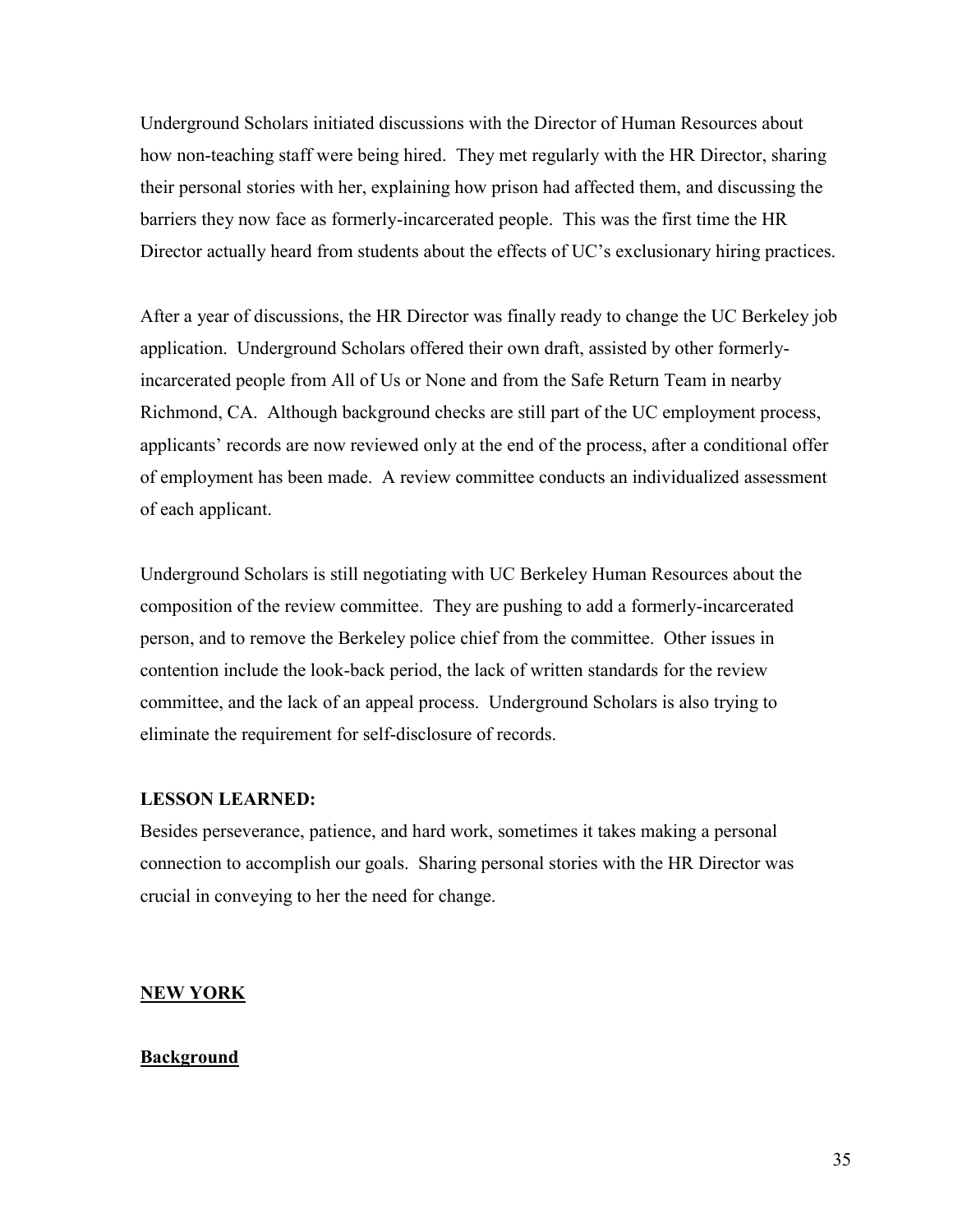New York has a long history of access to higher education inside prison. Several state colleges started programs in prisons as early as the 1970's. People in New York prisons have long been devoted to educating each other, acting as mentors, and becoming peer counselors. After the 1971 Attica prison rebellion, survivors were transferred to Green Haven prison where they set up an educational program. In collaboration with prison administrators and community members, the prisoners at Green Haven set up a four-year college program in 1973. It was funded by Pell Grants and run through Marist College. As the program grew to 10 different correctional facilities, Marist College soon was educating more students in prison than on its own campus.

But in 1994, Pell Grants for prisoners were eliminated. Around the country, over 350 college-in-prison programs shut down.<sup>38</sup> The Green Haven program was closed and their last graduation was held.

In response to this devastating loss, people in New York prisons, formerly-incarcerated people, and our allies have been working hard to break down the barriers and Ban the Box in education.

#### **College Bound — Bedford Hills Correctional Facility**

In upstate New York, Mercy College had run a college program for 10 years at Bedford Hills Correctional Facility for women. The end of prisoner Pell Grants in 1994 meant an end to that program.

In response, women at Bedford Hills worked to re-establish their college program. They organized a consortium of private colleges and universities, community members, prison officials, and a committee of women inside the prison. The Inmate Committee issued this statement:

"We understand the public's anger about crime and realize that prison is first and foremost a punishment for crime. But we believe that when we are able to work and earn a higher education degree while in prison, we are empowered to truly pay our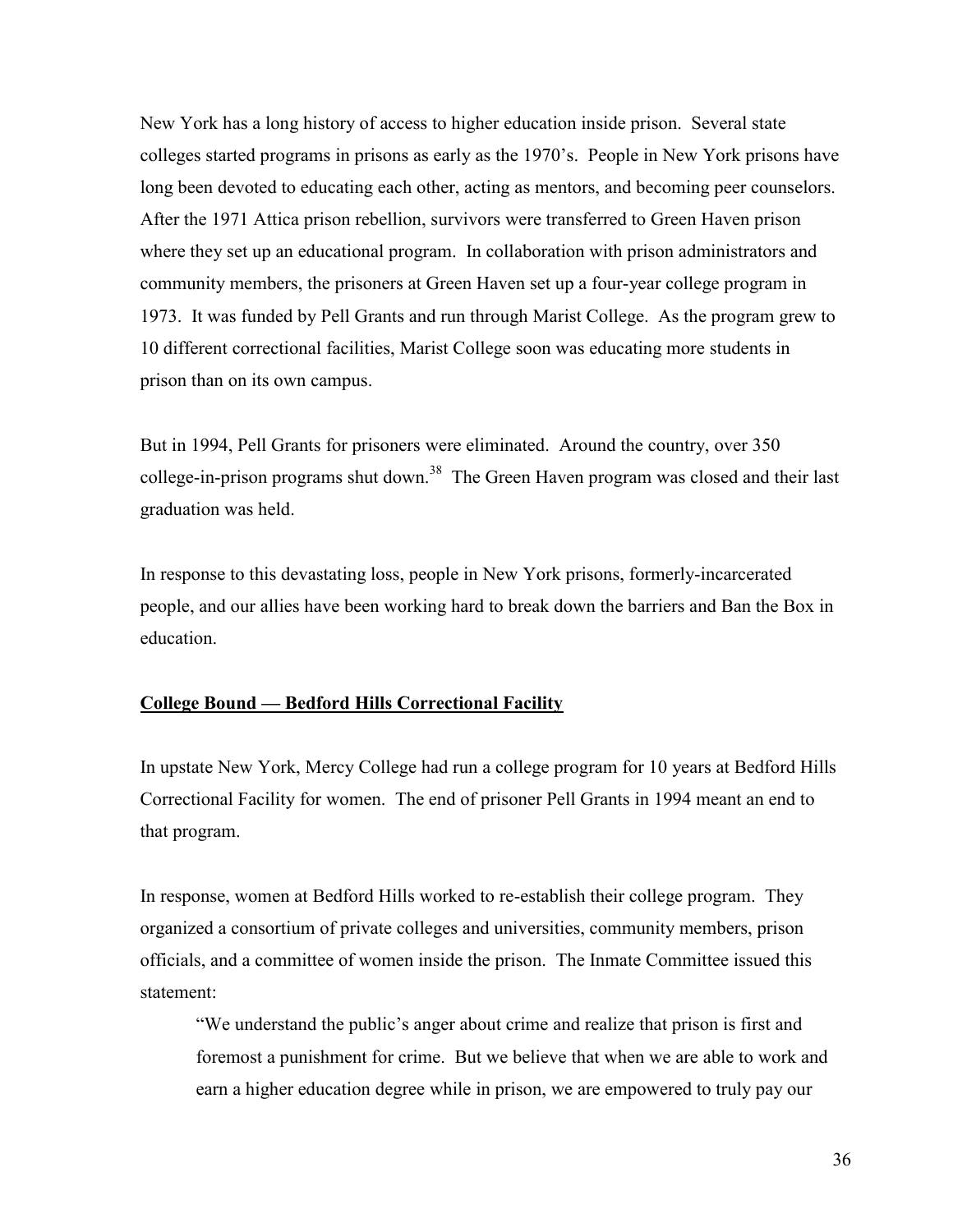debts to society by working toward repairing some of what has been broken… It is for all these reasons and in the name of hope and redemption, that we ask you to help us rebuild a college program here at Bedford Hills Correctional Facility."<sup>39</sup>

Marymount Manhattan College responded to the call. They agreed to serve as the degreegranting institution for a new college program at Bedford Hills. Over the next few months, a task force was established of community members from all over Westchester County: local government officials; clergy and church members; professors, presidents, and administrators from local colleges; prison administrators; and women from the Inmate Advisory Committee. The task force agreed that while Marymount offered the degree, many colleges would work together to donate courses.

Because of the determination of the women inside to get an education, along with the cooperation of community members and prison staff, a BA in sociology program began at Bedford Hills by Spring of 1997. College education was re-born at Bedford Hills. The program was named College Bound.

College Bound was one of several in-prison education projects that have been organized in New York over the past 20 years.

#### **Abolish the Box**

In New York, both the University (NYU) and the state university system (SUNY) use the Common Admissions Application. This application includes questions about conviction history. Formerly-incarcerated students and prospective students, outraged by this barrier to their education, have been working to Ban the Box on college admissions applications.

Students at NYU and SUNY have named this movement "Abolish the Box." At Columbia University a similar initiative is called "Beyond the Box."

#### **New York University (NYU)**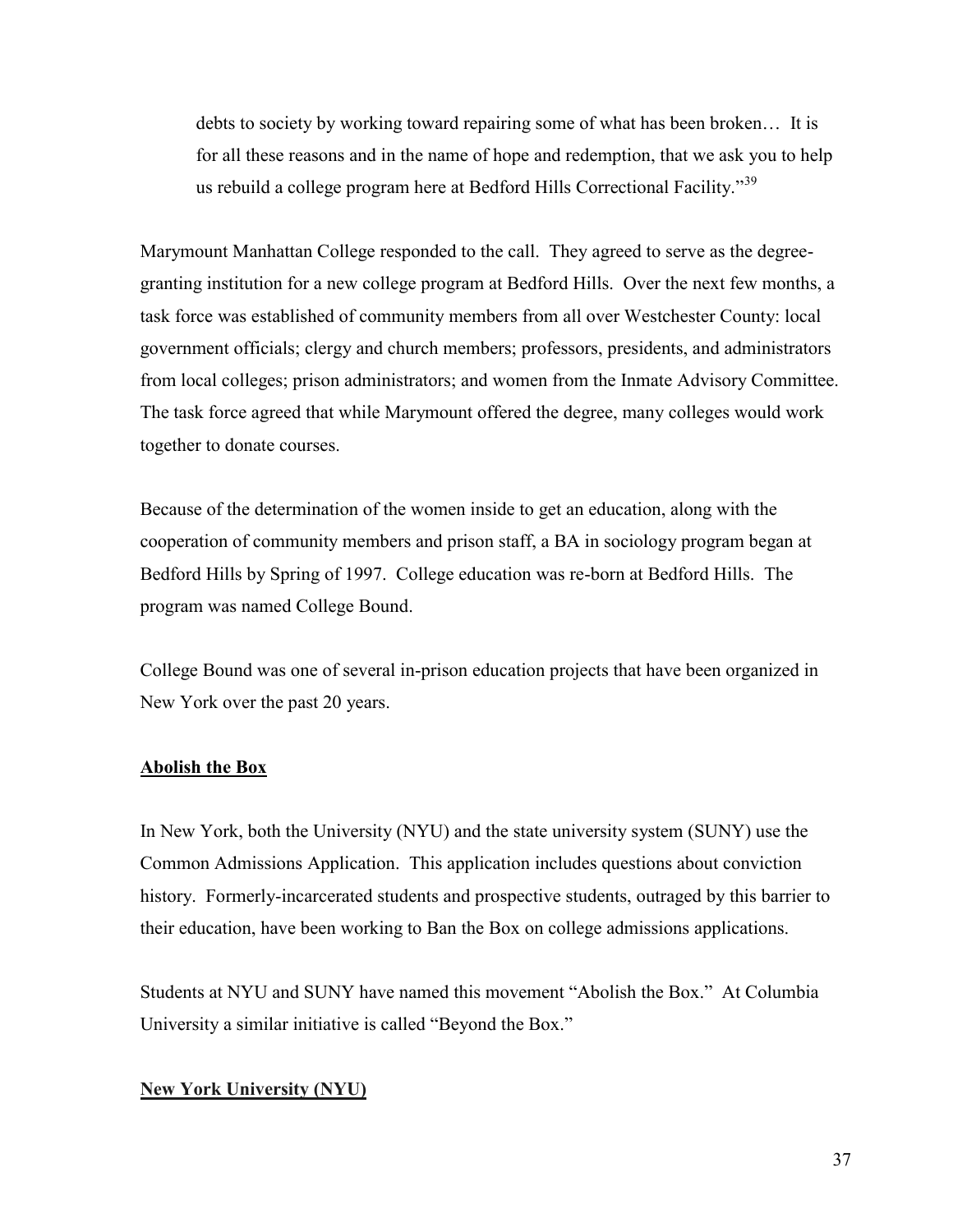In 2005, NYU added these two questions to its admissions application:

1) Have you ever been found responsible for a disciplinary violation at any educational institution you have attended from the 9th grade? 2) Have you ever been adjudicated guilty or convicted of a misdemeanor, felony, or other crime?

An applicant that answers "yes" to either question is requested to write a statement that explains the incident. In 2006, NYU switched to the Common Application, which also includes the conviction history question.

Formerly-incarcerated students and their allies responded. In 2013, the Incarceration to Education Coalition set out to Abolish the Box on NYU admissions applications. Both students with and without records joined together in this effort.

After two years of frustrating discussion with NYU admissions officials, the coalition tried a different tactic. In December of 2015, they took action. Students staged a sit-in at the university's Welcome Center, disrupting campus tours for prospective students. Outside, artistic performances and a protest demonstration added to the pressure. The sit-in lasted until top administration officials finally agreed to meet with protesters. A week later, the coalition met with admissions officials. They urged NYU to write a letter to the Common Application administrators supporting removal of the conviction history question.

NYU officials agreed. The sit-in had paid off. And another unexpected victory was won as well: NYU's School of Social Work removed the box from their graduate school application.

But there was lots more work to do. In February of 2016, the Coalition held a teach-in called "Unpacking the Box" to further publicized their demands. These demands included a recorded meeting between NYU, the Coalition, and Common Application representatives, as well as a meeting with the NYU President. In March, they organized a 30-hour sit-in. Despite threats of disciplinary action, two dozen students remained at the student center overnight. They stayed until their demands were met.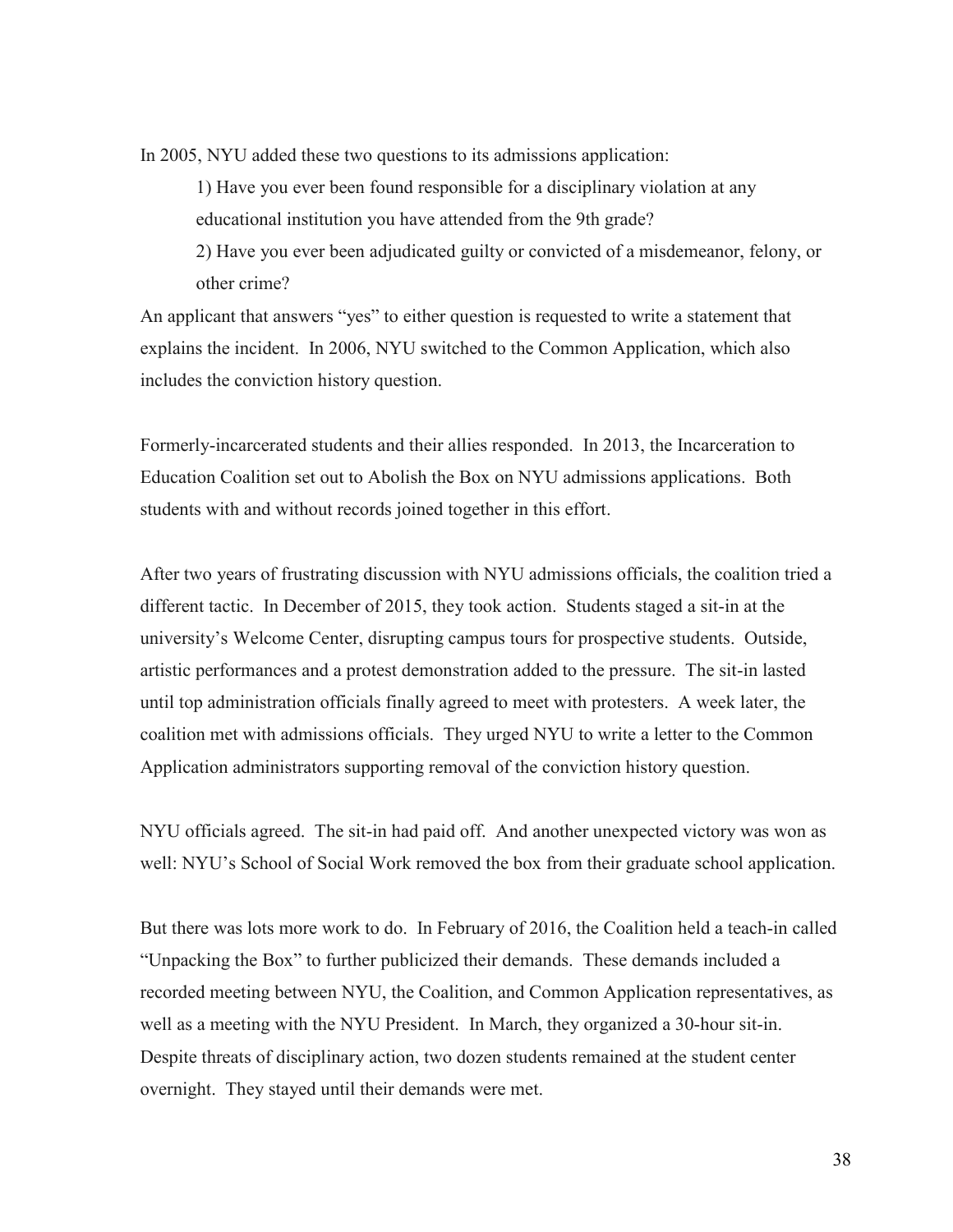A month later, Coalition members met with Common Application staff, including the Chairperson of their Board, to air their grievances and demand change.

The students found that Common Application staff were poorly informed about the negative impact of requiring disclosure of conviction history information. The staff rejected student arguments that the question was discriminatory, citing campus safety and the 2007 shooting at Virginia Tech (although that shooter had no criminal record).

Adding an element of surprise to the Abolish the Box campaign, students uncovered a potential financial conflict of interest. The company that manages NYU's investments holds stock in Corrections Corporation of America, and could potentially benefit from increased recidivism caused by people being denied access to college.

The University was up against the wall.

On August 1, 2016, NYU announced it would ignore applicants' answers to the Common Application questions about disciplinary and criminal history. Instead, the university narrowed the questions on its own application, asking only whether applicants had been convicted or punished for violent incidents. NYU admissions officers assert that answering "yes" to that question will not be an automatic bar to admissions. They also have adopted a "box-blind" process: admissions staff will read applications without knowing the answer to the conviction history question, then review that question after a preliminary admissions decision has been made.

While these changes are certainly positive progress, student activists are committed to push until the box is completely abolished.

#### **Education from the Inside Out Coalition — State University of New York**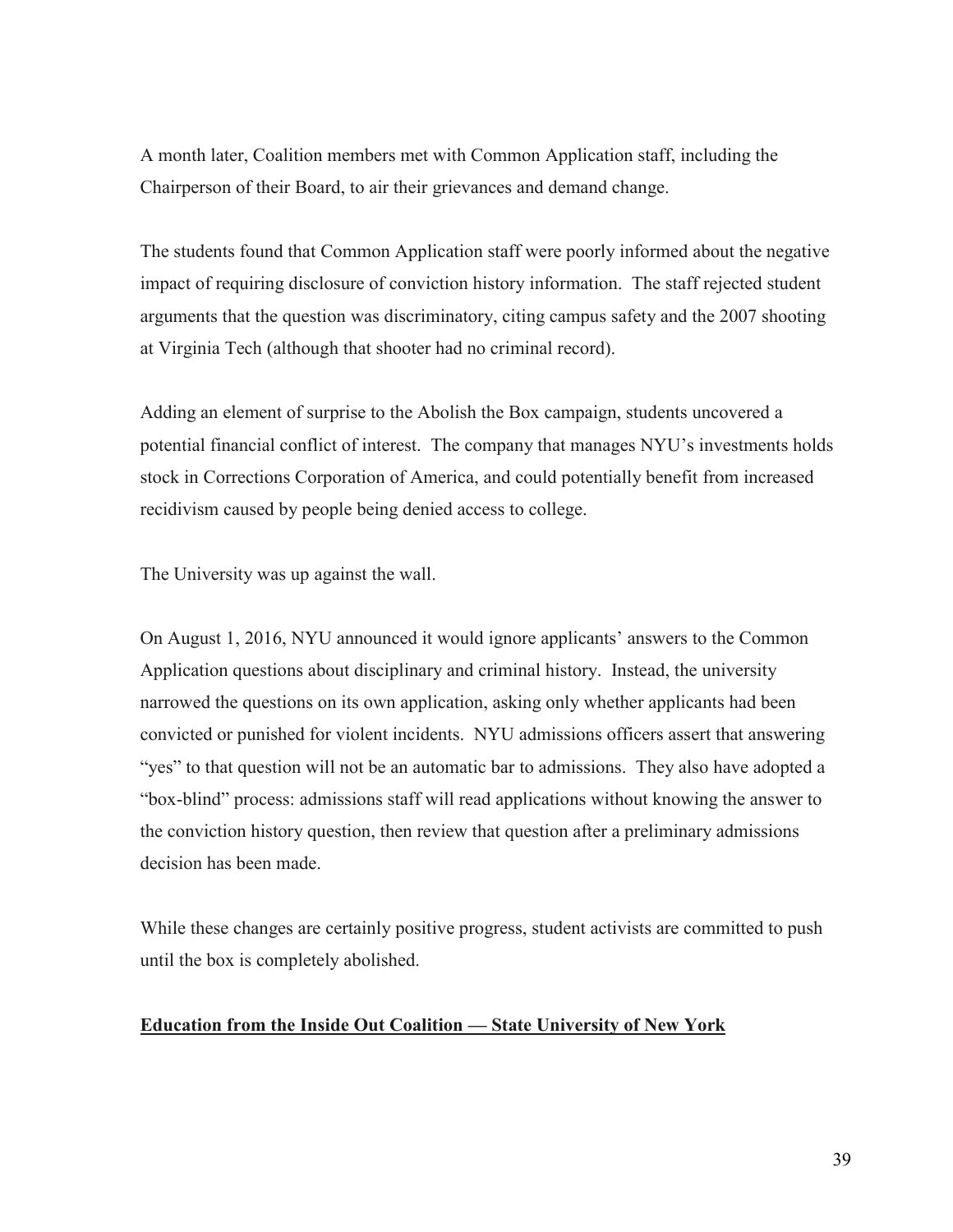Formerly-incarcerated people and their allies in New York formed the Education from the Inside Out Coalition to push the State University of New York system (SUNY) to abolish the box. Co-founders included College and Community Fellowship and JustLeadership, both organizations founded by formerly-incarcerated people. Center for Community Alternatives, another co-founder of the coalition, had researched the use of conviction history records in college admissions. They urged universities and colleges to remove the box altogether. $40,41$ They also produced a short documentary film, "Imagine a World Without the Box."<sup>42</sup>

Community Alternatives found that for every applicant rejected by a review committee because of a felony conviction, another 15 applicants were excluded because the conviction history question stopped them from completing the application. This finding suggests strongly that it is the conviction history question itself that is stopping prospective college students from entering college.

Education from the Inside Out wrote legislation to Ban the Box on college applications used in New York. Entitled the Fair Access to Education Act (S.00969/A.03363), this legislation is currently pending in both houses of the New York State legislature.

But most of the energies of the Coalition were directed to Abolish the Box at SUNY, the largest university system in the United States with 64 campuses serving 1.3 million students.

The Coalition used a strategy of bringing their Abolish the Box campaign directly to the SUNY Student Assembly. After many discussions and much struggle, the SUNY Student Assembly finally decided to support Abolish the Box. At their April 2016 meeting, hundreds of student senators voted to support a resolution urging admissions officials to ban the box. Their resolution recommended that "criminal history screenings should only be implemented after a student has been admitted, and that they should never be used to revoke admission." $43$ 

Six months later, with pressure from the Student Assembly, SUNY's Board of Trustees voted to Ban the Box in their admissions application. It was the first time a university system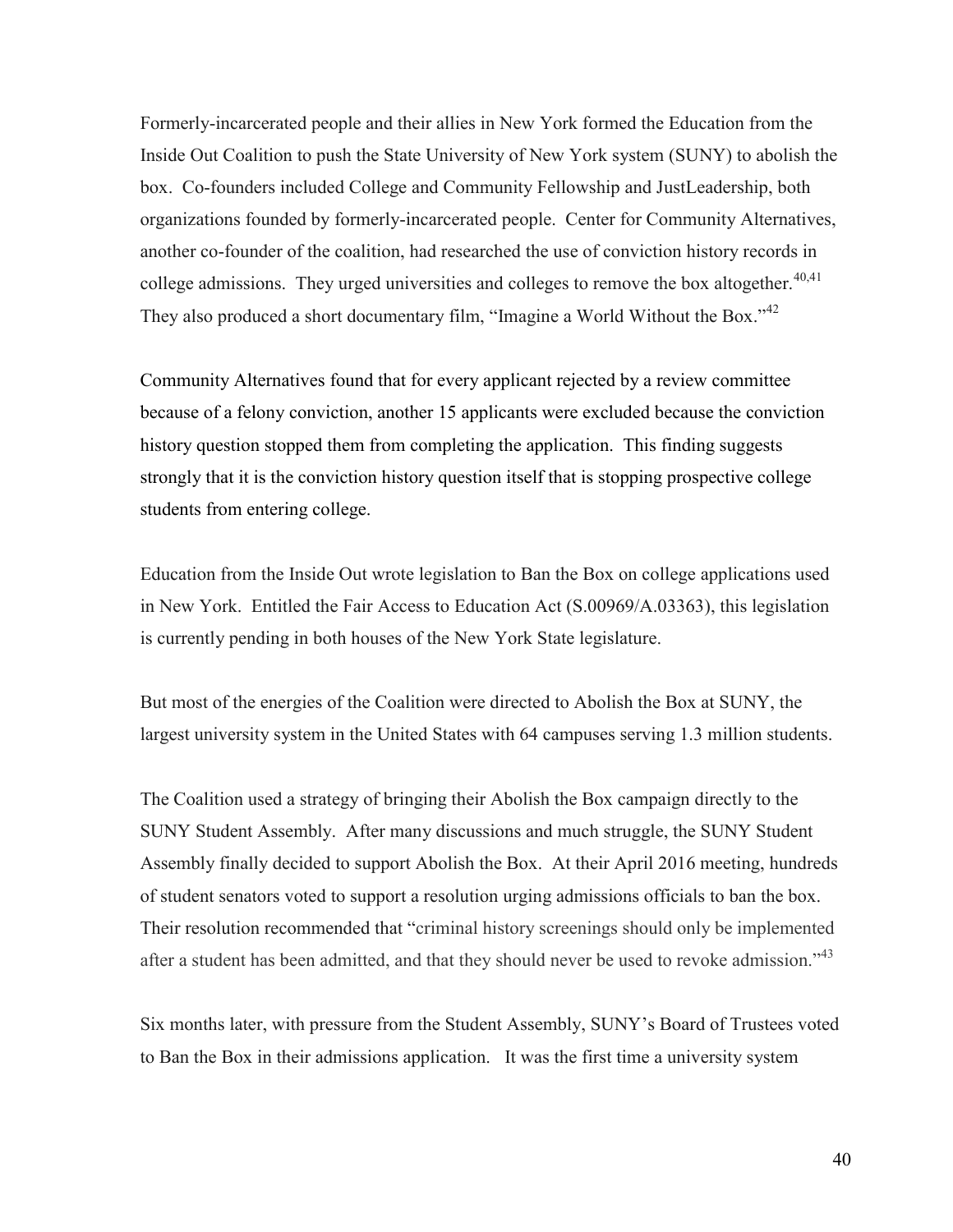reversed its decision to screen for conviction history and remove the question from its admissions application.

To this day, however, questions about past convictions have not disappeared completely from the SUNY system. Students are still asked to disclose felony convictions if they seek campus housing; if they want to participate in clinical or field experiences; and if they apply for internships or study abroad. Education from the Inside Out members and other SUNY students have vowed to continue the struggle until all discrimination based on past convictions is eliminated.

#### **College and Community Fellowship**

In 2000, formerly-incarcerated women and allied community members formed the College and Community Fellowship. The Fellowship's purpose is to support women in their quest for higher education once they are freed from prison.

Any woman who has been incarcerated in New York and wants to go to college but needs support and help is eligible to connect with College and Community Fellowship. She meets with an intake coordinator to assess her college readiness. If she isn't ready for college, the Fellowship connects her with resources such as high school proficiency classes or literacy classes to address her college readiness needs. If she is college-ready, she enters their program and becomes a Fellow. Either way, any woman interested in Fellowship programs can participate in monthly meetings for support.

Fellows receive financial counseling, transportation vouchers, academic counseling, health and wellness coaching, tutoring, and assistance in overcoming any barriers to licensure in a chosen profession. For example, a nursing student may face barriers to licensing because of her conviction record. Fellowship support staff are available to go with this nursing student to hearings in front of professional boards like the Nursing Board to help her with board requirements.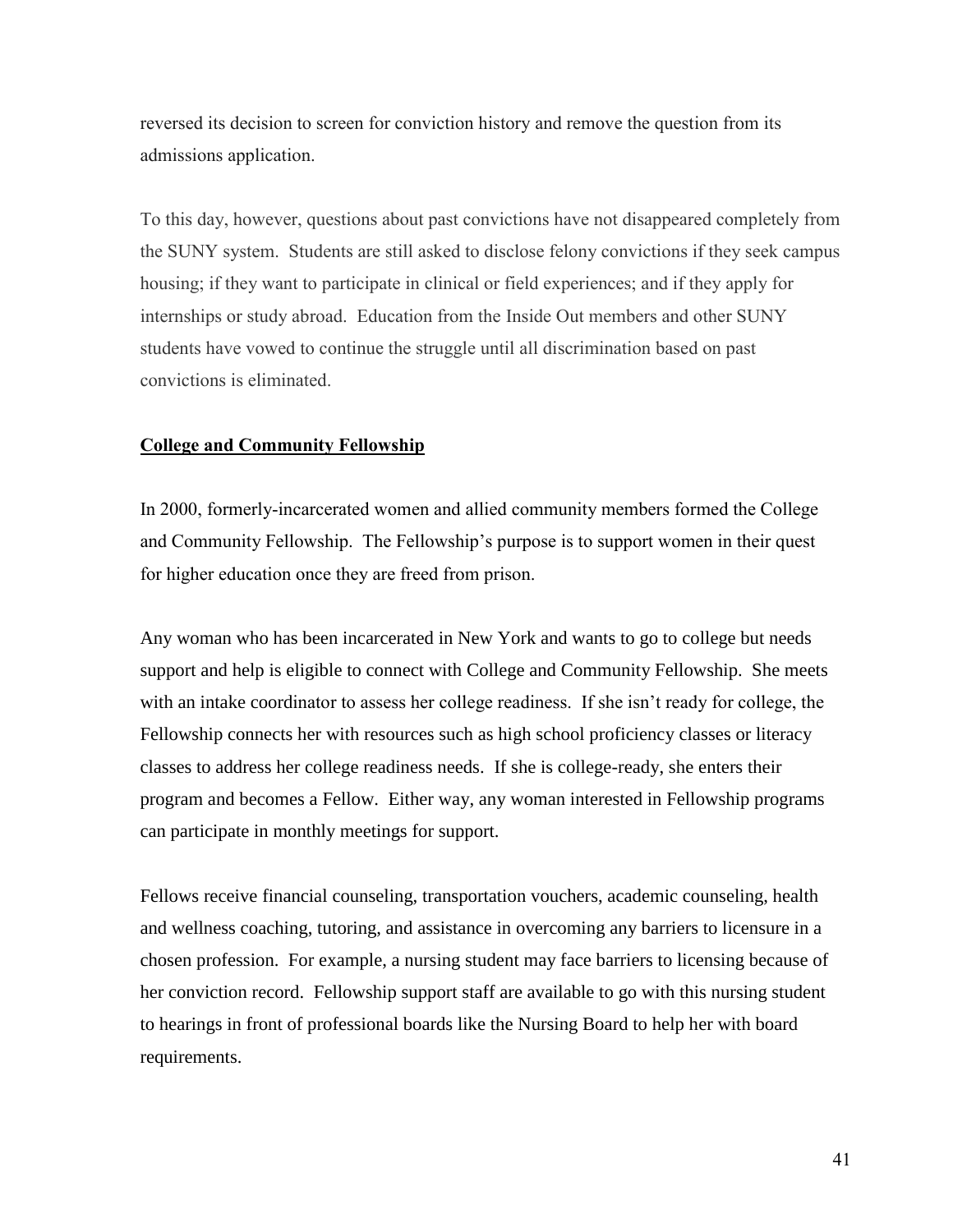For many women, the Fellowship becomes far more than a service program, it is really a community and friendship circle.

Fellowship has also developed a Speakers' Bureau and the unique Theater for Social Change.

Theater for Social Change is a community theater ensemble that raises awareness about the impact of mass incarceration on women, families, and communities. Their performances explore women's experiences with the criminal justice system, and are based on the real-life experience of their members. The performances also advocate for reform. The ensemble performs regularly in a variety of venues — from inside prisons to national conferences.

Over the past decade and a half, the College and Community Fellowship has supported 301 formerly-incarcerated women in earning a college degree. Among these graduates, the recidivism rate is 2%, as compared with 30% overall recidivism for women in New York.<sup>44</sup>

#### **WASHINGTON**

#### **Post-Prison Education Project**

While sitting in solitary confinement inside a Washington state prison, Ari Kohn decided to become a lawyer. He was so upset by prison conditions that he vowed to dedicate his life on the outside to prison and criminal justice reform.

After being released from prison, Ari went to law school. At law school, he met other formerly-incarcerated people who were encountering overwhelming barriers in trying to finish college: addiction, poverty, discrimination, and mental illness. After talking with some professors and staff at the University of Washington, Ari founded the Post-Prison Education Program.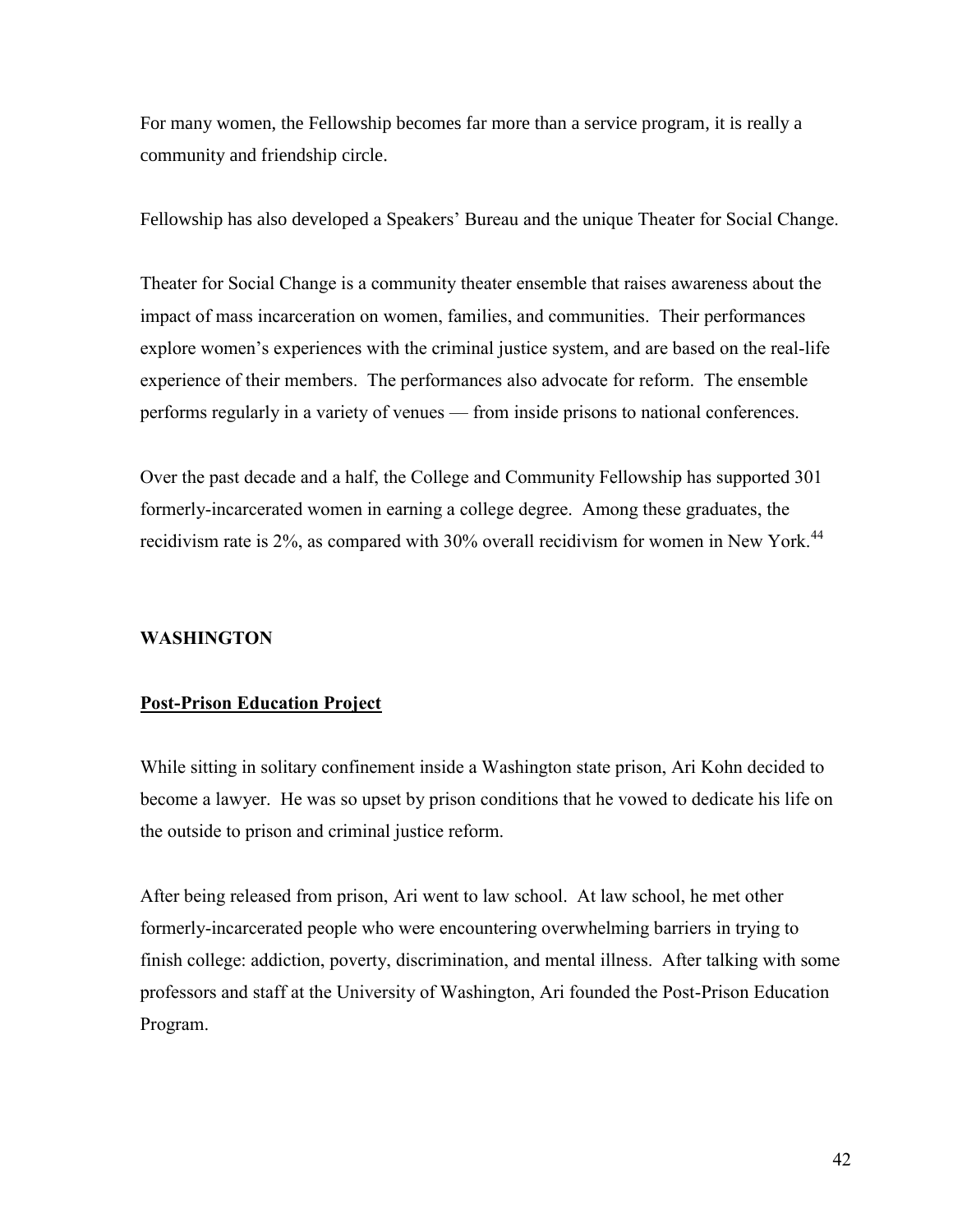Formerly-incarcerated people are the backbone of the Post-Prison Education Program, participating as staff, mentors, volunteers, and Board members. They go into Washington's prisons to let people inside know that others who had been in prison have succeeded, received an education, reunited with their families, and secured good jobs.

The Post-Prison Education Program provides academic counseling, financial aid counseling, and career mentoring to formerly-incarcerated students and potential students. All these services are provided by other formerly-incarcerated people. They also connect participants to housing resources, legal representation, and mental health services. The Program receives about 900 calls a month from prisoners seeking information and support. They receive an average of 13 applications each day from people who have been released from prison and want to join the program.

During winter quarter of 2012, the University of Washington learned that one of their students had a prior conviction for a sex-related offense. This student was one quarter away from earning a degree in physics and applied mathematics. The University informed the student that he had to leave school immediately. The Post-Prison Education Program hired an attorney who successfully helped this student's right to finish his degree.

Not long after this incident, the University added a section to their admissions application requiring disclosure of any violent felony or sex-related offense. This new admissions policy created controversy all over campus. It particularly offended law school students who were outraged and adamant that there should be no conviction history disclosure required. University of Washington School of Law students contacted the Post-Prison Education Program. Together, they began meeting with university officials. Eventually the University agreed not to deny anyone admission due to a conviction history. They pledged to use answers "only to create safety protocols and support programs for formerly-incarcerated students."

But the Box remained.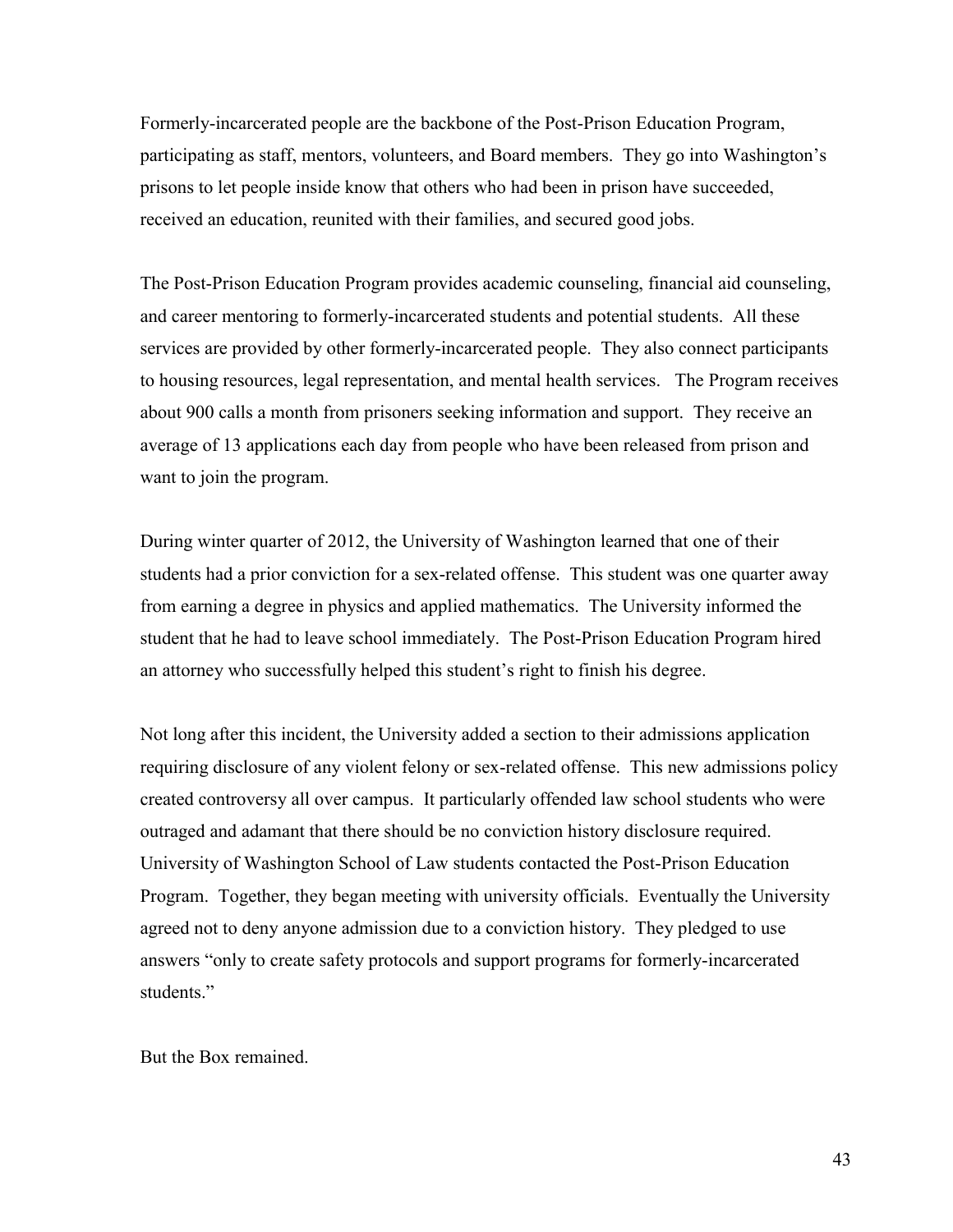The University has been collecting data from responses to the Box question. They have discovered that Admissions staff were rejecting applicants who answered "yes" at the same rate as for applicants who answered "no." However, this does not measure the chilling effect that the question has on prospective students, or how that question can trigger bad associations for people applying.

After almost five years of discussions and controversy, the University is currently moving closer to removing the Box from its admissions application.

#### **UNITED STATES**

#### **Ban the Box for Student Aid**

In 1996, a group of formerly-incarcerated students from around the U.S. created a national on-line community to discuss problems they had when applying for federal financial aid. From this loose on-line association, a core group of activists developed. They called themselves Students for a Sensible Drug Policy (SSDP). In 1999, they organized their first national gathering. At that conference, the students decided upon an organizational structure: one representative from each campus with an active SSDP chapter.

SSDP decided to tackle the onerous Higher Education Act (HEA) Aid Elimination Penalty, passed by Congress in 1998. This bill prevented any student with a drug conviction from receiving financial aid — unless they completed a government-approved drug treatment program. This penalty was added to the bill without debate or a recorded vote. It has resulted in over 200,000 prospective students being ineligible for student aid due to their prior convictions. SSDP organized a national action at the College Convention in New Hampshire in 2000, where they protested the penalty and repeatedly asked President Bush questions about the bill during his Education Townhall.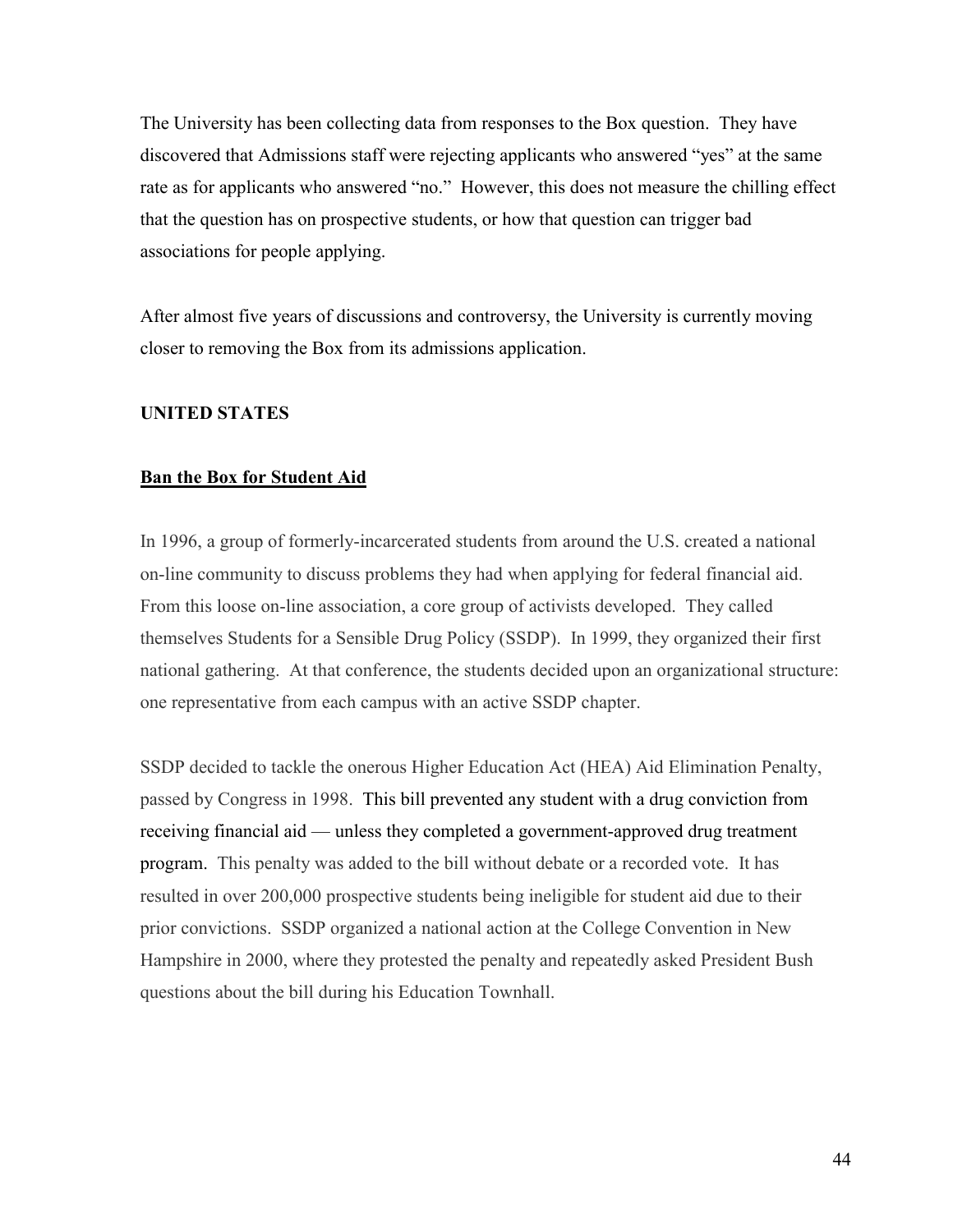Denying financial aid to so many students had a huge impact. By 2001, colleges were already adopting resolutions urging changes to the HEA Penalty. Thirteen leading education associations sent a letter to the Drug Enforcement Agency criticizing the Penalty.

In 2006, SSDP mobilized 125 student governments to voice their opposition to the policy. They prepared an excellent Student Organizing Manual to help their members mobilize against the Penalty.<sup>45,46</sup> They built a coalition of more than 300 education, recovery, and civil rights organizations. Together, they lobbied Congress aggressively for reform.

As a result of this grassroots pressure, Congress scaled back the HEA Penalty and limited it to people convicted of a drug-related crime while in college and receiving financial aid. Later, Congress reformed the penalty further. Now, instead of being required to complete a government-approved treatment program, students convicted of a drug-related crime need only pass two unannounced drug tests.

While the changes enacted so far are encouraging, more reform is clearly needed. SSDP's position is that any student aid penalty tied to drug related offenses disproportionately affects people of color. And, any drug conviction question appearing on the financial aid application still deters countless eligible students from applying.

Two bills were introduced into Congress in 2009 that would repeal the Aid Elimination Penalty completely. As of the writing of this report, both bills are still pending.

Students for a Sensible Drug Policy has not given up the fight. As they continue to agitate for progressive change, they have also been organizing more chapters around the country. By 2014, they had grown from the original five chapters on U.S. campus to 200 chapters.

#### **Pell Pilot Program**

It has been two decades since Pell grants for prisoners were eliminated. Today, the positive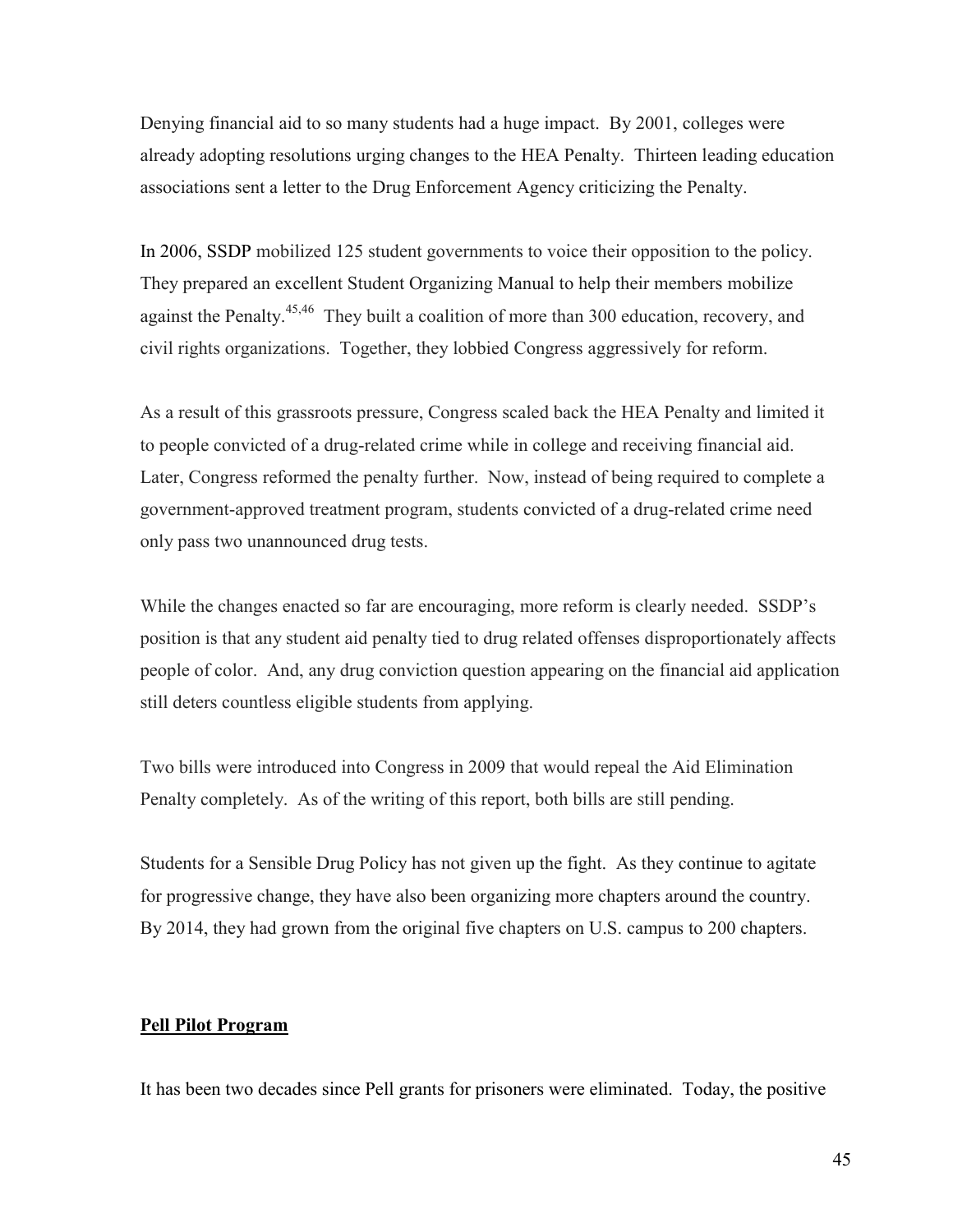value of higher education in prison is once again being widely recognized. In 2015, the U.S. Department of Education initiated a Second Chance Pell Pilot Program for people in federal and state prisons. At a few selected prisons, people within five years of release are eligible to apply for a Pell Grant for college classes and vocational training. This program is still experimental. However, several members of Congress have co-sponsored the Restoring Education And Learning Act which would reinstate Pell Grant eligibility to all people in prison.

The U.S. Departments of Education and Justice issued a joint guidance for juvenile facilities officially asserting that young people in these facilities are eligible for Pell Grants. The guidance stated that people in municipal and county jails are also eligible for Pell Grants. Hopefully this will encourage local educational institutions to form partnerships with local corrections facilities for the creation of in-jail education.

#### **Fair Chance Pledge**

Throughout the country, students with criminal records have been agitating to remove the conviction history question from college applications. Partly in response to these student-led campaigns, the U.S. Department of Education issued a *Beyond the Box Resource Guide*. This guide urges colleges and universities to remove the question from their applications, or at least to delay it until a conditional admission has been offered. Additionally, in 2016, the White House and Department of Education launched a Fair Chance Education Pledge encouraging schools to remove barriers to higher education.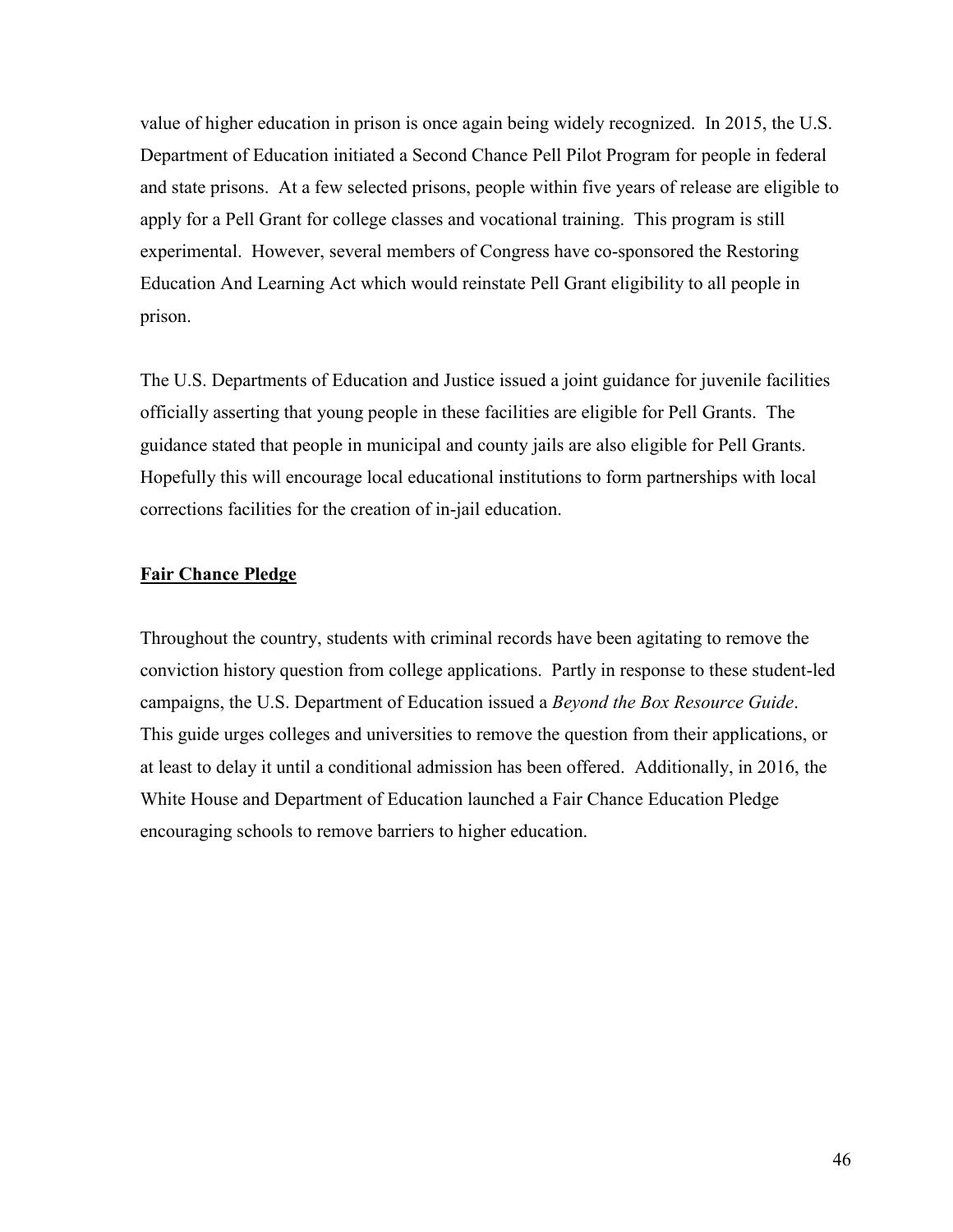### **Reduces racial discrimination in college admissions**

More than 70 million people in the U.S. have conviction records. $47$  There is now widespread recognition that people of color are arrested, convicted, and imprisoned at a rate vastly disproportionate to their percentage of the population. The result is that an estimated one in three adult Black men has a felony conviction.<sup>48</sup> When the conviction history question is used to deny opportunities for higher education, communities of color are disproportionately impacted.

The school-to-prison pipeline starts early. Young people of color are pushed out of school by disparate treatment, suspensions, expulsions, and school-based arrests. Racial profiling, "gang" databases, and militarized policing of their communities mean that young people of color are more often involved with the criminal justice system than white students. Black students are suspended and expelled at a rate that are three times greater than white students, often for the same behavior. Black students in public schools represent 16% of enrollment but 27% of students referred to law enforcement and 31% of students subjected to schoolrelated arrests.<sup>49</sup>

Admissions screening that uses racially-biased school disciplinary records and conviction histories results in racial discrimination. College applications often ask about suspensions and expulsions from high school. These questions can stop an applicant from completing the admissions process.

Racial disparities in the criminal justice system may also make it financially difficult for people of color to attend college. Until 2006, students could be denied Pell Grants and federal student loans because of past drug convictions. One study concluded that "racial and ethnic minorities are significantly more likely to be convicted of disqualifying drug offenses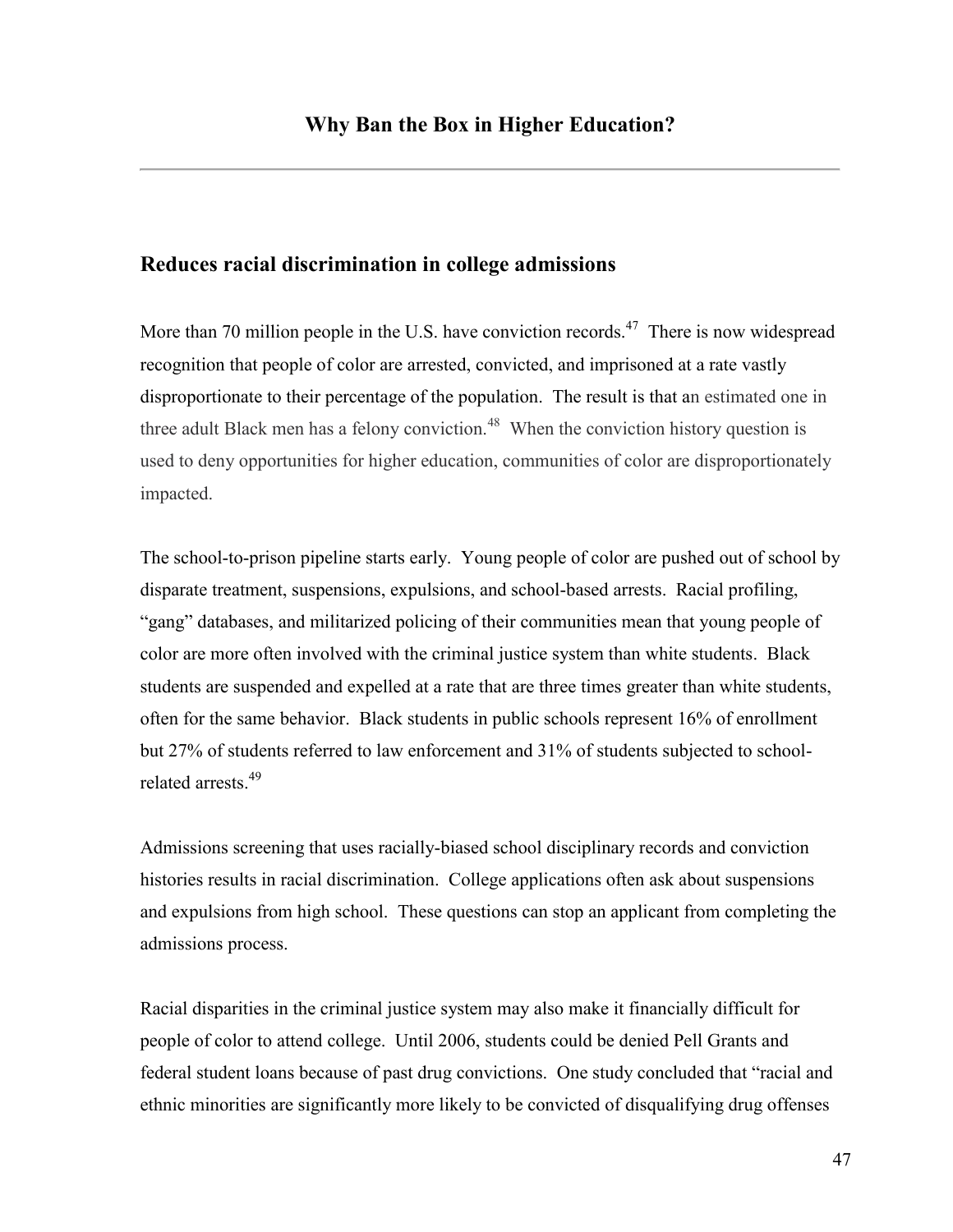and significantly more likely to require a Pell Grant to attend college. It is therefore plausible that tens of thousands have been denied college funding solely on the basis of their conviction status."<sup>50</sup>

# **Reduces recidivism**

Those of us who have participated in college programs while incarcerated know beyond a doubt that in-prison college classes affected us positively. The personal changes may be intangible, but the effects of college-in-prison on recidivism levels are measurable. For example, a New York State Department of Correctional Services study tracked 274 women who attended college while in prison and compared them to 2,031 women who did not attend college while in prison. The women who attended college while in prison were significantly less likely to be re-incarcerated than those who did not attend college while in prison.<sup>51</sup> Another study in Ohio showed that people who earned an associate's degree were 62% less likely to return to prison than those who did not. $52$ 

Many formerly-incarcerated people have been transformed by the opportunity to attend college while locked up. And just as importantly, continuing our education on the outside has helped us improve our lives and stay out of prison.

College and Community Fellowship, a program that works directly with formerly incarcerated people who are in college in New York City, enrolled more than 200 formerly incarcerated women in higher education programs in its first seven years. They report a recidivism rate of less than  $1\%$  among their Fellows.<sup>53</sup>

The Post-Prison Education Program in Seattle, Washington, has been supporting formerlyincarcerated students for over 11 years, and its success rate is 92%. Of the hundreds of people attending college with support from this program, only 14 people have returned to prison.

# **Will not increase crime on campus**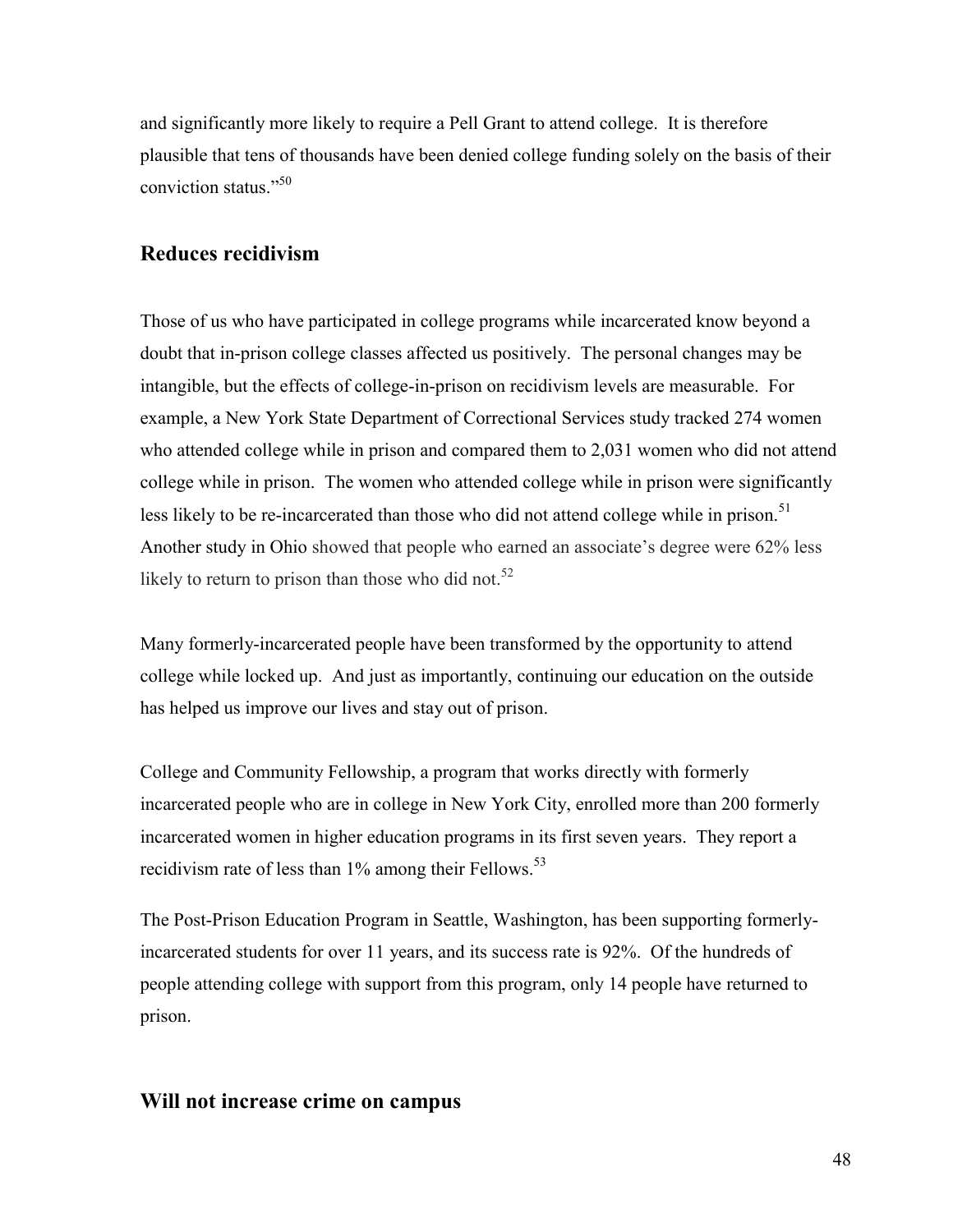There is no empirical evidence to suggest that students with criminal records pose a greater safety risk on campus than students without conviction histories. One of the few studies to address this issue found no statistical difference in the rate of campus crime between institutions of higher education that explore students' disciplinary background and those that do not.<sup>54</sup> In fact, a study showed that neither background checks nor pre-admission screening accurately predicted which students were likely to commit crimes on campus.<sup>55</sup> To the extent that research exists on this issue, there are no conclusive findings to suggest that asking about an individual's criminal justice history during the admissions process decreases campus crime.<sup>56</sup>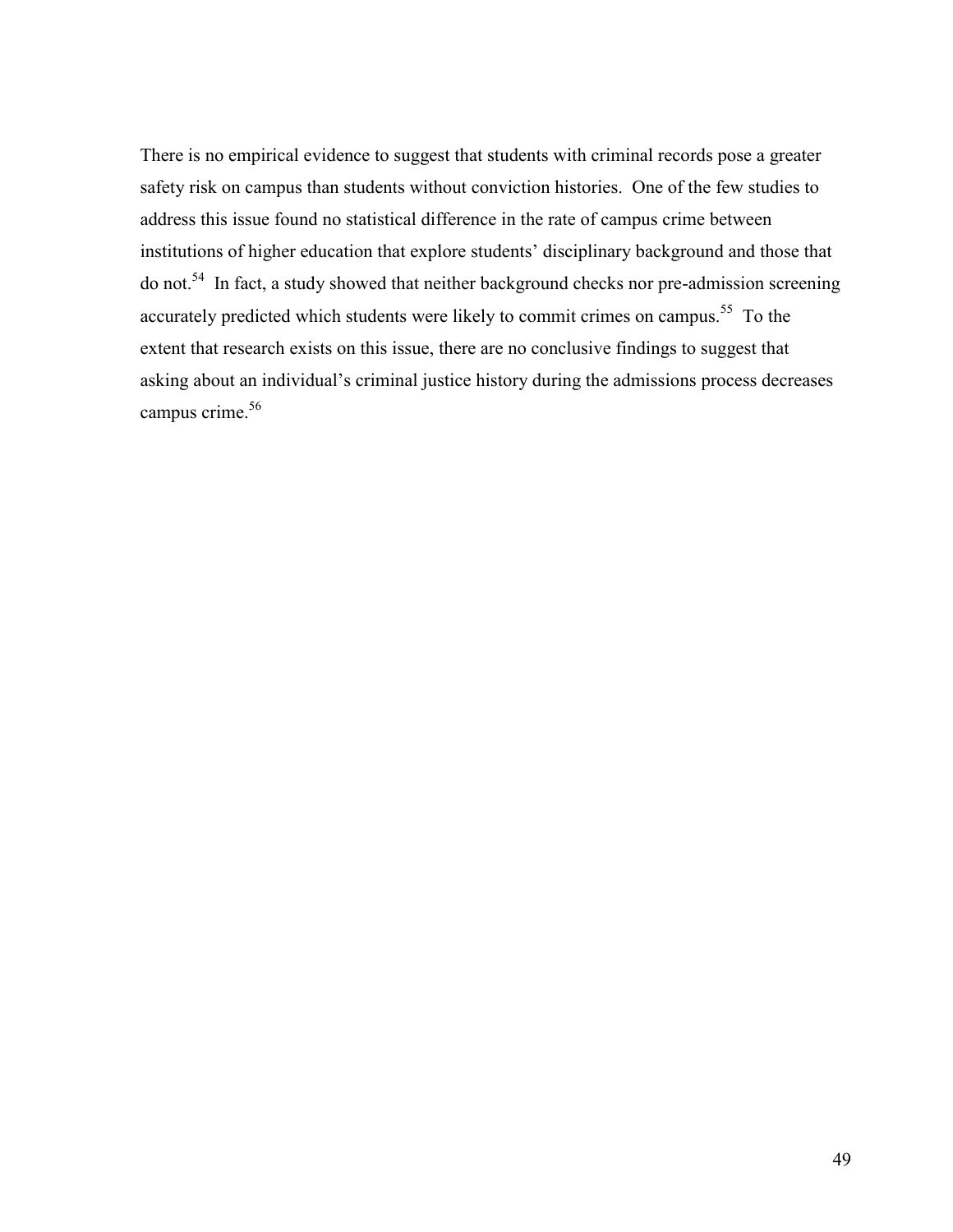The following recommendations have evolved through years of activism by formerlyincarcerated students in a variety of venues. For a more thorough discussion of these recommendations, the Education from the Inside Out Coalition has developed an excellent *Ban the Box in Higher Education Student Organizing Toolkit*. 57

### **1. Remove the conviction history question from admissions applications.**

Consider whether conviction history information is really necessary to make an informed admissions decision. Evaluate whether other assessment tools may yield enough information: academic record, test scores, references, high school diploma, essays, and the personal interview. Allow any qualified applicant, regardless of conviction history, to attend college.

### **2. Limit the use of conviction history information:**

- Delay any request until after the admissions decision has been made based on criteria applied generally to all applicants.
- Avoid use of ambiguous terms like "other crime."
- Define what should NOT be disclosed, and how far back disclosure is required.
- Limit disclosure to specific types of information. Only felonies should be considered, NOT arrests, dismissed offenses, misdemeanors or infractions.
- Limit disclosure to convictions within the past five years and only to felony convictions occurring after an applicant's  $19<sup>th</sup>$  birthday.

### **3. Establish admissions criteria that are fair and evidence-based.**

Avoid policies that impose blanket denials for certain crimes. Determine whether a past conviction is relevant to how a student will achieve. Base admissions decisions on unbiased, well-informed case-by-case assessments.

#### **4. Establish procedures that are transparent and consistent with due process.**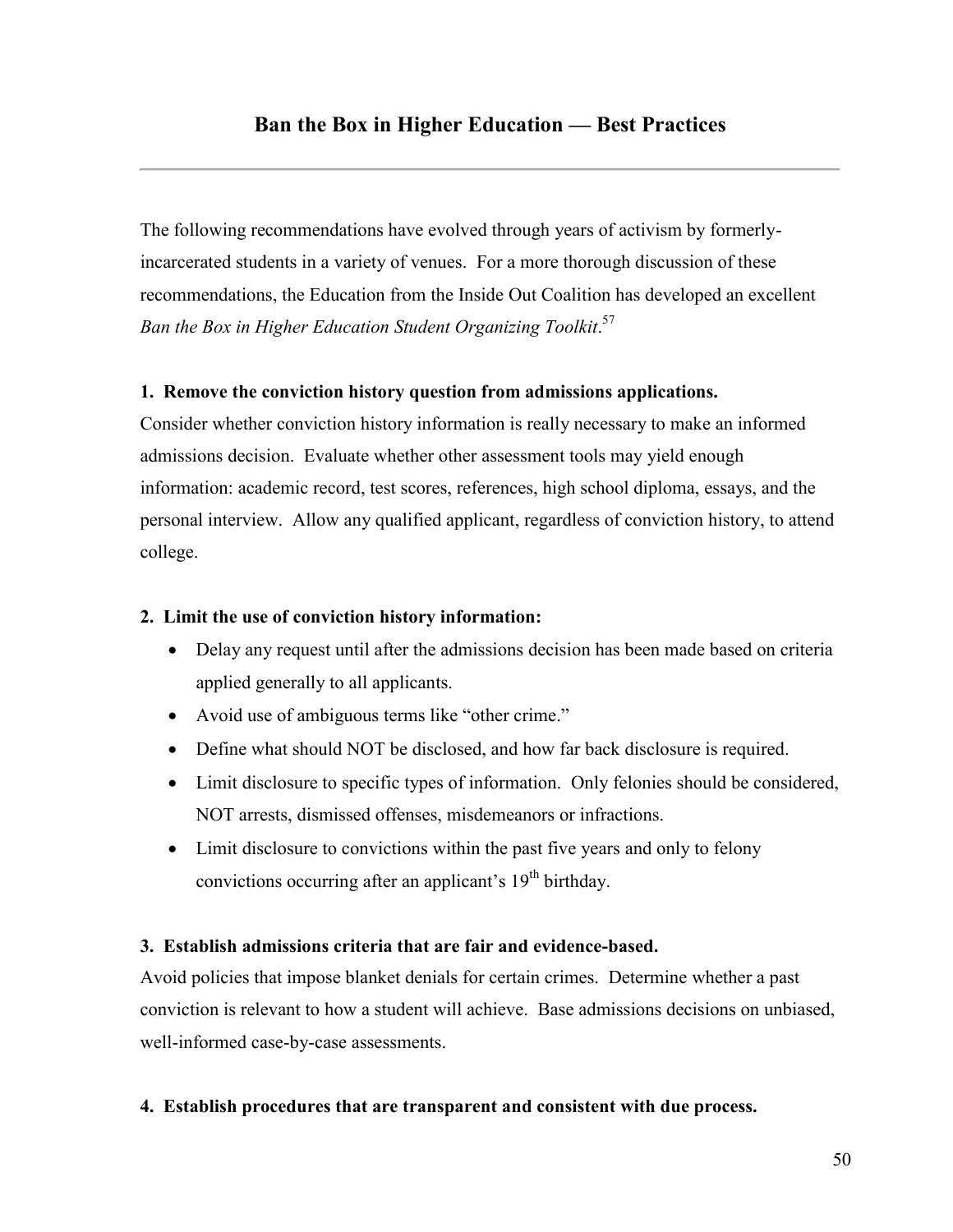Any policy regarding criminal history information should be in writing to ensure fairness and consistency. If an offer of admissions is withdrawn, an applicant should be informed in writing of the reason, and should have the right to appeal the decision. Allow prospective students the opportunity to explain any criminal justice involvement, offer evidence of rehabilitation, and discuss how they are prepared to succeed.

#### **5. Provide on-campus support services for students with records.**

Provide information and assistance when a student's prospective field or profession bars anyone with criminal record. Professional training and degree programs should challenge employment and licensing barriers for students with past convictions. Provide help with housing and financial aid, since people with records also experience discrimination in these areas. Establish peer mentoring programs to support formerly-incarcerated and convicted students.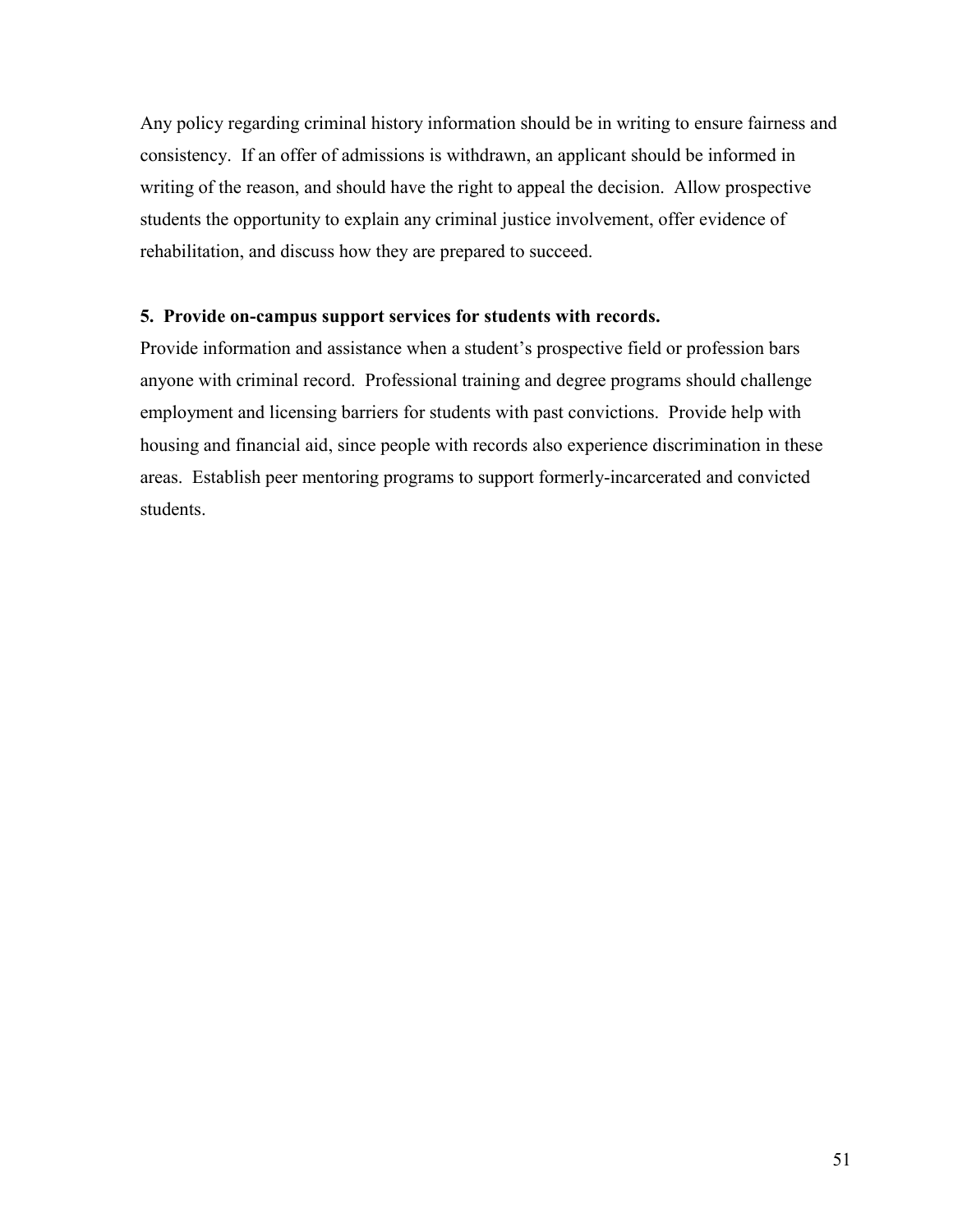# **Ban the Box in Voting: A Grassroots History**

### **Background**

Currently in the United States over six million people are denied the right to vote because of past convictions. Whether the conviction is for a felony or misdemeanor, this phenomenon of voting prohibition is known as "criminal disenfranchisement."<sup>58</sup>

Criminal disenfranchisement happens not as a part of the punishment for a specific crime, but when state constitutions disenfranchise anyone with certain types of conviction or incarceration. With one in three people in the United States having a conviction record, criminal disenfranchisement has become a massive threat to representative democracy in our country.

Only 23% of the people disenfranchised because of felony convictions are incarcerated. The majority are living, working, and paying taxes in their communities after fully completing their sentences or while on probation or parole.

In recent years, criminal disenfranchisement has become a tool of Republican voter suppression strategies. Since people of color and people from poor communities tend to vote Democrat, Republicans have used criminal disenfranchisement as a way of stopping people from voting for the Democratic Party.

Voting laws have changed so often that people with past convictions are justifiably confused about their rights. Some states automatically restore voting rights upon completion of one's sentence. In other states, people must apply for restoration of their voting rights. In Maine and Vermont, everyone is allowed to vote even if they're in prison or jail.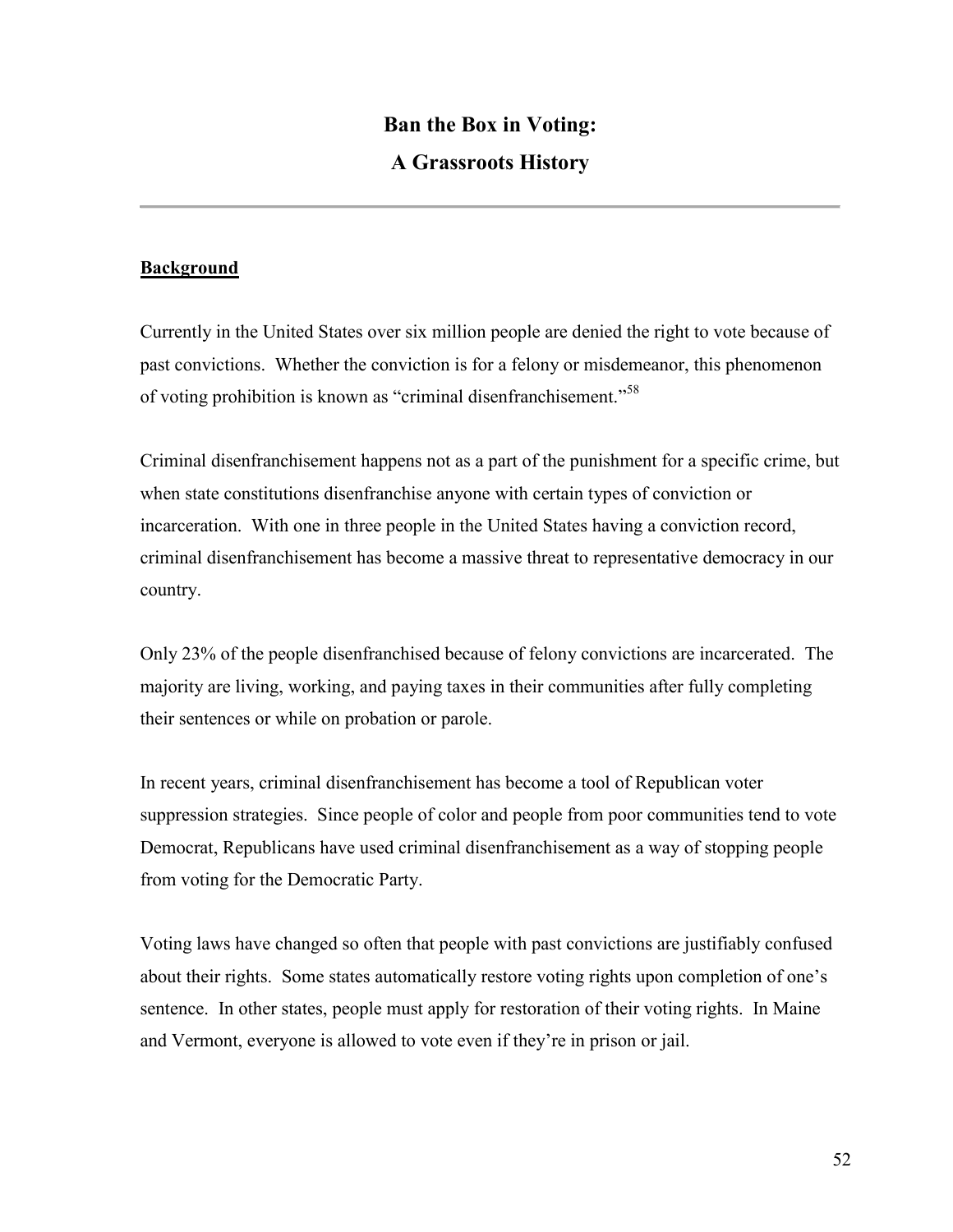Kentucky, Virginia, and Iowa apply a lifetime bar to voting for people with felony convictions, but this prohibition may be lifted by the governor on an individual case-by-case basis. Seven states apply a lifetime bar to selected categories of offenses. Among these, Arizona applies the lifetime bar to anyone who returns to prison, while Nevada and Wyoming apply a lifetime bar for crimes of serious violence and for recidivism.

Republicans have been ruthlessly curtailing the right to vote in every state where they can. Their efforts at voter suppression through felony disenfranchisement have significantly impacted voters of color. In the "swing state" of Florida over 10% of the adult population is barred from voting for life because of a felony conviction. Within that group lies 21% of the state's African-American population.<sup>59</sup>

New restrictive voting laws range from strict photo ID requirements, to cutbacks in locations and time for early voting, to registration restrictions. Since 2010, Republican state lawmakers have introduced hundreds of harsh measures making it harder to vote. Overall, 22 states have new restrictions in place.

Voting rights restoration, however, is a growing movement. Twenty-seven bills have been introduced in 15 states to restore voting rights for people with past convictions. Maryland's legislature overrode a governor's veto to restore the rights of 40,000 state residents. Kentucky's legislature is deadlocked over a law to automatically restore voting rights.

Often it has been the grassroots organizing of formerly-incarcerated people working with civil rights organization such as the American Civil Liberties Union (ACLU) that have pushed for voting rights restoration. Formerly-incarcerated people have run voter registration campaigns in most states. They have also filed legal challenges to expand and clarify voting rights for people with past convictions.

Below are snapshots of some of these grassroots efforts.

#### **CALIFORNIA**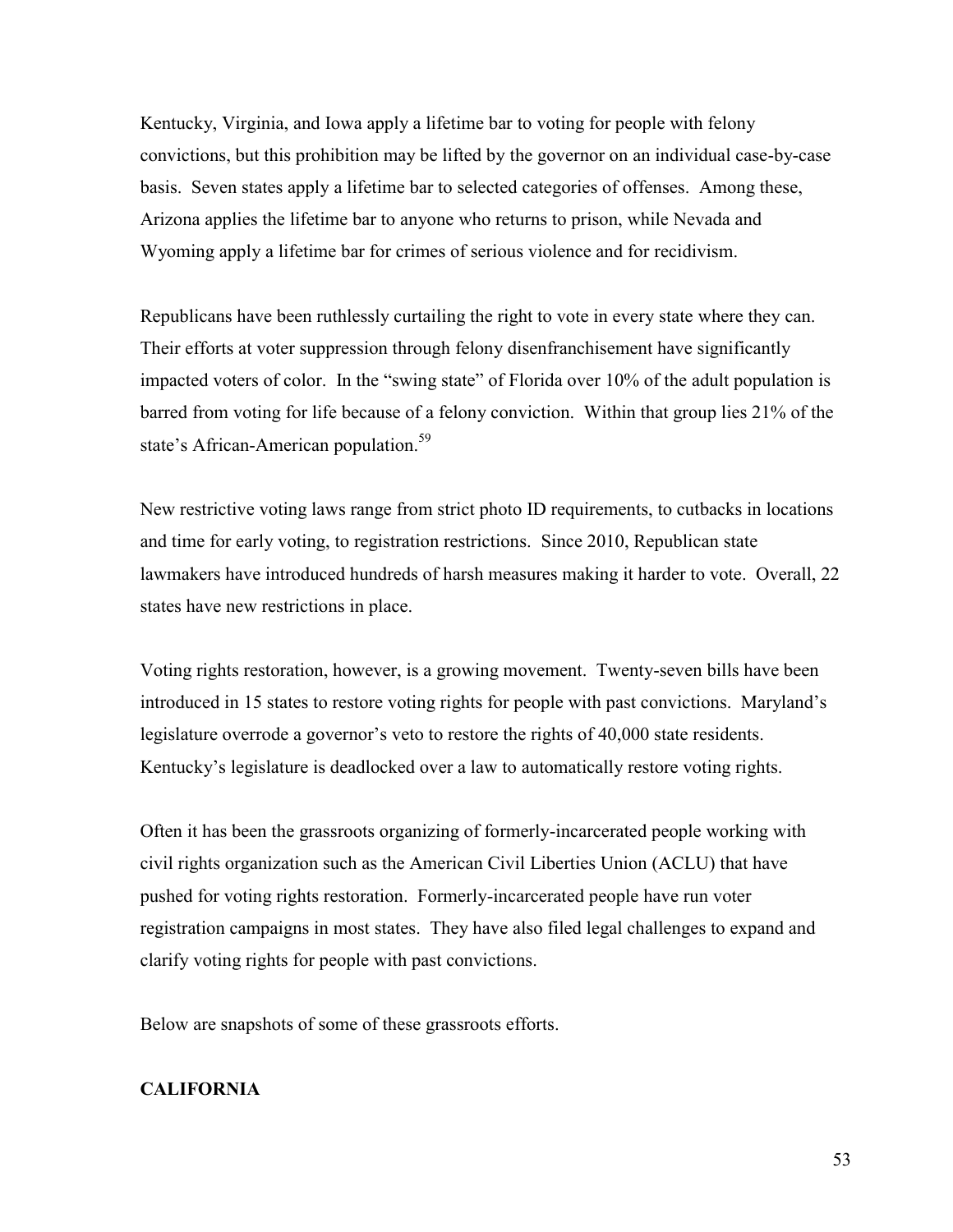#### **Bay Area**

In 1976, the California constitution was amended to end permanent disenfranchisement for people with conviction histories. Only people who are "currently imprisoned or on parole for the commission of a felony" are prohibited from voting. The specific meanings of "imprisoned" and "parole," however, have continued to be unclear and the subject of litigation.

Since its founding in 2003, All of Us or None has made registering formerly-incarcerated voters a priority. The first voter registration table we set up was at our first annual Community Giveback in 2003. As we gave away new bikes to children whose parents were in prison, we registered voters with the slogan, "Deliver Political Consequences! Register to Vote."

All of Us or None has worked consistently to expand voting rights for formerly-incarcerated people in California. In 2004, Legal Services for Prisoners with Children and All of Us or None contacted the Secretary of State, requesting clarification of the law regarding the right of county jail prisoners to vote. People detained in California county jails had limited access to absentee ballots, and many were being denied their right to vote. We hoped to get a written response in time to register county jail prisoners throughout the state to vote in the November 2004 election. The Secretary of State affirmed our interpretation of the law: that people serving a county jail sentence for a felony, as well as people on probation, had the right to vote. Unfortunately, we did not receive this official response affirming our rights until several days after the November election.

All of Us or None also formed a partnership with the ACLU to work on voting rights issues. Together, we created a public education campaign that included postcards, billboards, and bus stop posters featuring All of Us or None members. The campaign informed the public that in California people in jail, on probation, or off parole have the right to vote.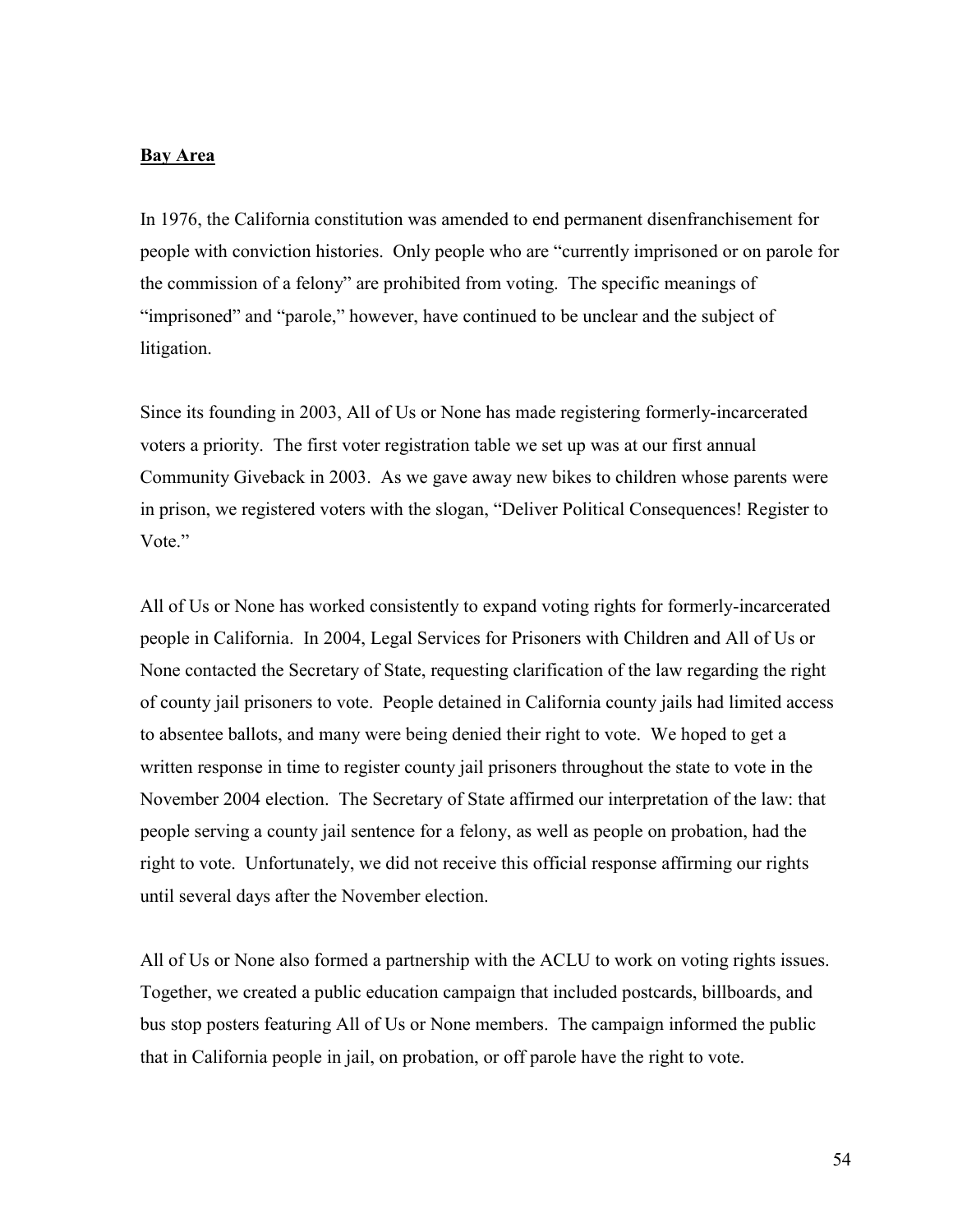The ACLU polled the county jails statewide to determine how registration and absentee voting practices differed throughout the state. A new Secretary of State sought an official legal opinion about jail voting rights from the California State Attorney General. The Attorney General's opinion reversed the previous Secretary of State, and held that people on probation in county jails could not vote.

A group of plaintiffs which included the ACLU, the League of Women Voters, and Legal Services for Prisoners with Children challenged the Attorney General's ruling. In 2006, a ruling came down in *League of Women Voters v. McPherson* (145 Cal.App. 4<sup>th</sup> 1469). The ruling affirmed the rights of people in county jail and on probation to vote.

In order to monitor implementation of this court decision, All of Us or None sent a letter to all 58 county sheriff's offices inquiring about voting policies in their jails. The inconsistent and often inaccurate responses received from the sheriff's offices prompted us to begin an educational campaign around voting rights. We also contacted every Public Defender in the state, requesting them to inform their clients during plea negotiations that a guilty plea might affect their voting rights.

We wanted the Secretary of State to guarantee the right of county jail prisoners to vote, but she refused to meet with us. So we held a demonstration outside her office. We also connected with over 50 state legislators asking them to contact the Secretary of State and request that she distribute voting rights information to all county jail prisoners. Finally, she agreed to post information about county jail voting rights on her website. Unfortunately, much of the information posted was inaccurate and county-by-county implementation was never monitored. And of course none of this information could be accessed by people incarcerated in the jails.

All of Us or None also organized a national day of voter registration. All of Us or None chapters throughout the U.S., along with other groups of formerly-incarcerated people, did voter registration in their communities and at their local jails.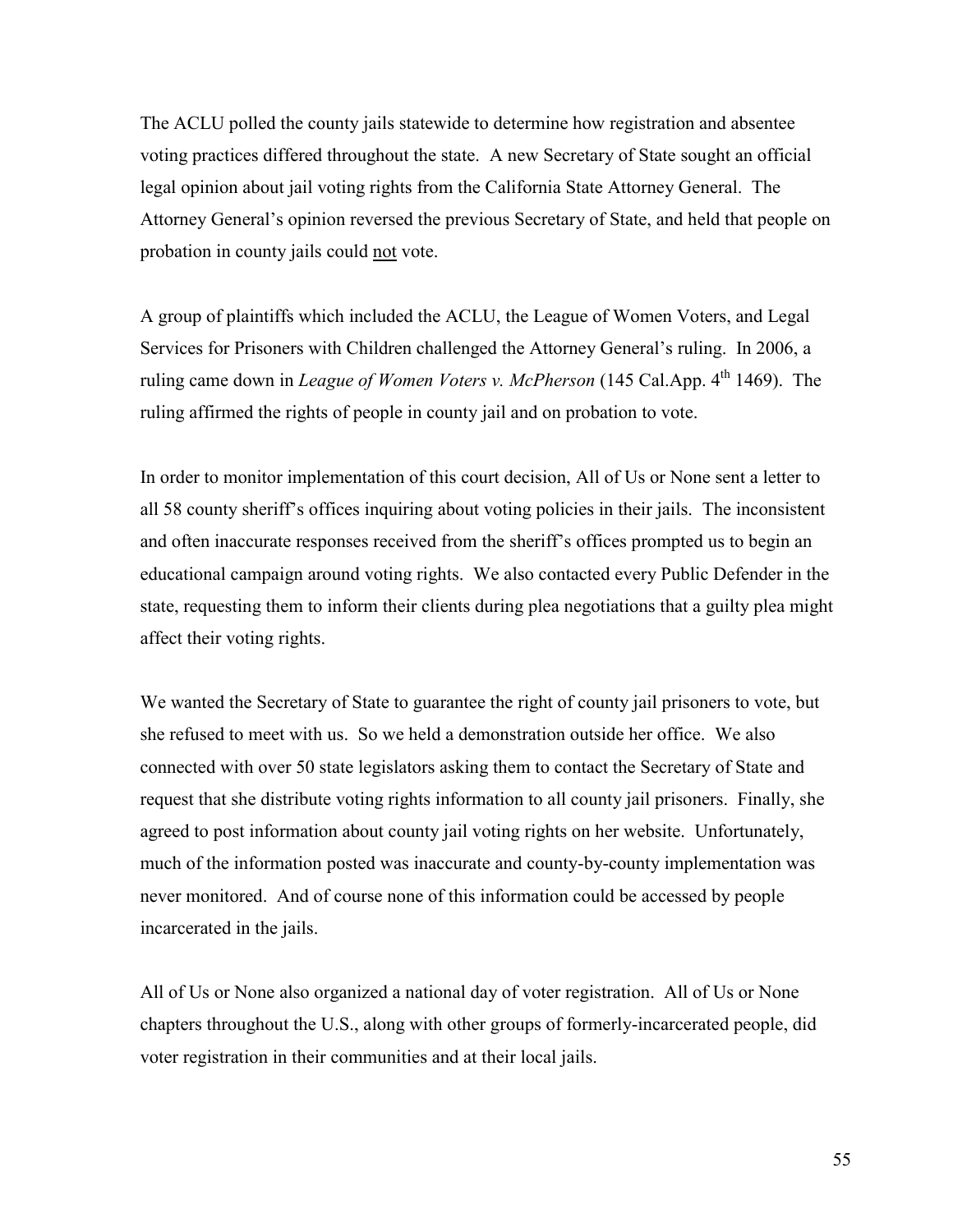Grassroots efforts to raise awareness about voting rights have included media campaigns, political lobbying and creative outreach. When Bay Area All of Us or None members were turned away from doing voter registration inside the Alameda County Jail, we handed out our flyers to visitors waiting in line. We asked them to press the flyers against the glass in the visiting booths to inform people inside about their voting rights.

In Orange County, we went to shopping malls and passed out voter education materials to shoppers. Altogether All of Us or None members in California assisted over 1000 people in registering to vote that year.

In 2009, Republican legislators mounted a new attack on our voting rights. They introduced eight bills regarding voting rights, as well as a ballot initiative for the 2010 election. The bills and initiative called for three major changes in California elections law:

- Added a requirement that voters show government-issued ID in order to vote;
- Extended the amount of time allowed to count military vote-by-mail ballots;
- Eliminated the right to vote for people on probation.

Thanks to a Democratic majority in the California legislature that year, these bills were defeated.

In 2012, All of Us or None organized another voter registration campaign. We made a detailed outreach plan which included visiting all the residential substance abuse treatment centers in the Bay Area; outreach at community summer festivals and street fairs; and voter outreach tables in front of the Probation Department. And, we conducted regular voter registration and education at the visiting lines at several county jails.

We encountered another obstacle when the Secretary of State issued a ruling that two newlycreated forms of post-incarceration supervision were functionally equivalent to parole, so that people on these types of supervision would not be eligible to vote. All of Us or None, LSPC, and our allies filed a lawsuit contesting this ruling.  $60$  We won the lawsuit!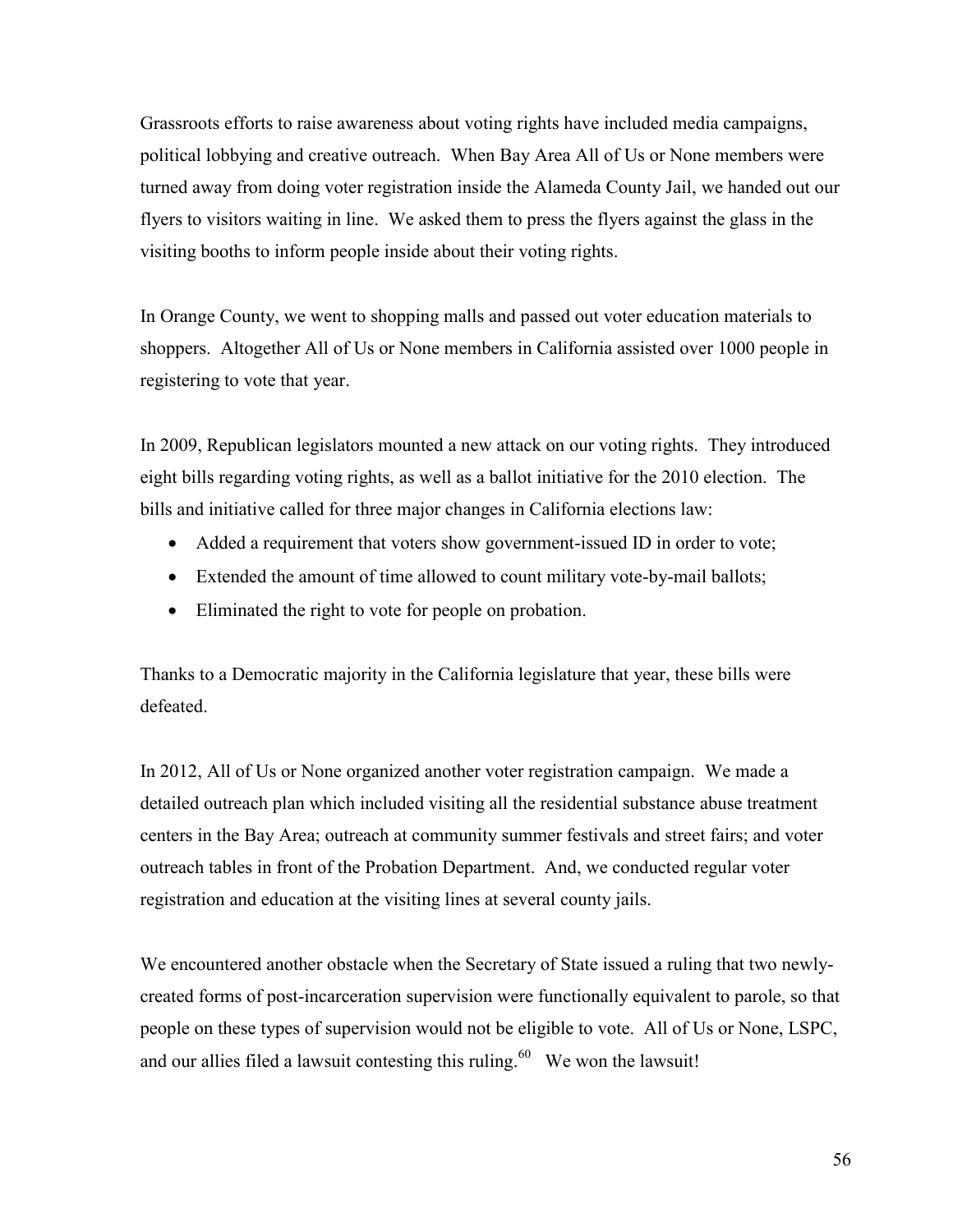The Secretary of State immediately appealed the decision. But in 2015, a new Secretary of State withdrew the appeal, and tens of thousands of people became eligible to vote.

In 2016, the ACLU and other allies introduced a "voting rights clarification bill" which was passed by the state legislature and signed by the governor. This law goes into effect on January 1, 2017. As of that date, ANY CITIZEN detained in a California county jail will be able to vote.

#### **Los Angeles**

In 2012, the Los Angeles chapter of All of Us or None registered 1200 out of 19,000 people in the L.A. County jails. Forty volunteers devoted four weeks to talking with people inside the five jail facilities. The process was complex and time-consuming. The Sheriff and County Registrar cooperated closely with the volunteers. All of Us or None worked with the Registrar to train and deputize volunteers. Despite many logistical challenges, over 900 people cast their ballots that year from inside Los Angeles County jails.

That Sheriff retired in 2014, a change that was devastating to in-jail voter registration. In 2016, the All of Us or None chapter in Los Angeles brought a lawsuit against the new Sheriff for violating the civil rights of people locked up inside the jail. Although the Sheriff's Department insisted that county jail prisoners had access to voter registration, they had to admit that only 13 people out of a jail population of 15,000 had registered to vote. The lawsuit proposed bringing volunteers into the jail to do voter registration. It also proposed an organized timeline and process for registration. The courts showed little interest in resolving the lawsuit before the Presidential election of 2016.

#### **Inland Empire**

In 2012, Riverside All of Us or None held multiple discussions with the Orange County Sheriff, seeking authorization to do voter registration inside the county jail. After several weeks of delay, it became apparent that the Sheriff had no intention of allowing community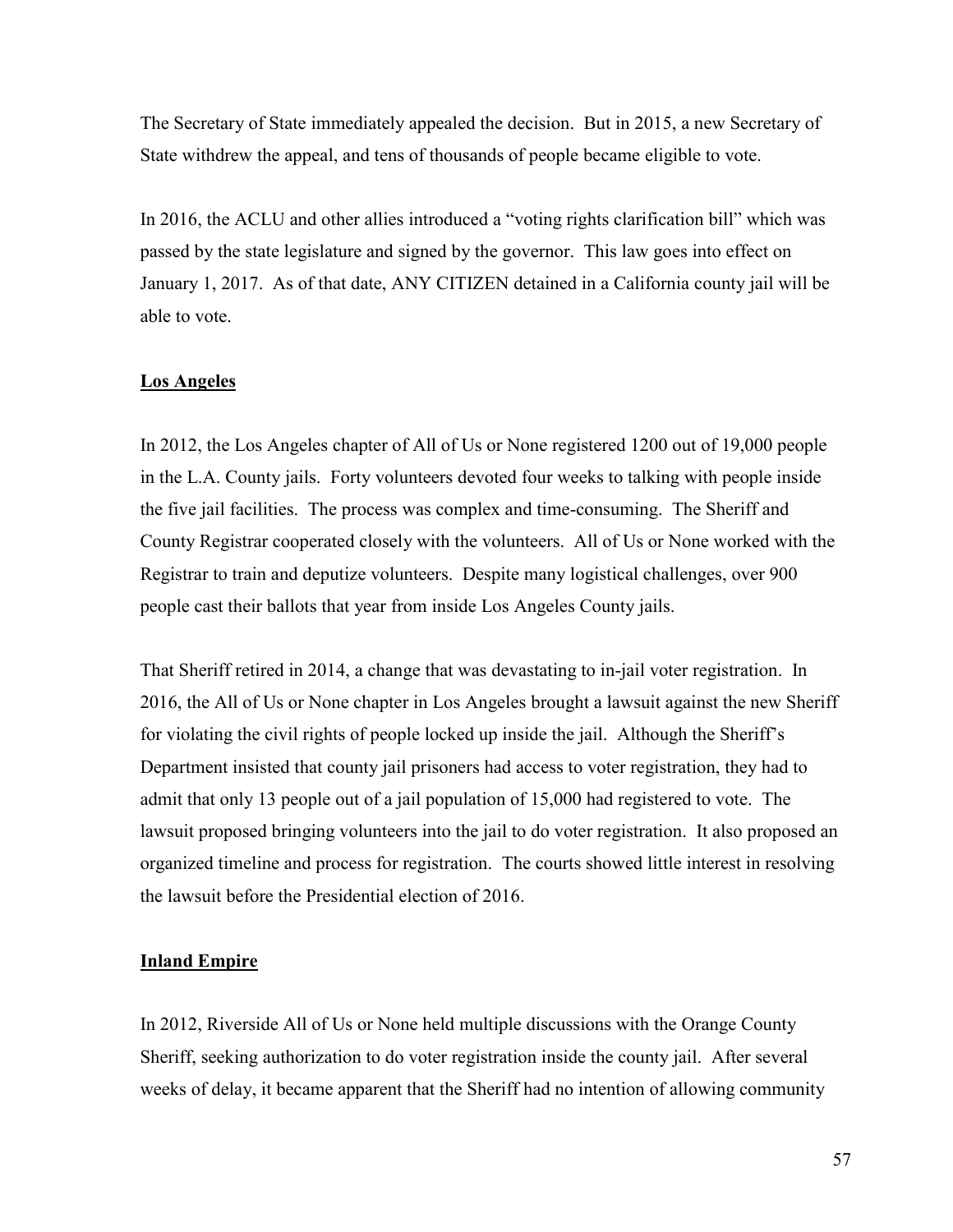members to register people to vote. All of Us or None members checked with the Registrar of voters and found that very few people had registered from the jail. They knew that voter registration was not being encouraged. As the deadline for registering approached, we took the Sheriff to court over in-jail voter registration. The judge ruled that the Sheriff was creating barriers and denying eligible voters the right to vote. We won the lawsuit. Now implementation was the next step in assuring that people incarcerated in the jail truly had access to voting.

Rather than simply issuing an order that could be ignored, the judge convened a settlement conference in her chambers. The Sheriff and his deputies sat down with All of Us or None members and their lawyers to discuss how to implement voting in the jail. All of Us or None members convinced the Sheriff to change procedures and create easier access to voter registration forms. Rather than requiring that prisoners request voting forms from a deputy, the forms are now permanently available on the commissary cart that goes everywhere in the jail. Riverside All of Us or None members also re-wrote the jail's voting rights brochure to make it accurate and more understandable.

During the 2016 election season, Riverside All of Us or None conducted voter registration in local high schools, as well as on street corners, at community events, and door-to-door. Members also canvassed in support of a local proposition that will change districting laws to achieve more racial balance.

#### **CONNECTICUT — Hartford**

Formerly-incarcerated people in A Better Way Foundation led a 2008 state-wide voter registration campaign in six Connecticut cities. They registered 2500 people to vote. At one weekend public wellness event, volunteers registered 500 people. In Hartford, Voices of Women of Color and other groups of formerly-incarcerated people joined in a united voter registration effort.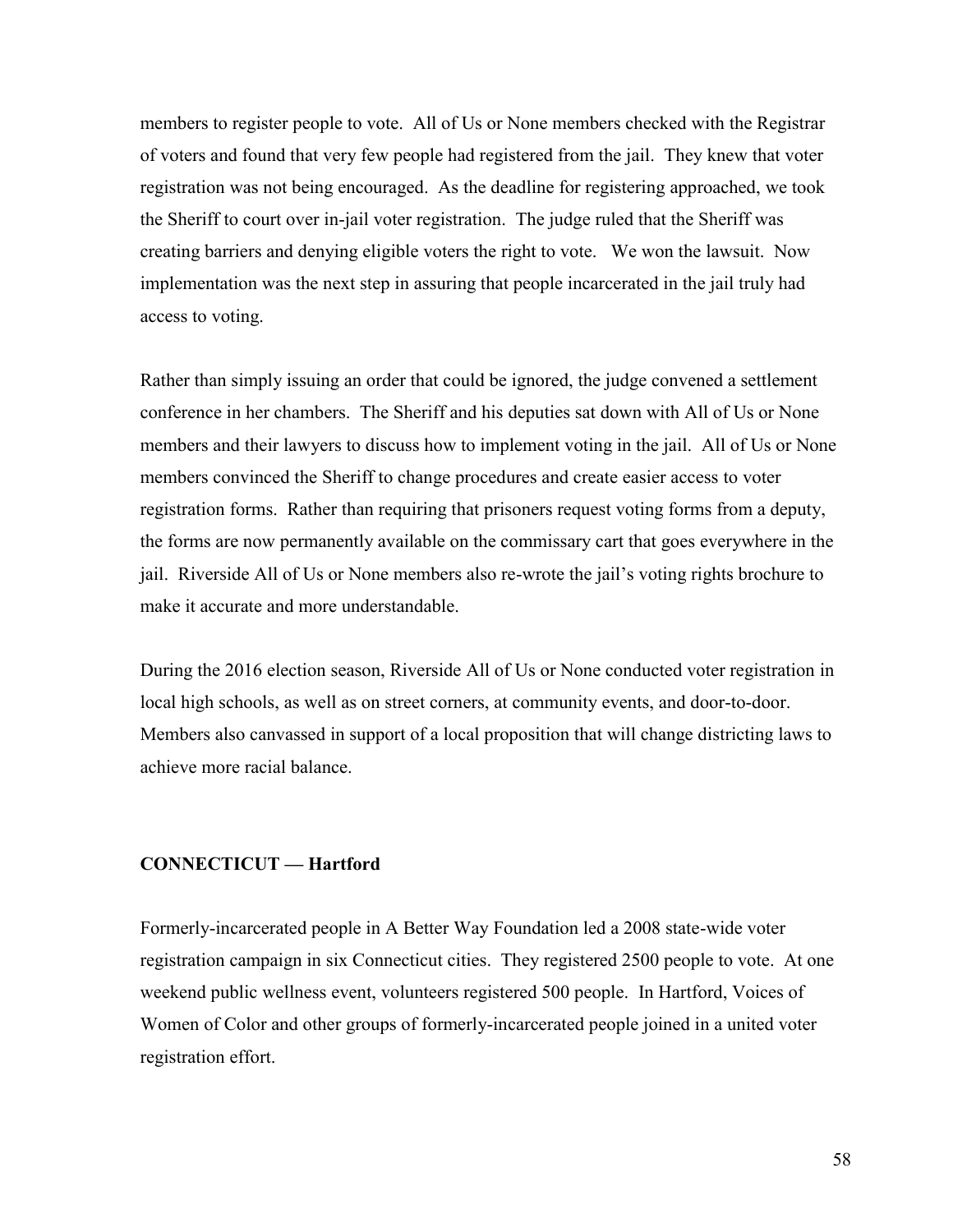The Connecticut voter registration campaigns included activist training in how to organize people. The training emphasized the importance of staying in touch with the people they connected with during the voter registration. In addition to registering people to vote, A Better Way urged people to actually vote, and equipped them to understand legislation that might affect their lives.

Formerly-incarcerated leaders of A Better Way later went on to form the Civic Trust Public Lobbying company which worked to lobby public officials around voting rights and criminal justice reforms. Working with others, they have passed over 50 pieces of legislation since 2010.

#### **LOUISIANA — New Orleans**

A group of prisoners at Louisiana State Penitentiary-Angola created the Angola Special Civics Project back in 1987. The men studied law and criminal justice issues together. Through their research, they discovered that detainees not on probation, parole, or serving time on a felony conviction were legally allowed to vote in the state of Louisiana. The group began to agitate for in-jail voter registration. Later, they expanded their activism to lobbying legislators around criminal justice reform, and encouraging friends and family to vote.

When several members of the group were released in 2003, they established VOTE, <sup>61</sup> continuing to work on voter registration for people detained pretrial or convicted of misdemeanors. Over the years, VOTE members have registered thousands of people to vote. Going door-to-door, they have also educated thousands of community members about issues on the ballot.

Recently, VOTE's deputy director, a formerly-incarcerated lawyer, testified in front of the national Voting Rights Commission on the history of racism in the development of criminal disenfranchisement.<sup>62</sup>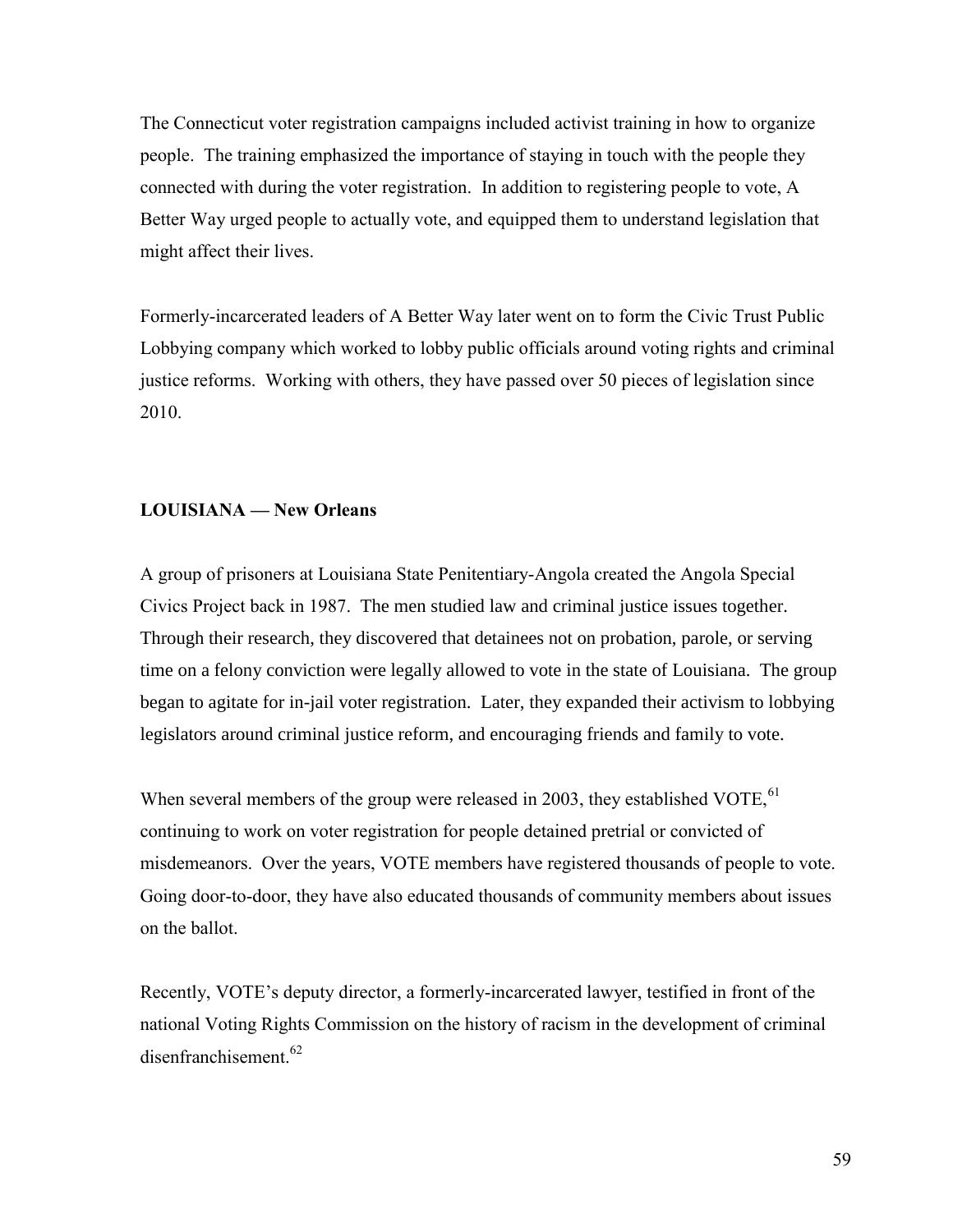#### **PENNSYLVANIA — Philadelphia**

In Pennsylvania, people imprisoned for a felony are not allowed to vote. But people detained while awaiting trial, in jail for a misdemeanor, under house arrest, in halfway houses, or released from prison, can cast their votes. Formerly-incarcerated women in The Time is Now to Make a Change have been registering people to vote inside Philadelphia's jails for 10 years. Registering people to vote in jail entailed overcoming many obstacles and was very time-consuming. Nevertheless, they have registered at least 7,000 people inside the jail so far. Problems remain, however: people inside the jails must turn over their ballots to jail staff, and are unsure whether the ballots actually make it to the Election Board to be counted.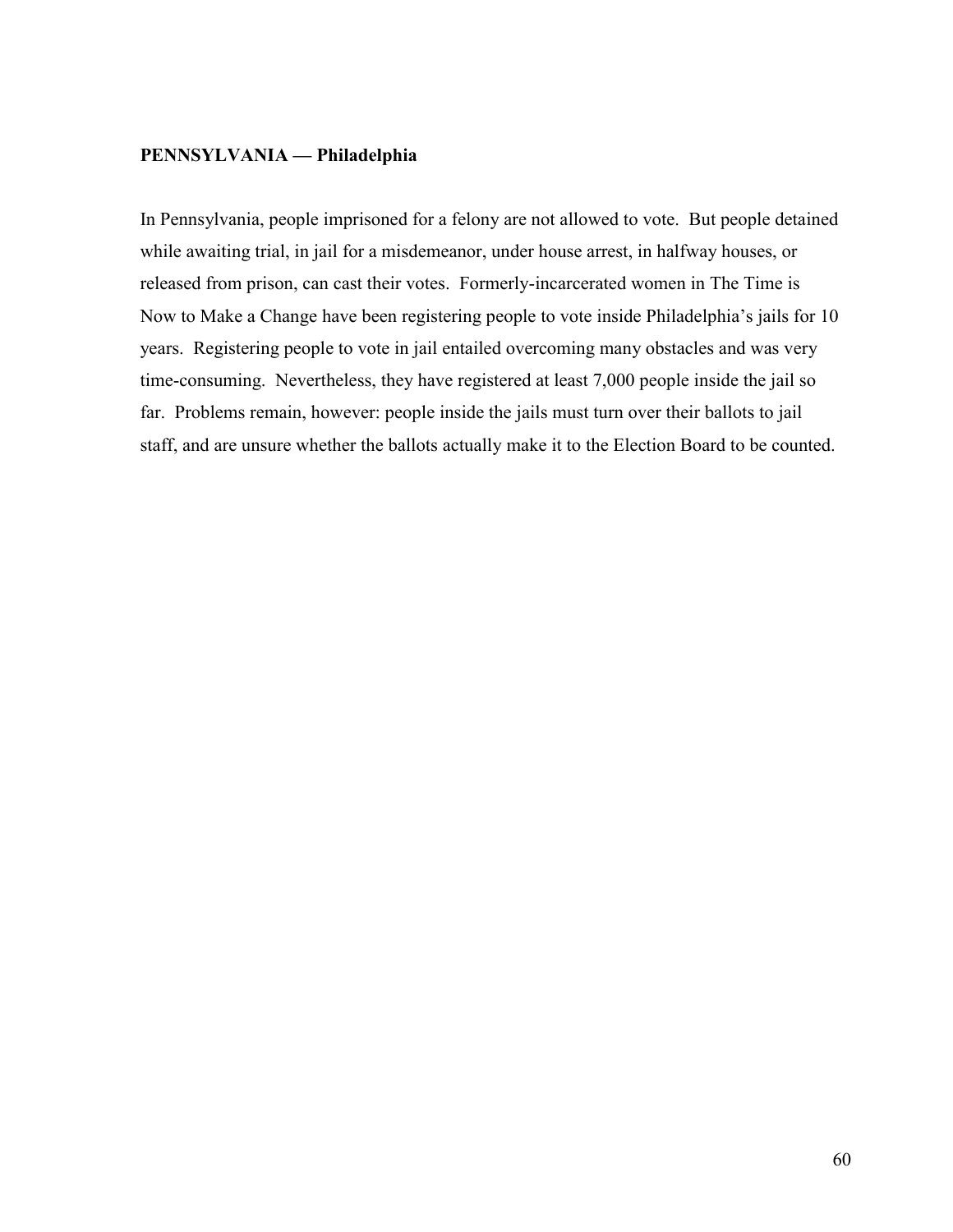## **Fulfills the promise of representative democracy**

In a democracy, everyone should have the right to vote, even if they are in jail or prison, on probation, parole, or any other form of law enforcement supervision.

In 2016 in the United States, 6.1 million citizens are barred from voting because of a past conviction. The majority of these people are living, working, and paying taxes in their communities. This massive criminal disenfranchisement is a serious problem to any nation that considers itself a democracy. When so many people are not allowed to vote, elections are not fair.

# **Reduces racial discrimination in voting**

Criminal disenfranchisement disproportionately affects people of color. Because of the racial disproportional in the system of mass incarceration, one of every 13 African-American adults cannot vote.<sup>63</sup> In four states – Florida, Kentucky, Tennessee, and Virginia – one in every five African-American adults are disenfranchised. In total, 2.2 million African-American citizens are banned from voting because of past convictions.<sup>64</sup> And the problem is growing. In 1980, only nine states disenfranchised at least 5% of their African-American adult citizens. In 2016, 23 states disenfranchise at least  $5\%$  of their black citizens.<sup>65</sup>

# **Contributes to successful re-entry and public safety**

Recent research suggests that people with criminal records who vote are less likely to commit new crimes.<sup>66</sup> Though little research has been done in this area, one study concluded that among people who were recently arrested, more than twice as many non-voters were rearrested than people who voted. $67$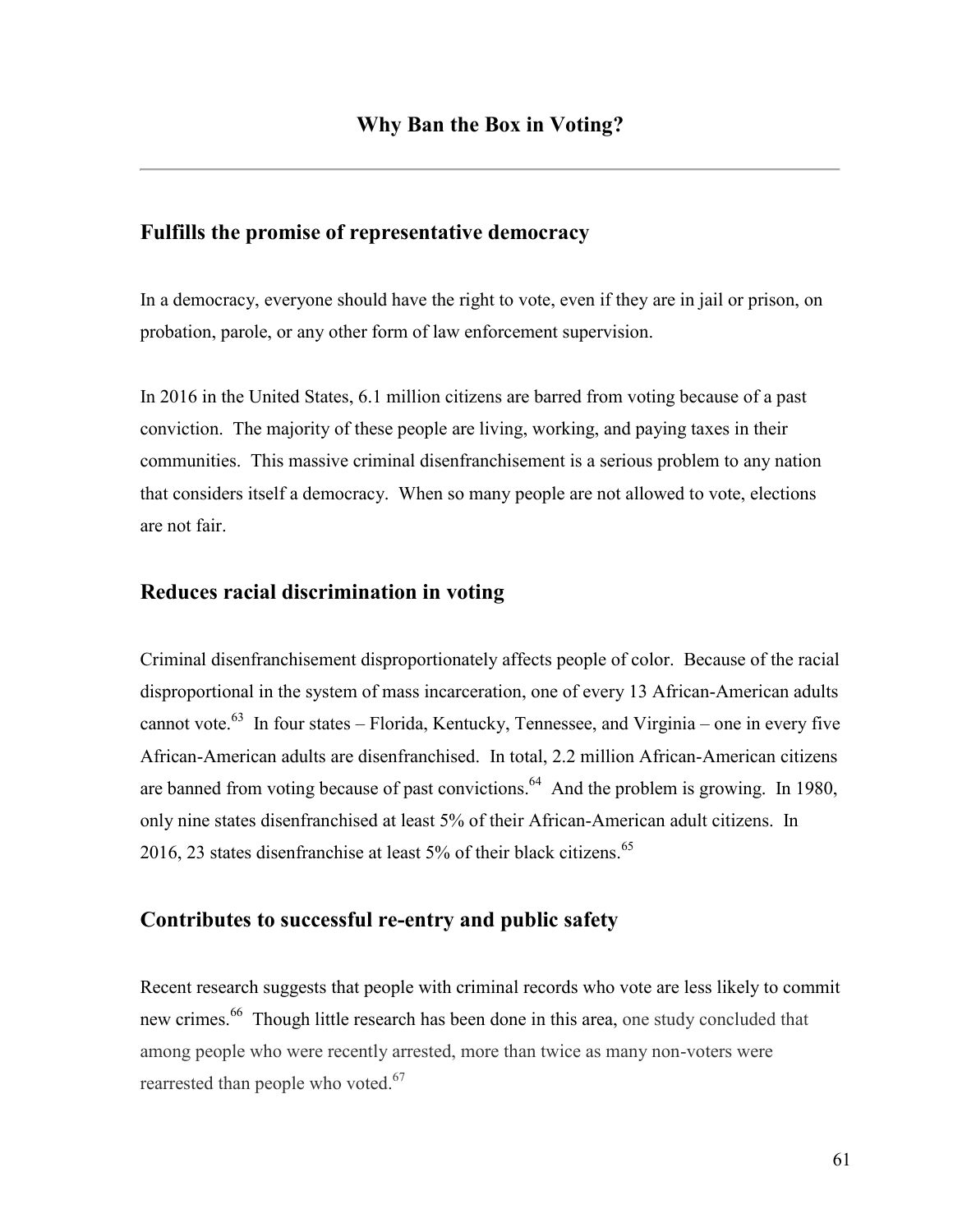In 2007, the Governor of Florida issued an executive order which restored voting rights to nonviolent felons. During the next three years, more than 150,000 people had their voting rights restored. Four years later, a study conducted by the Florida Parole Commission found that the rate of recidivism in this group was one-third lower than the general rate. Their conclusion: Restoring voting rights seems to encourage greater stability among former inmates who were nonviolent.<sup>68,69</sup>

#### **Encourages involvement in community life**

Voting is one step in building a life of active community involvement. Eliminating barriers to voting for people with records opens up avenues of civic participation that may go far beyond elections. When people believe that they can have an impact on the civic life of their community, they are more likely to care about the future and have a stake in it. In contrast, prohibiting formerly-incarcerated people from voting increases their marginalization and alienation from society.

#### **Does not contribute to voter fraud**

One common argument used to justify taking the vote from people with past convictions is that it will help combat "voter fraud." The specter of widespread voter fraud has been introduced largely as a justification for voter suppression efforts by Republicans. Little evidence exists of any voter fraud in U.S. elections, and numerous courts have ruled that there is no evidence that people with records are any more likely to commit voter fraud than anyone else.<sup>70</sup>

Criminal disenfranchisement is also sometimes justified by an argument that it will prevent "bloc voting" by people with records. Attempts to control "bloc voting" are in fact unconstitutional. The U.S. Supreme Court has ruled that states may not manipulate voting rights because of concerns about how a specific group of people would vote.<sup>71</sup>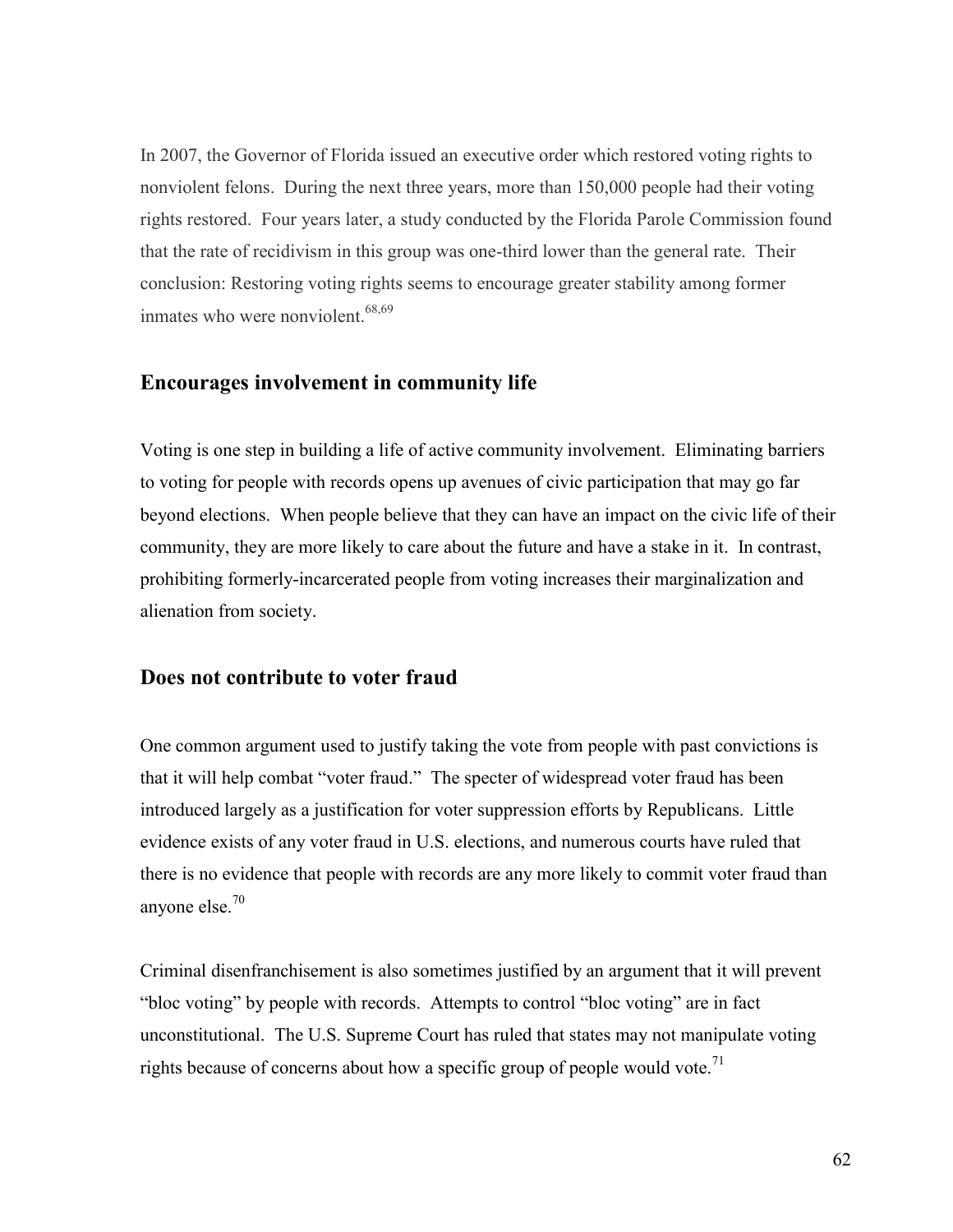Requirements for voter ID, fewer days for early voting, reduced numbers of polling sites these are present-day equivalents of the poll taxes and literacy tests that targeted African-American voters prior to the Voting Rights Act of 1964. Ban the Box in voting rights is a direct counter to these restrictions. Below is a list of specific practices which, when implemented, will lead to the expansion of the voter base and a more robust democracy.

# **1. Abolish all restrictions on the right to vote related to current incarceration or past convictions.**

For All of Us or None, best practices would assure everyone of their right to vote, including while they are incarcerated in state or federal prison, or in a local jail, or on probation, parole, or any other type of supervision.

#### **2. Ensure that official voting rights information is correct and easy to understand.**

In most states, the Secretary of State is responsible for consistency from county-to-county, to ensure that everyone eligible gets to cast their vote. It's crucial that formerly-incarcerated people review voting rights information appearing on official websites, to be sure the information is understandable and accurate. Trainings conducted by voter registrars must also include accurate information specific to people with conviction records.

# **3. Conduct public education campaigns to inform people with records about their voting rights.**

Because state laws vary widely and change often, vast numbers of people with conviction histories do not know what their voting rights are. If someone with past convictions moves to a different state, he or she may gain or lose their right to vote. Widespread public education campaigns should be supervised by the Secretary of State to assure that accurate and up-to-date information is disseminated.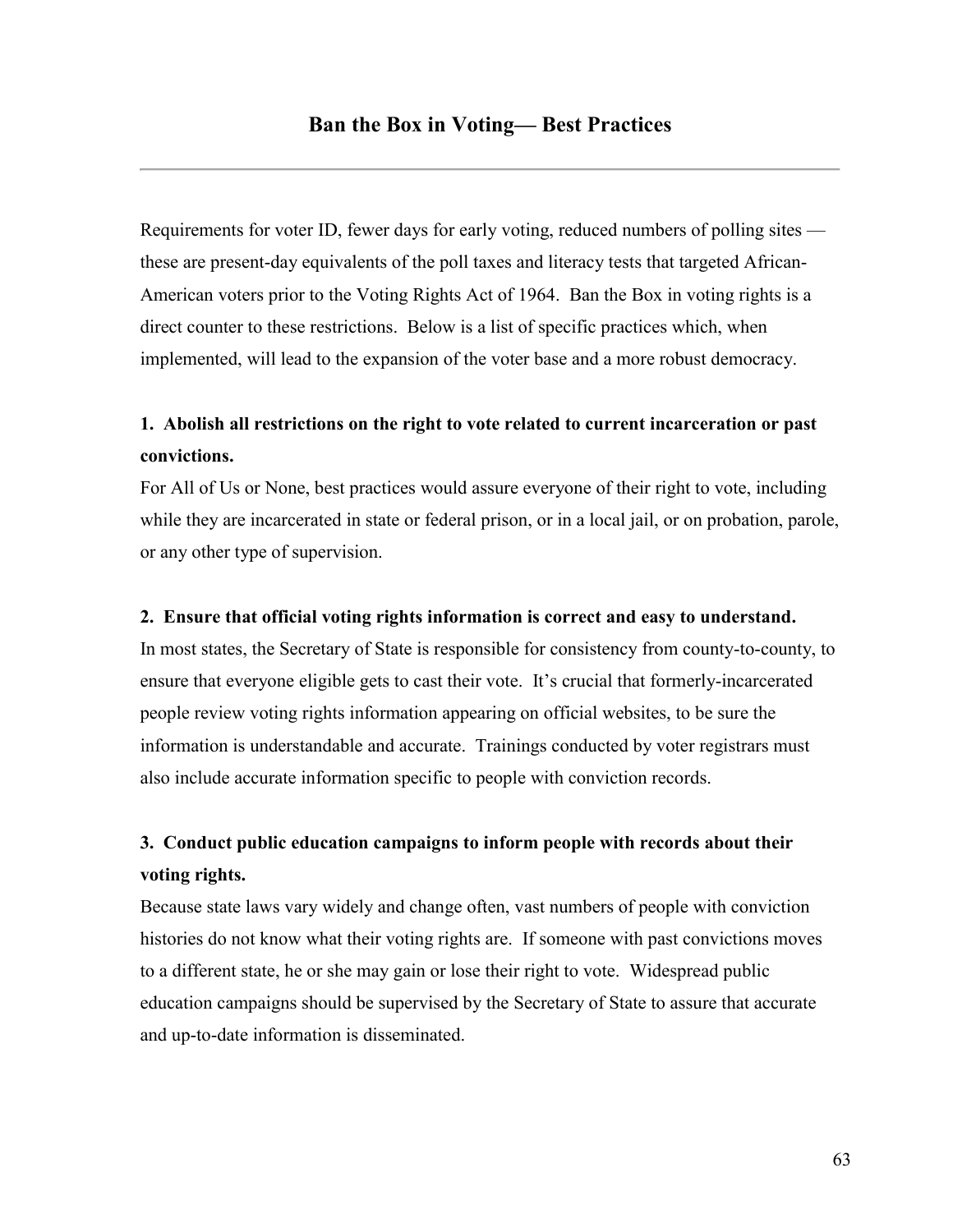Sheriffs and parole officers should provide people with information about their voting rights. Because sheriffs often have been unreliable or uncooperative in providing accurate voting rights information to residents of their jails, community volunteers such as formerlyincarcerated activists should be allowed into correctional facilities to present this information in a culturally sensitive manner.

# **4. Amend state voter registration forms to explain the eligibility of people with conviction records.**

On registration forms, voter eligibility information should be written in short sentences and in language that is easy to understand. Information about voting with a criminal record should appear in the instructions sections of voter registration forms, alongside other information about voter eligibility. Any process required for rights restoration should be explained on the form.

# **5. Amend state laws to maximize voter eligibility and participation for people with conviction histories.**

Depending on laws in your state, potential changes might include:

- Eliminate waiting periods before restoration of voting rights. All adults should be eligible to vote after they have been released from custody and completed their sentence, parole, or probation.
- Allow everyone living in the community on probation or parole to vote.
- Rights restoration should be immediate and automatic upon release from prison or jail. Eliminate requirements that people apply to a governor or special board for rights restoration.
- Repeal requirements for state-issued photo ID. This requirement creates barriers for poor, disabled, and elderly people.
- Increase access to voter registration through online services, automatic registration at Department of Motor Vehicles, and registration at social service sites.
- Increase the number of days and number of polling places available for early voting.
- Allow same-day voter registration.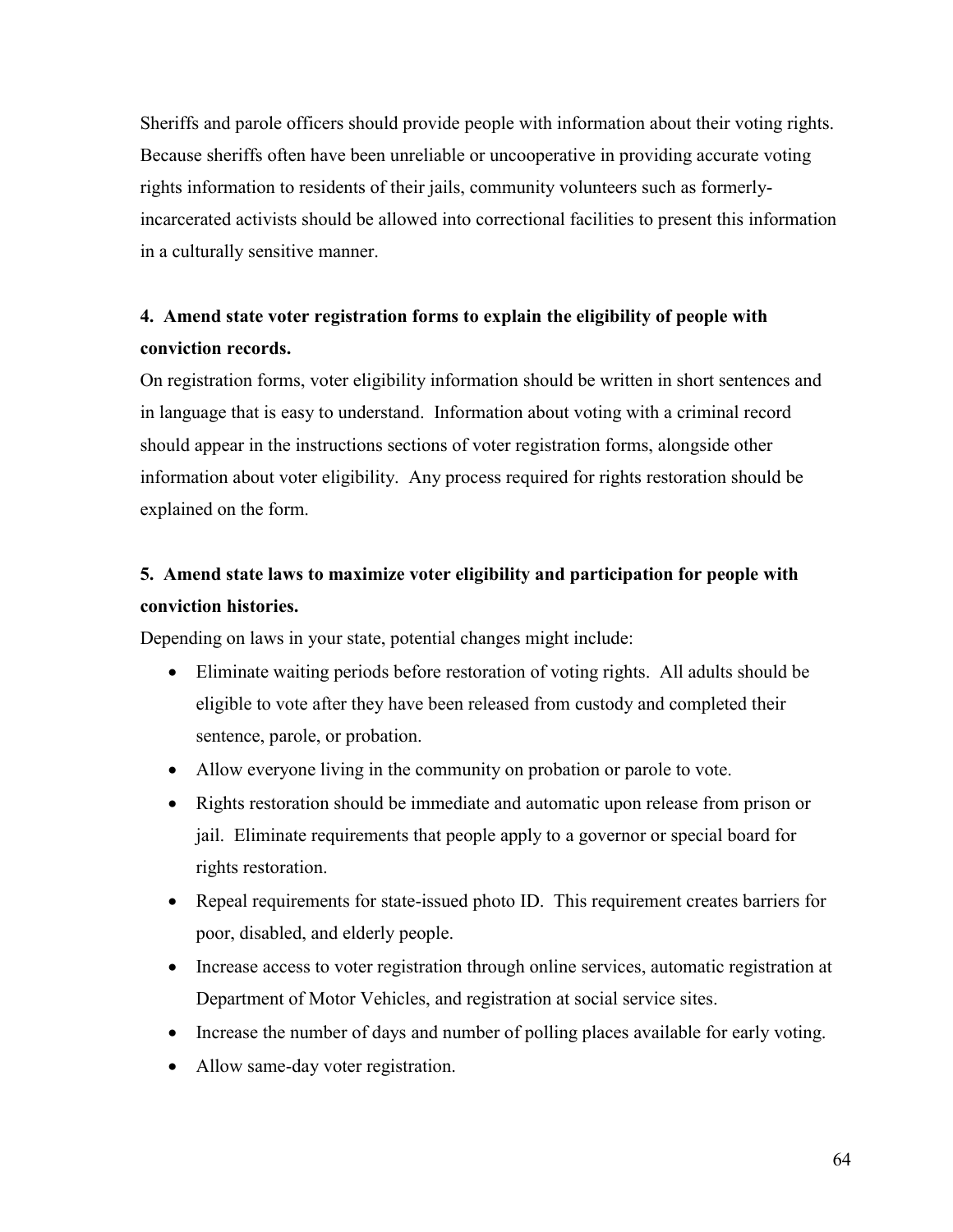#### **6. Require parole officers to update lists of people who are disenfranchised.**

Parole officers have a legal obligation to remove the name of anyone released from custody from lists of the disenfranchised. Parole officers should be responsible for making sure that their clients have any paperwork necessary to apply for restoration of their voting rights.

#### **7. Offer easy access to voter registration forms in jails and prisons.**

Incarcerated voters should not be required to hand over their registration form or absentee ballot to a guard or deputy. Just like voter registration forms are available at a public library, they should be accessible to incarcerated people without the need to interact with a guard. Sheriffs and deputies should be held accountable for voter fraud if registration cards or ballots are found missing. Formerly-incarcerated people should be allowed to conduct voter education and registration, and to pick up absentee ballots inside jails and prisons.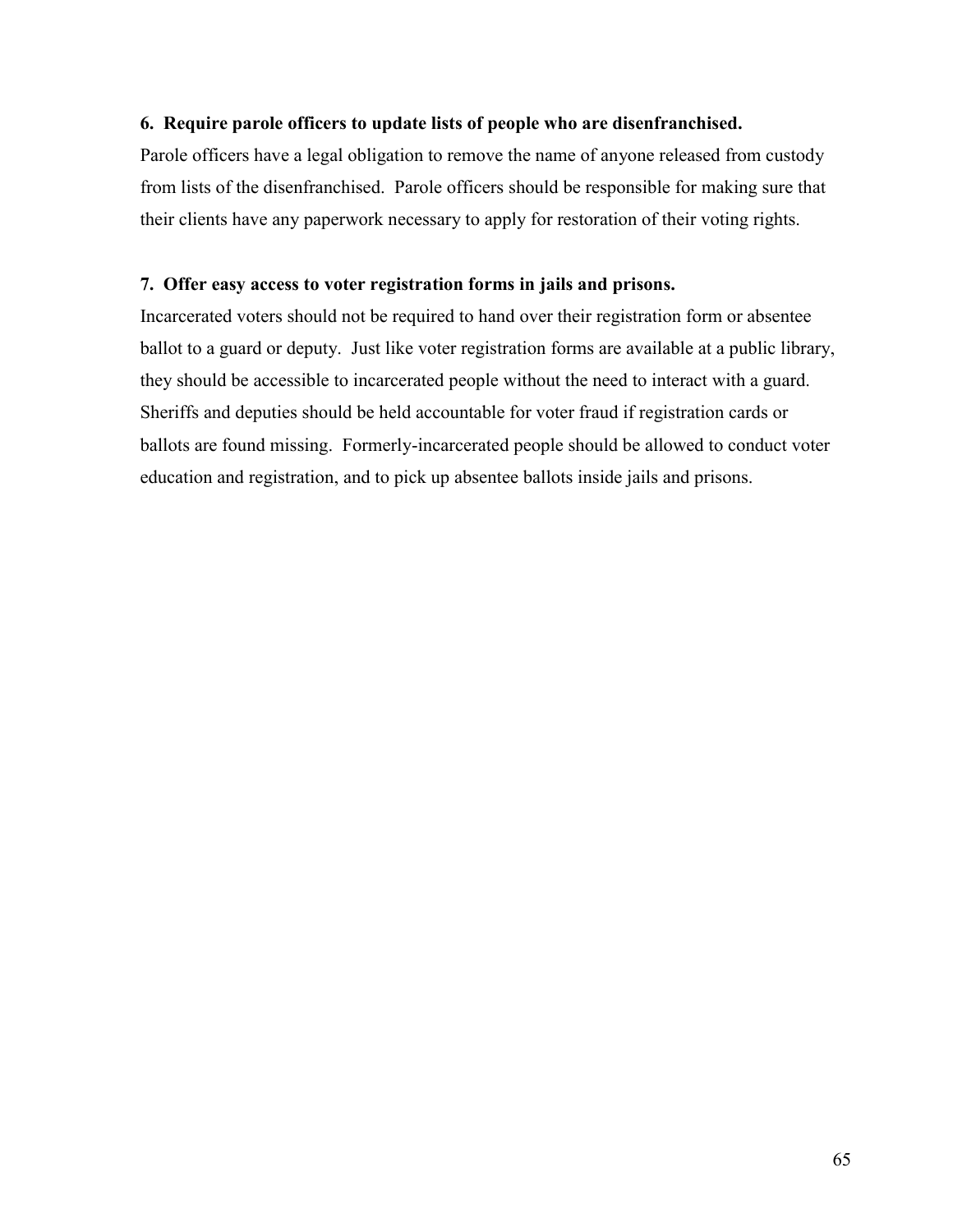# **Conclusion**

As this Ban the Box grassroots history illustrates, thousands of formerly-incarcerated people all over the U.S. have been organizing for our rights. We have awakened to our potential to win change – change for our families and communities, change in our own circumstances and personal dignity. We are learning how to affect laws and public policy. We have organized locally and joined with others in statewide and national coalitions to address the pressing needs of our communities.

Such nationwide collaborations like the Formerly-Incarcerated and Convicted Peoples' and Families Movement, and the National Council of Incarcerated and Formerly-Incarcerated Women and Girls, show promise of building strong, united, diverse movement.

The struggle for full restoration of our civil and human rights is far from over.

Where fair chance hiring is already the law for public employers, we can extend those policies to private employers. Where we have won Ban the Box in employment, we can Ban the Box for housing. When our universities remove the Box from admissions forms, we can campaign to take it off forms for campus housing. Where we have won voting rights for people on community supervision, we will campaign for voting rights for people in prison as well.

We've been inspired by the victories we've won together — and we won't go back. We are building for long-lasting social change, and a future where no one is left out.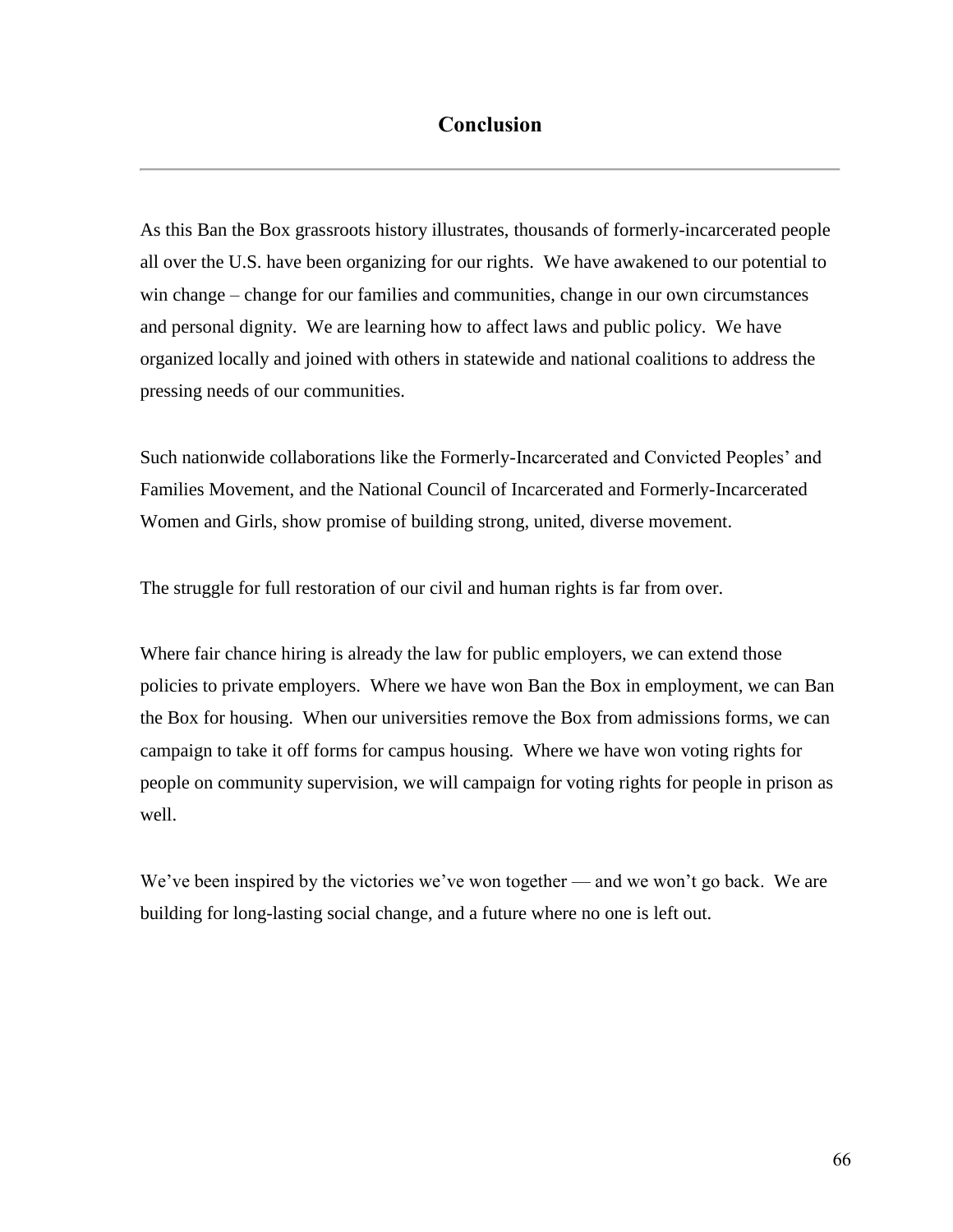THANK YOU to all the people and organizations – named and unnamed – that responded to my requests for information. THANK YOU for your interviews, documents, press releases, and photos. Thank you most of all for your time and commitment to winning change.

THANK YOU to Vivian Nixon from College and Community Fellowship; Benay Rubenstein from College Initiative; Joseph Paul, Jr. from Los Angeles; Bruce Reilly from VOTE; Ari Kohn from Seattle; Michelle Natividad Rodriguez and Maurice Emsellem from the National Employment Law Project; Deborah Thrope from the National Housing Law Project; Lauren Johnson from Texas; Joshua Kim from A New Way of Life; Vonya Quarles from Starting Over, Inc.; LaResse Harvey from Civic Trust Lobbying; Lorenzo Jones from Katal Center; Wayne Jacobs from X-Offenders for Community Empowerment; Monica Jahner from Michigan; Cassandra Bensahi and Steve O'Neill from EPOCA; Sara Diamond from Connecticut; Zoe Polk from the San Francisco Human Rights Commission; Elizabeth Weill-Greenberg from New Jersey Institute for Social Justice.

THANK YOU to my comrades in All of Us or None and at Legal Services for Prisoners with Children.

THANK YOU, always, to my partner, Eve Goldberg, for her editorial assistance and personal support.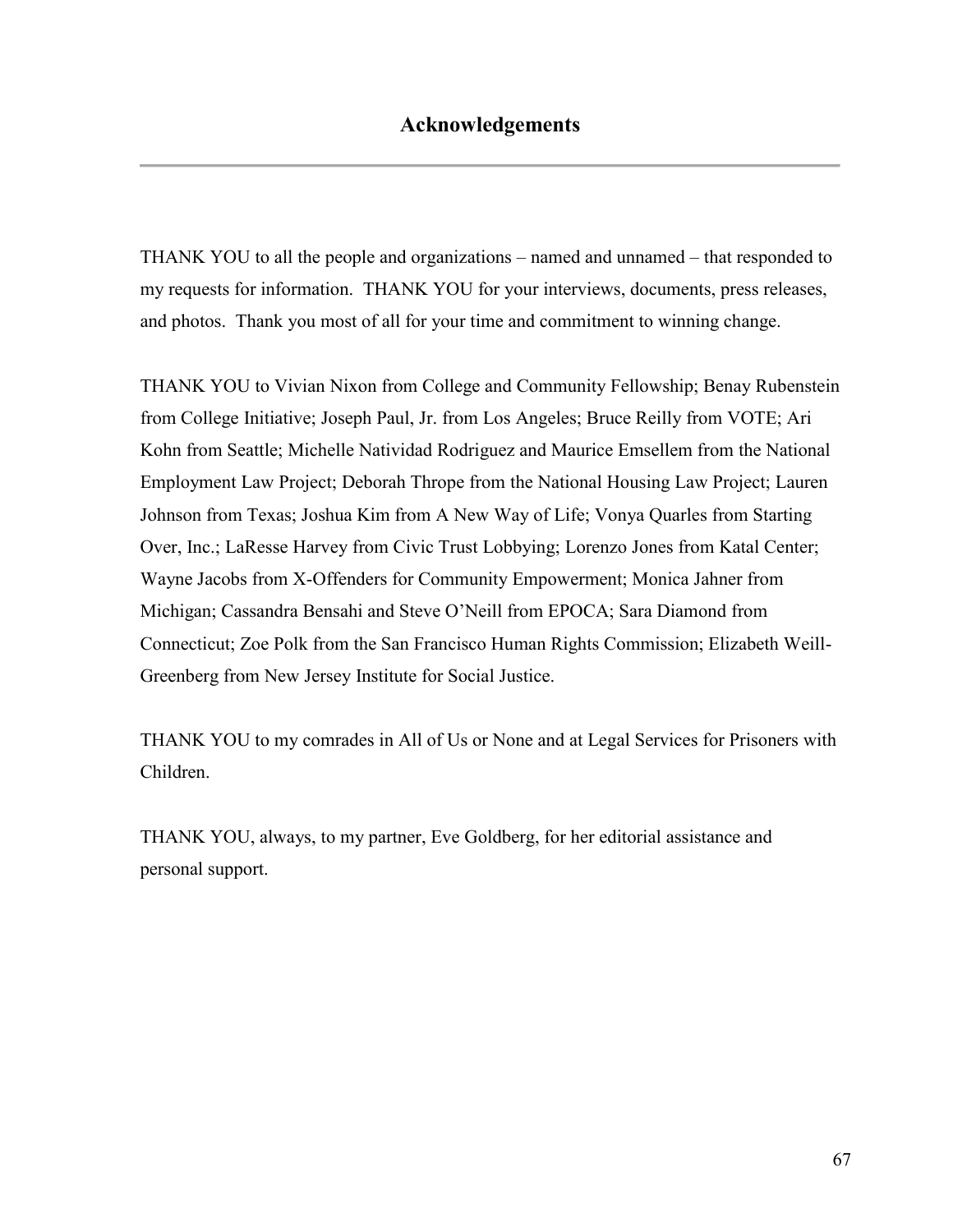<sup>5</sup> *HUD v. Rucker,* 535 U.S. 125 (2002).

<sup>6</sup> For a more thorough discussion of the San Francisco Fair Chance Ordinance, see "Ban the Box in Employment, A Grassroots History," op.cit.

7 http://www.anewwayoflife.org/

 $\overline{a}$ 

<sup>8</sup> Cindy Chang, "Louisiana is the world's prison capital," *New Orleans Times-Picayune,* May 13, 2012, updated April 6, 2016. Available at

http://www.nola.com/crime/index.ssf/2012/05/louisiana\_is\_the\_worlds\_prison.html  $9 \overline{1}$  Voice of the Ex-Offender later changed its name to Voice of the Experienced.

<sup>10</sup> Bruce Reilly, *Communities, Evictions, and Criminal Convictions: Public Housing and Disparate Impact, A Model Policy."* Formerly Incarcerated & Convicted People's Movement, 2013. Available at

https://ficpmovement.files.wordpress.com/2013/04/communities-evictions-criminalconvictions.pdf

<sup>11</sup> Draft HANO Criminal Background Policy Statement, January 5, 2013, p.1.

 $12$  There is an automatic bar on housing for applicants subject to a lifelong sex offender registration, or people convicted of manufacturing methamphetamine on the premises of federally-funded housing.

<sup>13</sup> Letter from Seattle Office on Civil Rights to Sara Pratt, Director of Fair Housing and Equal Opportunity, November 1, 2010

<sup>14</sup> Shaun Donovan, U.S. Department of Housing and Urban Development, Letter to PHA Executive Directors, June 17, 2011. Available at

https://www.usich.gov/resources/uploads/asset\_library/Rentry\_letter\_from\_Donovan\_to\_PH\_ As\_6-17-11.pdf

<sup>15 "</sup>Guidance for Public Housing Agencies (PHAs) and Owners of Federally-Assisted Housing on Excluding the Use of Arrest Records in Housing Decisions," U.S. Department of Housing and Urban Development, Office of Public and Indian Housing, November 2, 2015. Available at http://portal.hud.gov/hudportal/documents/huddoc?id=PIH2015-19.pdf

<sup>16</sup>https://portal.hud.gov/hudportal/documents/huddoc?id=HUD\_OGCGuidAppFHAStandCR. pdf.

<sup>&</sup>lt;sup>1</sup> Anastasia Christman and Michelle Natividad Rodriguez, "Research Supports Fair Chance Policies," National Employment Law Project, 2016. Available at

http://www.nelp.org/publication/research-supports-fair-chance-policies/

 $2^2$  For more information, please see the companion volume to this report: "Ban the Box in Employment: A Grassroots History," Legal Services for Prisoners with Children, 2016. Available at: http://www.prisonerswithchildren.org/wp-content/uploads/2016/10/BTB-Employment-History-Report-2016.pdf

<sup>&</sup>lt;sup>3</sup> Connecticut, Hawaii, Illinois, Massachusetts, Minnesota, New Jersey, Oregon, Rhode Island, and Vermont have passed statewide laws mandating fair chance hiring for private employers.

 $4$  White House Fact Sheet, https://www.whitehouse.gov/the-press-office/2015/11/02/factsheet-president-obama-announces-new-actions-promote-rehabilitation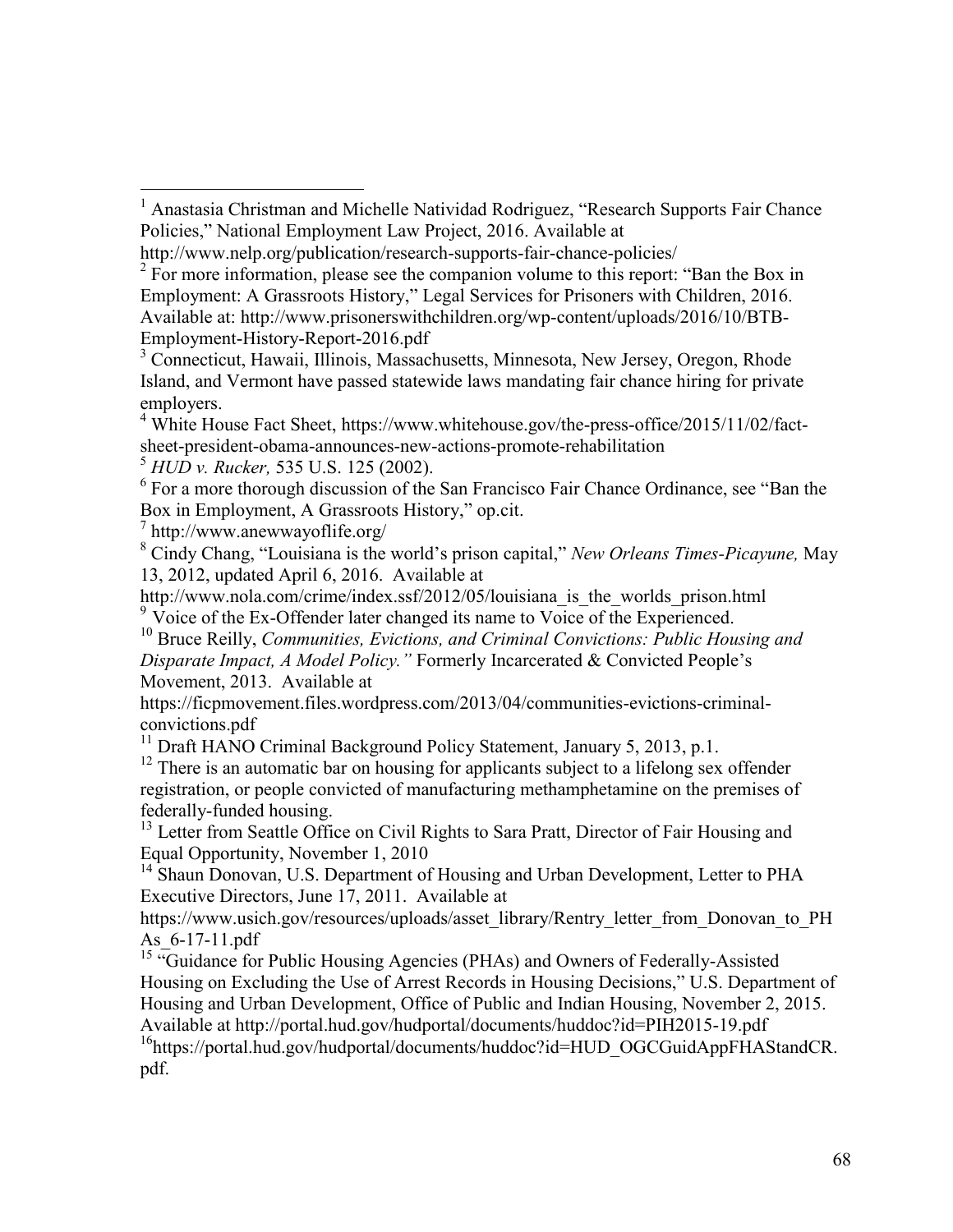$\overline{a}$  $17$  Tammy Meredith et al., Applied Research Services, Inc. "Enhancing parole decisionmaking through the automation of risk assessment," (2003).

<sup>19</sup> Katy Reckdahl, "Housing Authority Eliminates Ban of Ex-Offenders," New Orleans Workers Center for Racial Justice, July 5, 2016. Available at

http://nowcrj.org/2016/07/05/housing-authority-eliminates-ban-of-ex-offenders-shelterforce-7516/

<sup>20</sup> Melissa Shah et al., Washington State Department of Social and Health Services,

"Achieviing Successful Community Reentry upon Release from Prison" (2013). Available at https://www.dshs.wa.gov/sites/default/files/SESA/rda/documents/research-11-193.pdf.

<sup>21</sup> Faith E. Lutze et al., "Washington State's Reentry Housing Pilot Program Evaluation: Year 3 Final Report (2011). Available at http://www.co.whatcom.wa.us/

health/wchac/pdf/rhpp\_year3\_report\_june\_2011.pdf

 $^{22}$  Nancy La Vigne, Tracy Shollenberger, and Sara Debus (2009). "One year out: Tracking the experiences of male prisoners returning to Houston, Texas," Washington DC, Urban Institute; see also Marta Nelson, Perry Deess, and Charlotte Allen (1999). "The first month out: Post-incarceration experiences in New York City," New York, Vera Institute of Justice. <sup>23</sup> Amy Solomon, Christy Visher, Nancy La Vigne, et al. (2006). "Understanding the Challenges of Prisoner Reentry: Research Findings from the Urban Institute's Prisoner

Reentry Portfolio," Washington, DC, Urban Institute.)

<sup>24</sup> Merf Ehman & Anna Reosti, "No Crystal Ball – The Lack of Predictive Value of a Criminal Record in Residential Tenant Screening and What It Means for Premises Liability in Washington" (2015). Available at http://www.nyujlpp.org/wp-content/uploads/2013/03/ Ehman-Reosti-2015-nyujlpp-quorum-1.pdf

<sup>25</sup> Navarro, op. cit.

<sup>26</sup> FICPFM Model PHA Policy re Criminal Convictions, available at

https://www.dropbox.com/sh/wfl7g2kxufnscf4/AAAh6wCXWwFQjBWFfVZqSeYQa?dl=0  $^{27}$  Universal Declaration of Human Rights,

Universalhttp://www.un.org/en/udhrbook/pdf/udhr\_booklet\_en\_web.pdf

<sup>28</sup> Silva, W. "A brief history of prison higher education in the United States." In M. Williford (ed.) *Higher Education in Prison: A Contradiction in Terms?* (pp. 17-31). Phoenix, AZ: The Oryx Press, 1994.

<sup>29</sup> Daniel Karpowitz and Max Kenner, "Education as Crime Prevention: The Case for Reinstating Pell Grant Eligibility for the Incarcerated," Bard Prison Initiative, http://www.prisonpolicy.org/scans/crime\_report.pdf

<sup>30</sup> Corrections Compendium, "Survey summary: Education opportunities in correctional settings." Lincoln, NE: CEGA Publishing (September 1997).

 $31$  Ibid.

<sup>32</sup> Center for Community Alternatives, *The Use of Criminal History Records in College Admissions: Reconsidered,* 2010. Available at

http://www.communityalternatives.org/pdf/Reconsidered-criminal-hist-recs-in-collegeadmissions.pdf

<sup>33</sup> U.S. Department of Justice, Office of Juvenile Justice and Delinquency Prevention, 2011.

<sup>18</sup> Vanessa Hernandez, "Post-Racial Seattle? Not Yet," November 1, 2011. https://acluwa.org/blog/post-racial-seattle-not-yet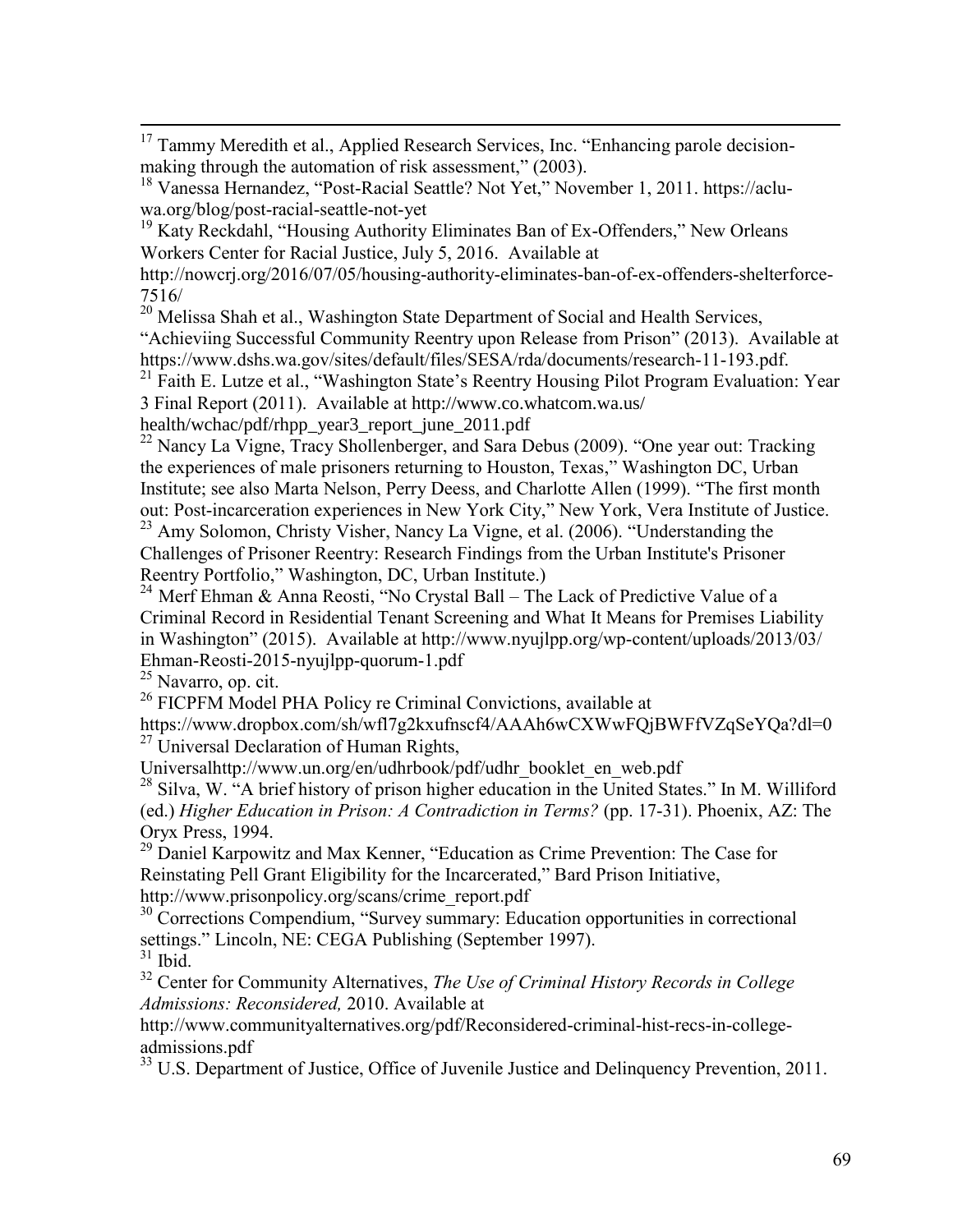<sup>34</sup> Matthew W. Pierce, Carol W. Runyan, Shrikant I. Bangdiwala, "Use of Criminal History Information in College Admissions Decisions," Journal of School Violence, 13:4, 359-376, (2014). DOI: 10.1080/15388220.2013.870061

 $35$  IEC website, https://iecforchange.wordpress.com/about/

 $\overline{a}$ 

<sup>36</sup> U.S. Department of Education, "Beyond the Box Factsheet,"

http://www2.ed.gov/documents/beyond-the-box/fact-sheet.pdf

<sup>37</sup> Information available at: https://www.ccsf.edu/en/educational-programs/school-anddepartments/school-of-health-and-physical-education/health-education-and-community-

health-studies0/CommunityHealthWorkerCertificate/certificate.html

<sup>38</sup> "Changing Minds," http://www.prisonpolicy.org/scans/changing\_minds.pdf <sup>39</sup> Ibid.

<sup>40</sup> Center for Community Alternatives, 2010, Op. Cit.

<sup>41</sup> Center for Community Alternatives, "Boxed Out: Criminal History Screening and College Application Attrition," 2015. Available at

http://www.communityalternatives.org/pdf/publications/BoxedOut\_FullReport.pdf

<sup>42</sup> https://www.youtube.com/watch?v=xE0lJ-SvpsQ

<sup>43</sup> http://sunysa.org/wp-content/uploads/2015/10/1516-110BantheBoxResolution.pdf

<sup>44</sup> http://collegeandcommunity.org/ccf/who-we-are/

<sup>45</sup> http://ssdp.org/resources/student-organizing-manual/

<sup>46</sup> http://ssdp.org/campaigns/the-higher-education-act/grassroots-guide/

<sup>47</sup> Anastasia Christman and Michelle Natividad Rodiguez, "Research Supports Fair Chance Policies," National Employment Law Project, August 1, 2016,

http://www.nelp.org/publication/research-supports-fair-chance-policies/#\_edn1

 $^{48}$  Shannon, S., Uggen, C. and Thompson, M. 2011. "Growth in the U.S. ex-felon and exprisoner population, 1948-2010." Washington, DC: Paper presented at the Annual Meeting of the Population Association of America, April.

<sup>49</sup> U.S. Department of Education, Office for Civil Rights, Civil Rights Data Collection 2011-2012

<sup>50</sup> Wheelock, D. and Uggen, C. "Race, Poverty, and Punishment: The Impact of Criminal Sanctions on Racial, Ethnic, and Socioeconomic Inequality." NPC Working Paper #06-15. 2006. available at http://www.npc.umich.edu/publications/working\_

papers/?publication\_id=79&

 $^{51}$  E.M. Staley, New York State Department of Correctional Services, 2001.

<sup>52</sup> M.E. Batiuk, Karen Lahm, Matthew McKeever, Norma Wilcox, Pamela Wilcox.

"Disentangling the Effects of Correctional Education: Are Current Policies Misguided? – An

Event History Analysis." *Criminal Justice,* Vol. 5 Issue 1, February 2005.

<sup>53</sup> College and Community Fellowship, 2007.

<sup>54</sup> Olszewska, M.J.V., "Undergraduate Admission Application as a Campus Crime Mitigation Measure: Disclosure of Applicants' Disciplinary Background Information and its Relationship to Campus Crime," unpublished dissertation, 2007. In EIO Coalition Policy Brief, "Ban the Box in Higher Education," http://www.wordpress.eiocoalition.org/wpcontent/uploads/2014/03/BtB-Policy-Brief-PDF-10-15-2.pdf

<sup>55</sup> http://www.cudenvertoday.org/college-admission-questions-rarely-predict-criminalbehavior/